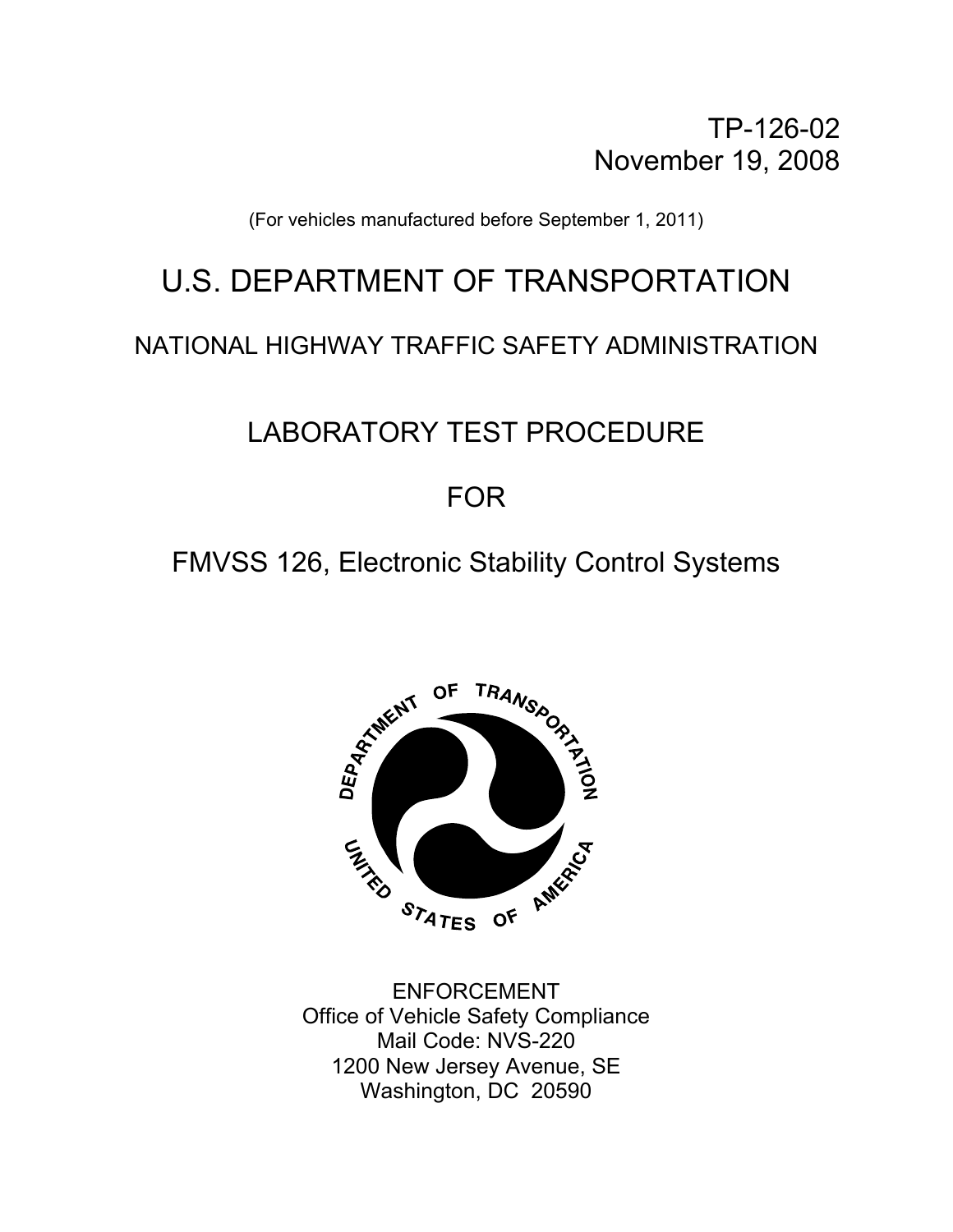# **OVSC LABORATORY TEST PROCEDURE NO. 126 TABLE OF CONTENTS**

 $\mathbf{i}$ 

| 1.               |  |
|------------------|--|
| 2.               |  |
| 3.               |  |
| $\overline{4}$ . |  |
| 5.               |  |
| 6.               |  |
| 7.               |  |
| 8.               |  |
| 9.               |  |
| 10.              |  |
| 11.              |  |
| 12.              |  |
| 13.              |  |
| 14.              |  |
| 15.              |  |
|                  |  |
|                  |  |
|                  |  |
|                  |  |
|                  |  |
|                  |  |
|                  |  |
| 16.              |  |
| 17.              |  |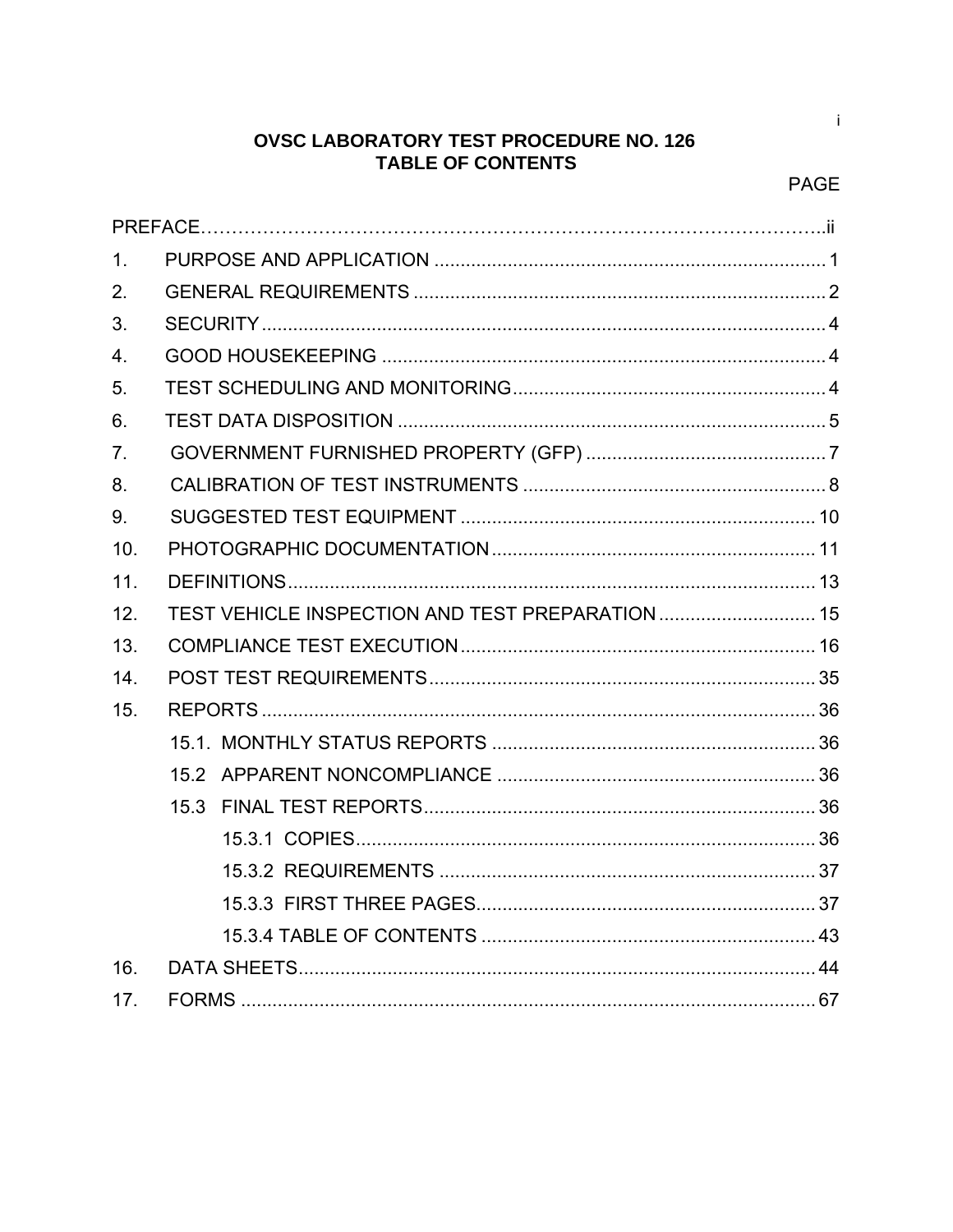## PREFACE

On April 6, 2007, NHTSA published a final rule establishing a new Federal motor vehicle safety standard requiring light vehicles to be equipped with electronic stability control (ESC) systems. The final rule was established as part of a comprehensive plan to reduce the high percentage of rollover crashes and the serious risk of death or injury involved in these crashes. In response, several petitions for reconsideration were received and various changes made to the final rule including the allowance of a twopart telltale that identifies an ESC system malfunction and an ESC Off indication. Also, the standard added definitions for "drive configuration" and "mode" and clarified that, with some exceptions, all combinations of drive configurations and modes that do not activate the ESC Off telltale must meet the stability and lateral displacement performance requirements of the standard.

This test procedure is revised from the previous version to account for the changes made to the final rule based upon the agency's response to the petitions for reconsideration. Changes include provisions to allow a two-part malfunction and ESC-Off telltale and to account for the phase-in of telltale and control requirements that have been delayed until September 1, 2011. Additionally, definitions have been added for drive configuration and mode to identify the selected vehicle test setup condition. A subsequent test procedure will be issued to address the inclusion of the telltale requirements which become effective on or after September 1, 2011.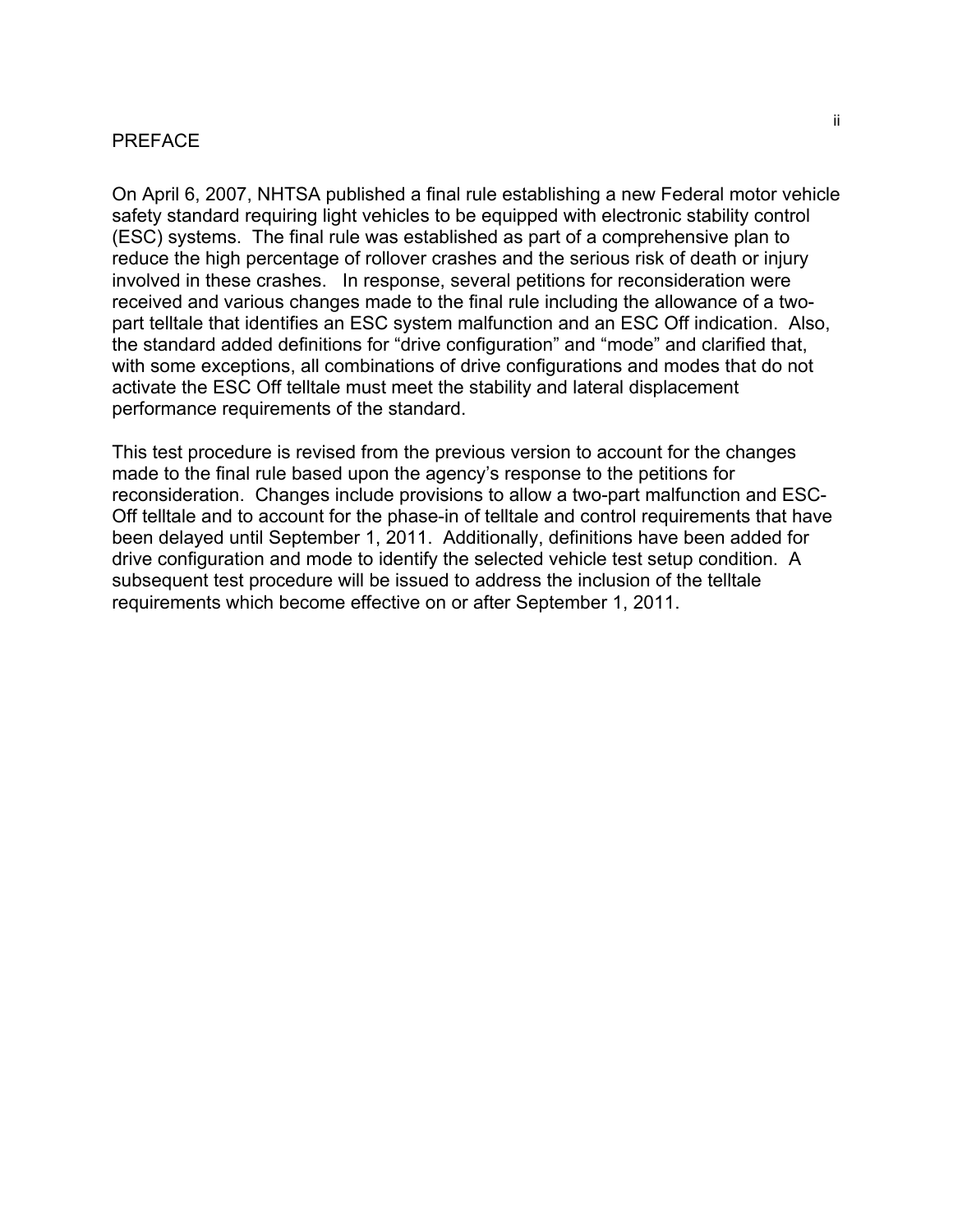# **REVISION CONTROL LOG**

# FOR OVSC LABORATORY TEST PROCEDURES

# TP-126 Electronic Stability Control Systems

| <b>TEST PROCEDURE</b> |                        | <b>FMVSS 126</b>      |                                 |                                                                                                                                                                                    |
|-----------------------|------------------------|-----------------------|---------------------------------|------------------------------------------------------------------------------------------------------------------------------------------------------------------------------------|
| REV.<br>No.           | <b>DATE</b>            | <b>AMENDMENT</b>      | <b>EFFECTIVE</b><br><b>DATE</b> | <b>DESCRIPTION</b>                                                                                                                                                                 |
| 00 <sup>1</sup>       | Preliminary<br>4/06/07 | 72FR17236<br>04/06/07 | 6/5/07                          | <b>Final Rule</b>                                                                                                                                                                  |
| 01                    | Original<br>4/10/08    | 72FR34409<br>06/22/07 | 6/22/07                         | Miscellaneous editorial changes.<br>Corrections for amendments made to the<br>standard and changes to adopt a<br>standardized format for the OVSC test<br>procedures. <sup>1</sup> |
| 02                    | 11/19/08               | 73FR54526<br>9/22/08  | 10/22/08                        | Final Rule - Response to petitions for<br>reconsideration.                                                                                                                         |
| 03                    |                        |                       |                                 |                                                                                                                                                                                    |
| 04                    |                        |                       |                                 |                                                                                                                                                                                    |
| 05                    |                        |                       |                                 |                                                                                                                                                                                    |
| 06                    |                        |                       |                                 |                                                                                                                                                                                    |

l

<span id="page-3-0"></span><sup>1</sup> The Office of Vehicle Safety Compliance is updating its laboratory test procedures, to the extent practicable, with a standardized format.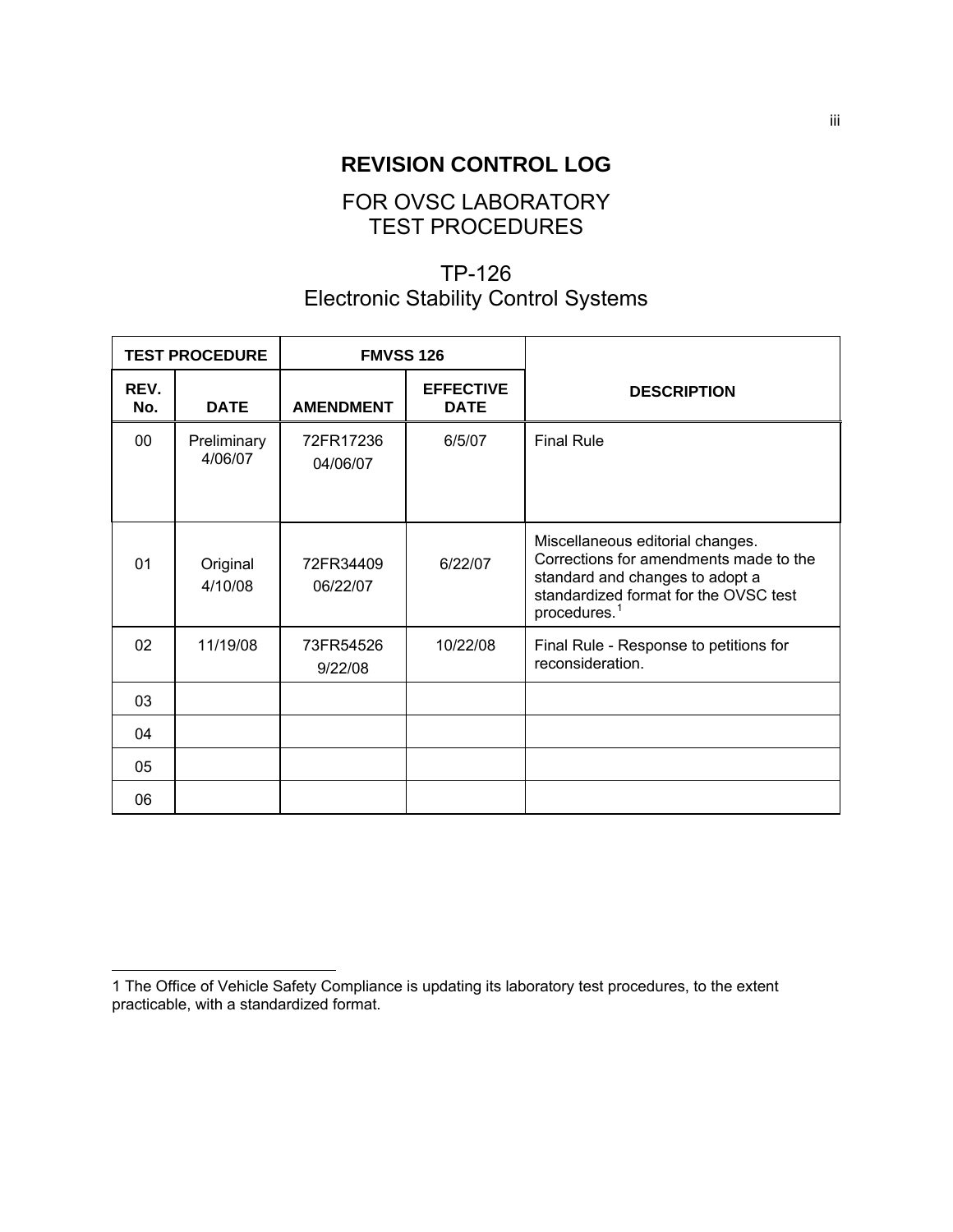# <span id="page-4-0"></span>**1. PURPOSE AND APPLICATION**

This document is a laboratory test procedure provided by the National Highway Traffic Safety Administration (NHTSA), Office of Vehicle Safety Compliance (OVSC) for the purpose of presenting guidelines for a uniform testing data and information recording format, and providing suggestions for the use of specific equipment and procedures for contracted testing laboratories. The data correspond to specific requirements of the Federal Motor Vehicle Safety Standard(s) (FMVSS). The OVSC test procedures include requirements that are general in scope to provide flexibility for contracted laboratories to perform compliance testing and are not intended to limit or restrain a contractor from developing or utilizing any testing techniques or equipment which will assist in procuring the required compliance test data. These test procedures do not constitute an endorsement or recommendation for use of any particular product or testing method.

Prior to conducting compliance testing, contracted laboratories are required to submit a detailed test procedure to the Contracting Officer's Technical Representative (COTR) to demonstrate concurrence with the OVSC laboratory test procedure and the applicable FMVSS. If any contractor views any part of an OVSC laboratory test procedure to be in conflict with a FMVSS or observes deficiencies in a laboratory test procedure, the contractor is required to advise the COTR and resolve the discrepancy prior to the start of compliance testing or as soon as practicable. The contractor's test procedure must include a step-by-step description of the methodology and detailed check-off sheets. Detailed check-off sheets shall also be provided for the testing instrumentation including a complete listing of the test equipment with make and model numbers. The list of test equipment shall include instrument accuracy and calibration dates. All equipment shall be calibrated in accordance with the manufacturer's instructions. There shall be no contradictions between the laboratory test procedure and the contractor's in-house test procedure. Written approval of the in-house test procedures shall be obtained from the COTR before initiating the compliance test program.

**NOTE**: The OVSC Laboratory Test Procedures, prepared for the limited purpose of use by independent laboratories under contract to conduct compliance tests for the OVSC, are not rules, regulations or NHTSA interpretations regarding the meaning of a FMVSS. The laboratory test procedures are not intended to limit the requirements of the applicable FMVSS(s). In some cases, the OVSC laboratory test procedures do not include all of the various FMVSS minimum performance requirements. Recognizing applicable test tolerances, the laboratory test procedures may specify test conditions that are less severe than the minimum requirements of the standard. In addition, the laboratory test procedures may be modified by the OVSC at any time without notice, and the COTR may direct or authorize contractors to deviate from these procedures, as long as the tests are performed in a manner consistent with the standard itself and within the scope of the contract. Laboratory test procedures may not be relied upon to create any right or benefit in any person. Therefore, compliance of a vehicle or item of motor vehicle equipment is not necessarily guaranteed if the manufacturer limits its certification tests to those described in the OVSC laboratory test procedures.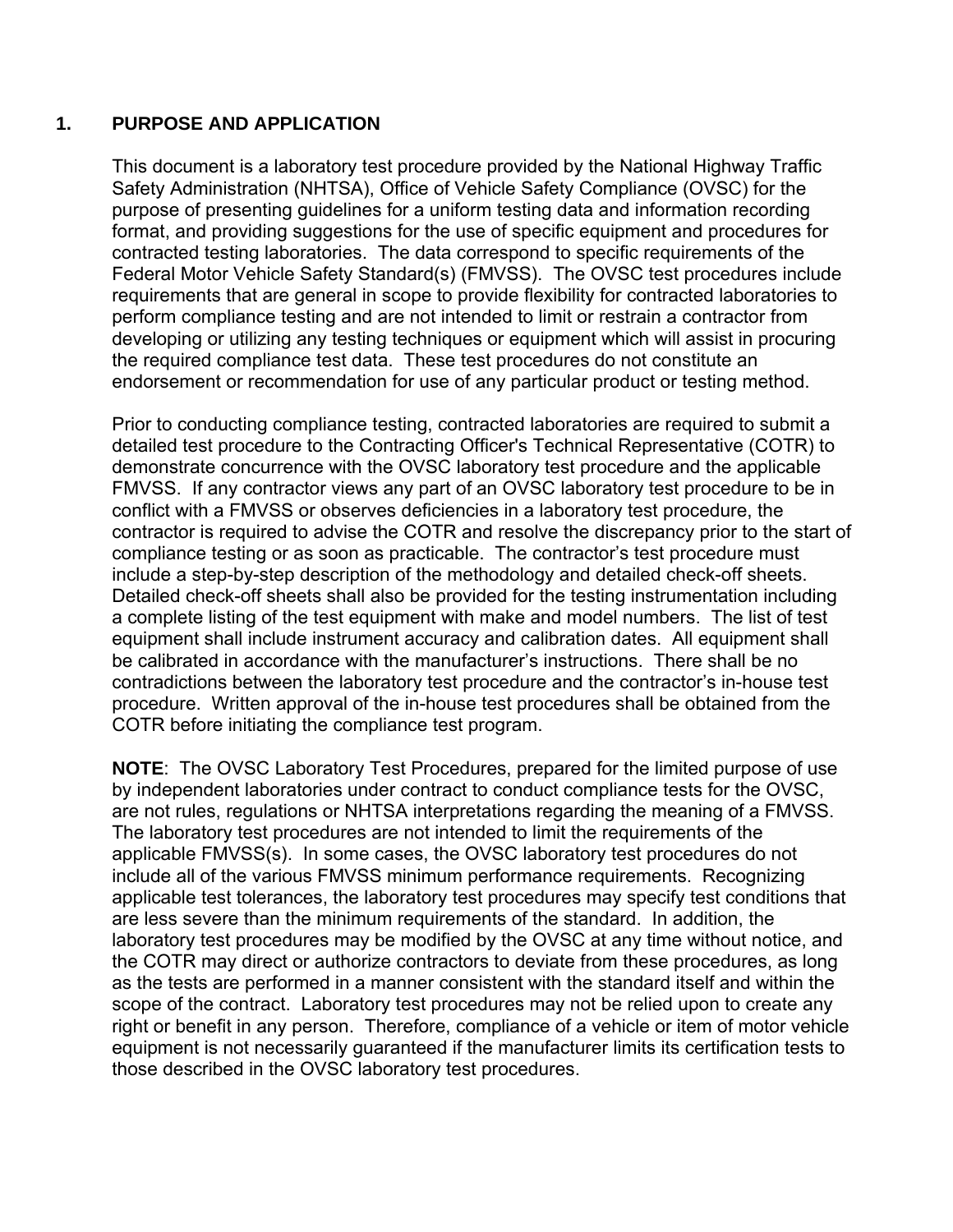## <span id="page-5-0"></span> **2. GENERAL REQUIREMENTS**

FMVSS No. 126 establishes performance and equipment requirements for Electronic Stability Control (ESC) Systems installed in motor vehicles. The purpose of this standard is to reduce the number of deaths and injuries that result from crashes in which the driver loses directional control of the vehicle. It is applicable to passenger cars, multipurpose passenger vehicles, trucks and buses with a gross vehicle weight rating of 4,536 kilograms or less, according to the phase-in schedule shown below.

|                                       | Percentage             | <b>Period of Production</b>   |
|---------------------------------------|------------------------|-------------------------------|
| Manufacturer Type                     | Complying <sup>1</sup> | <b>Vehicles Manufactured:</b> |
|                                       | > 55%                  | On or after September 1, 2008 |
|                                       |                        | and before September 1, 2009  |
|                                       | > 75%                  | On or after September 1, 2009 |
| Large Volume                          |                        | and before September 1, 2010  |
|                                       | >95%                   | On or after September 1, 2010 |
|                                       |                        | and before September 1, 2011  |
|                                       | 100%                   | On or after September 1, 2011 |
|                                       | $0\%$                  | On or after September 1, 2008 |
| Small Volume <sup>2</sup>             |                        | and before September 1, 2011  |
|                                       | 100%                   | On or after September 1, 2011 |
|                                       | $0\%$                  | On or after September 1, 2008 |
| Final-stage and Alterers <sup>3</sup> |                        | and before September 1, 2012  |
|                                       | 100%                   | On or after September 1, 2012 |

#### PHASE-IN REQUIREMENTS

Vehicles to which this standard applies must be equipped with an ESC system that is capable of applying brake torques individually to all four wheels and has a control algorithm that utilizes this capability, is operational during all phases of driving including acceleration, coasting, and deceleration (including braking), except when the driver has disabled ESC, the vehicle speed is below 20 km/h (12.4 mph), the vehicle is being driven in reverse or during system initialization, and remains capable of activation even if the antilock brake system or traction control system is activated. Vehicles to which this standard applies must meet specific lateral stability and responsiveness performance requirements.

l

<span id="page-5-1"></span><sup>&</sup>lt;sup>1</sup> The percentage complying requirement is calculated as follows: number of complying vehicles in the period of production / either (total number in that period) or (average production in 3 previous periods) x 100.

<span id="page-5-2"></span>² Produced fewer than 5,000 vehicles for the U.S. market, September 1, 2008 – August 31, 2011.

<span id="page-5-3"></span>³ See 49 CFR 567, Certification.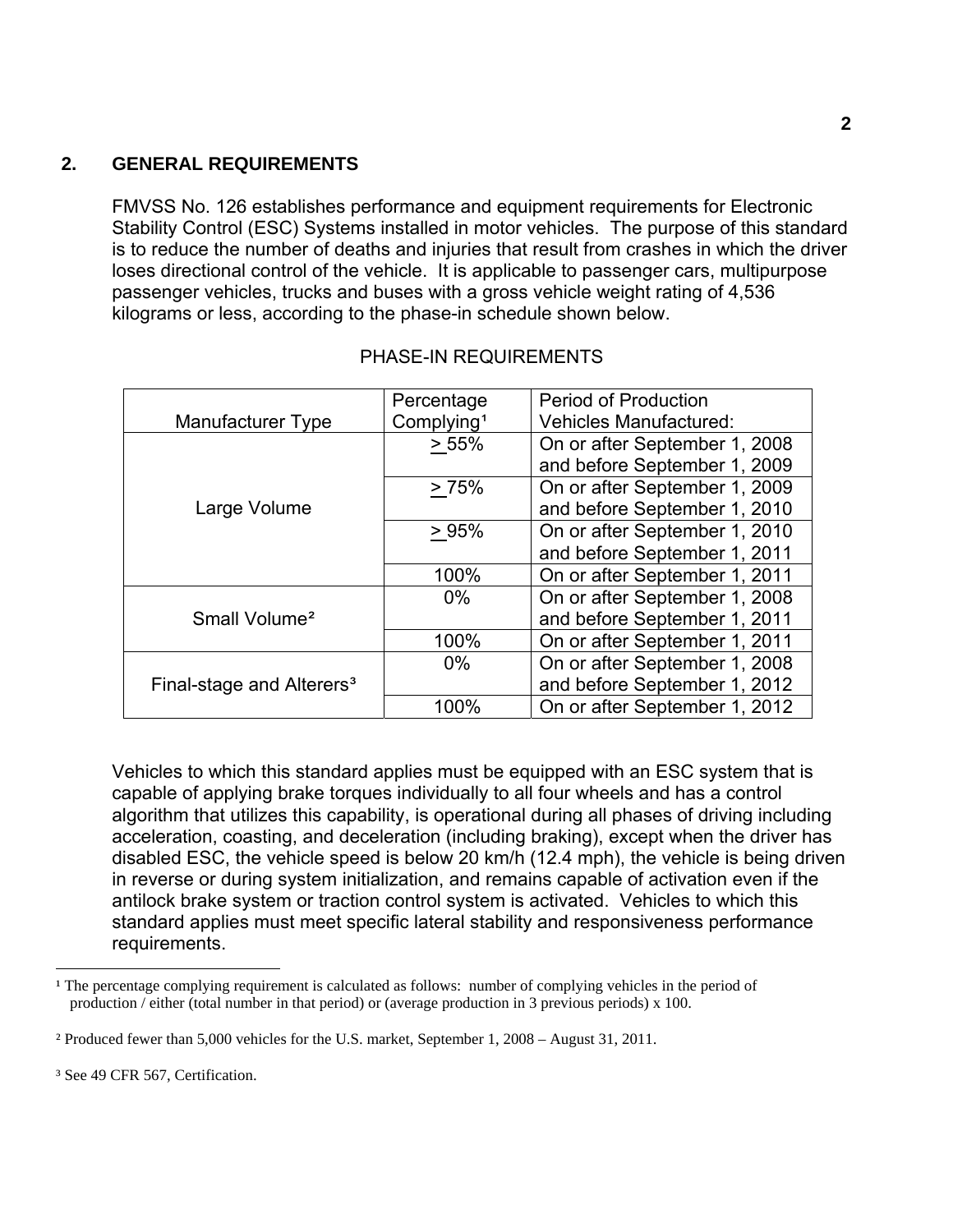## **2. GENERAL REQUIREMENTS....Continued**

Yaw rate thresholds are used to assess a vehicle's lateral stability. At 1.0 second after completion of a required sine with dwell steering input, the yaw rate of a vehicle must not exceed 35 percent of the first peak value of yaw rate recorded after the steering wheel angle changes sign (between first and second peaks during the same test run). At 1.75 seconds after completion of a required sine with dwell steering input, the yaw rate of the same vehicle must not exceed 20 percent of the first peak value of yaw rate recorded after the steering wheel angle changes sign (between first and second peaks during the same test run).

Lateral displacement is used to assess a vehicle's responsiveness. The lateral displacement of the vehicle center of gravity with respect to its initial straight path must be at least 1.83 m (6 feet) for vehicles with a GVWR of 3,500kg (7,716 lb) or less, and 1.52 m (5 feet) for vehicles with a GVWR greater than 3,500 kg (7,716 lb) when computed at specified commanded steering wheel angles 1.07 seconds after the Beginning of Steer (BOS).

An ESC system must have the capability to identify and warn of system malfunctions.

# METRIC SYSTEM OF MEASUREMENT

Section 5164 of the Omnibus Trade and Competitiveness Act (Pub. L. 100-418) establishes that the metric system of measurement is the preferred system of weights and measures for trade and commerce in the United States. Executive order 12770 directs Federal agencies to comply with the Act by converting regulatory standards to the metric system after September 30, 1992. In a final rule published on March 15, 1990 (60 FR 13639), NHTSA completed the first phase of metrication, converting English measurements in several regulatory standards to the metric system. Since then, metrication has been applied to other regulatory standards (63 FR 28912).

Accordingly, the OVSC laboratory test procedures include revisions to comply with governmental directives in using the metric system. Regulatory standards converted to metric units are required to use metric measurements in the test procedures, whereas standards using English units are allowed to use English measurements or to use English measurements in combination with metric equivalents in parentheses. For any testing equipment that is not available for direct measurement in metric units, the test laboratory shall calculate the exact metric equivalent by means of a conversion factor carried out to at least five significant digits before rounding consistent with the specified metric requirement.

All final compliance test reports are required to include metric measurements for standards using metrication.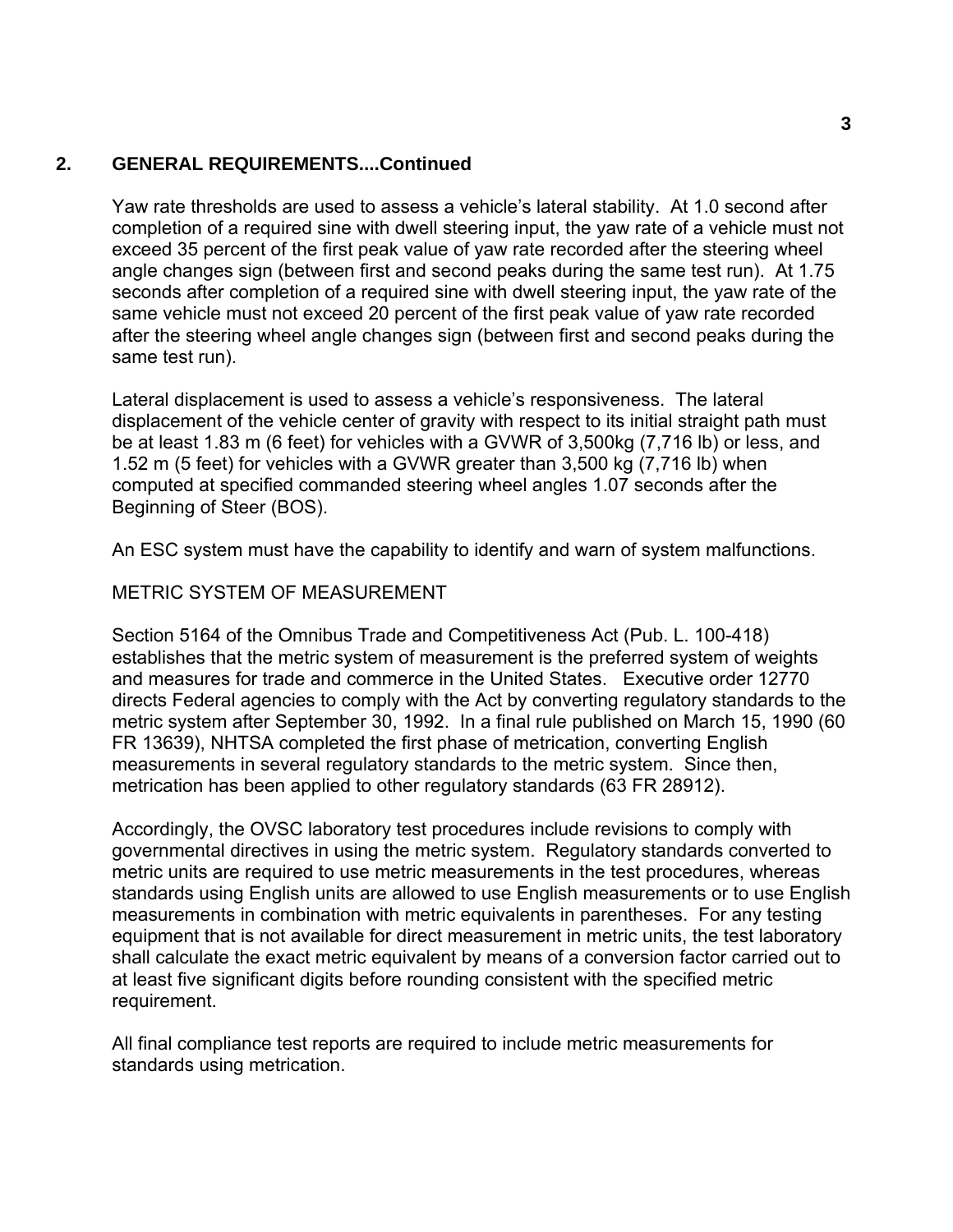## <span id="page-7-0"></span>**2. GENERAL REQUIREMENTS....Continued**

**NOTE**: The methodology for rounding measurement in the test reports shall be made in accordance with ASTM E29-06b, "Standard Practice for Using Significant Digits in Test Data to Determine Conformance with Specifications."

# **3. SECURITY**

The contractor shall provide appropriate security measures to protect the OVSC test vehicles and Government Furnished Property (GFP) from unauthorized personnel during the entire compliance testing program. The contractor is financially responsible for any acts of theft and/or vandalism which occur during the storage of test vehicles and GFP. Any security problems which arise shall be reported by telephone to the Industrial Property Manager (IPM), Office of Acquisition Management, within two working days after the incident. A letter containing specific details of the security problem shall be sent to the IPM (with copy to the COTR) within 48 hours.

The contractor shall protect and segregate the data that evolves from compliance testing before and after each vehicle test. No information concerning the vehicle safety compliance testing program shall be released to anyone except the COTR, unless specifically authorized by the COTR or the COTR's Division Chief.

**NOTE:** No individuals, other than contractor personnel directly involved in the compliance testing program or OVSC personnel, shall be allowed to witness any vehicle or equipment item compliance test or test dummy calibration unless specifically authorized by the COTR.

## **4. GOOD HOUSEKEEPING**

Contractors shall maintain the entire vehicle compliance testing area, test fixtures and instrumentation in a neat, clean and painted condition with test instruments arranged in an orderly manner consistent with good test laboratory housekeeping practices.

## **5. TEST SCHEDULING AND MONITORING**

The contractor shall submit a test schedule to the COTR prior to conducting the first compliance test. Tests shall be completed at intervals as required in the contract. If not specified, the first test shall be conducted within 6 weeks after receiving the first delivered unit. Subsequent tests shall be completed in no longer that 1 week intervals unless otherwise specified by the COTR.

Scheduling of tests shall be adjusted to permit vehicles (or equipment, whichever applies) to be tested to other FMVSSs as may be required by the OVSC. All compliance testing shall be coordinated with the COTR in order to allow monitoring by the COTR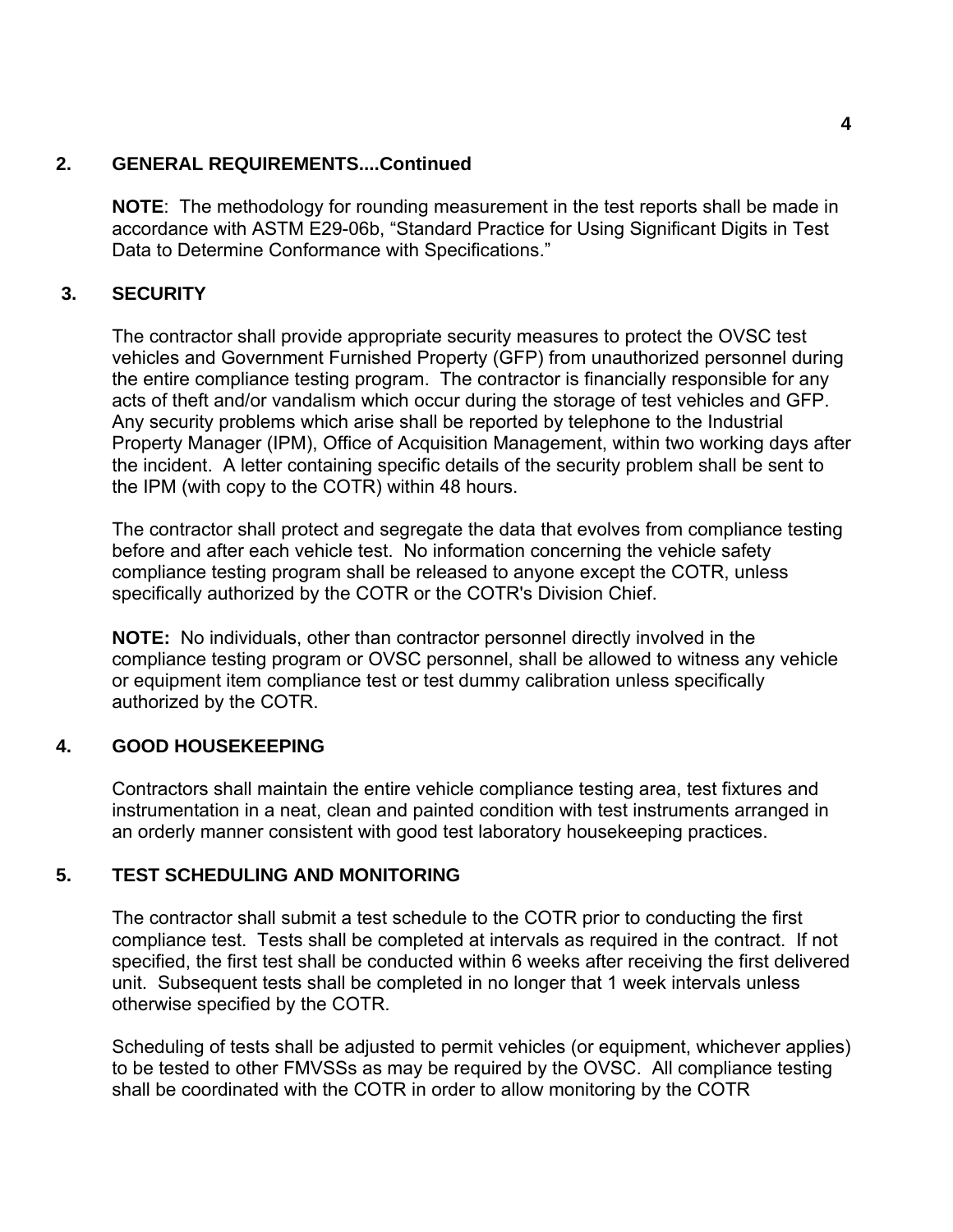## <span id="page-8-0"></span>**5. TEST SCHEDULING AND MONITORING….Continued**

and/or other OVSC personnel if desired. The contractor shall submit a monthly test status report and a vehicle status report (if applicable) to the COTR. The vehicle status report shall be submitted until all vehicles are disposed of. The status report forms are provided in the forms section.

# **6. TEST DATA DISPOSITION**

The Contractor shall make all vehicle preliminary compliance test data available to the COTR on location within 30 minutes after the test. Final test data, including digital printouts and computer generated plots (if applicable) shall be available to the COTR in accordance with the contract schedule or if not specified within two working days. Additionally, the Contractor shall analyze the preliminary test results as directed by the COTR.

All backup data sheets, strip charts, recordings, plots, technicians' notes, etc., shall be either sent to the COTR or destroyed at the conclusion of each delivery order, purchase order, etc.

The contractor shall protect and segregate the data that evolves from compliance testing before and after each test.

## TEST DATA LOSS

A. INVALID TEST DESCRIPTION

An invalid compliance test is one, which does not conform precisely to all requirements/specifications of the OVSC Laboratory Test Procedure and Statement of Work applicable to the test.

B. INVALID TEST NOTIFICATION

The Contractor shall notify NHTSA of any test not meeting all requirements/specifications of the OVSC Laboratory Test Procedure and Statement of Work applicable to the test, by telephone, within 24 hours of the test and send written notice to the COTR within 48 hours or the test completion.

#### C. RETEST NOTIFICATION

 The Contracting Officer of NHTSA is the only NHTSA official authorized to notify the Contractor that a retest is required. The retest shall be completed within 2 weeks after receipt of notification by the Contracting Officer that a retest is required.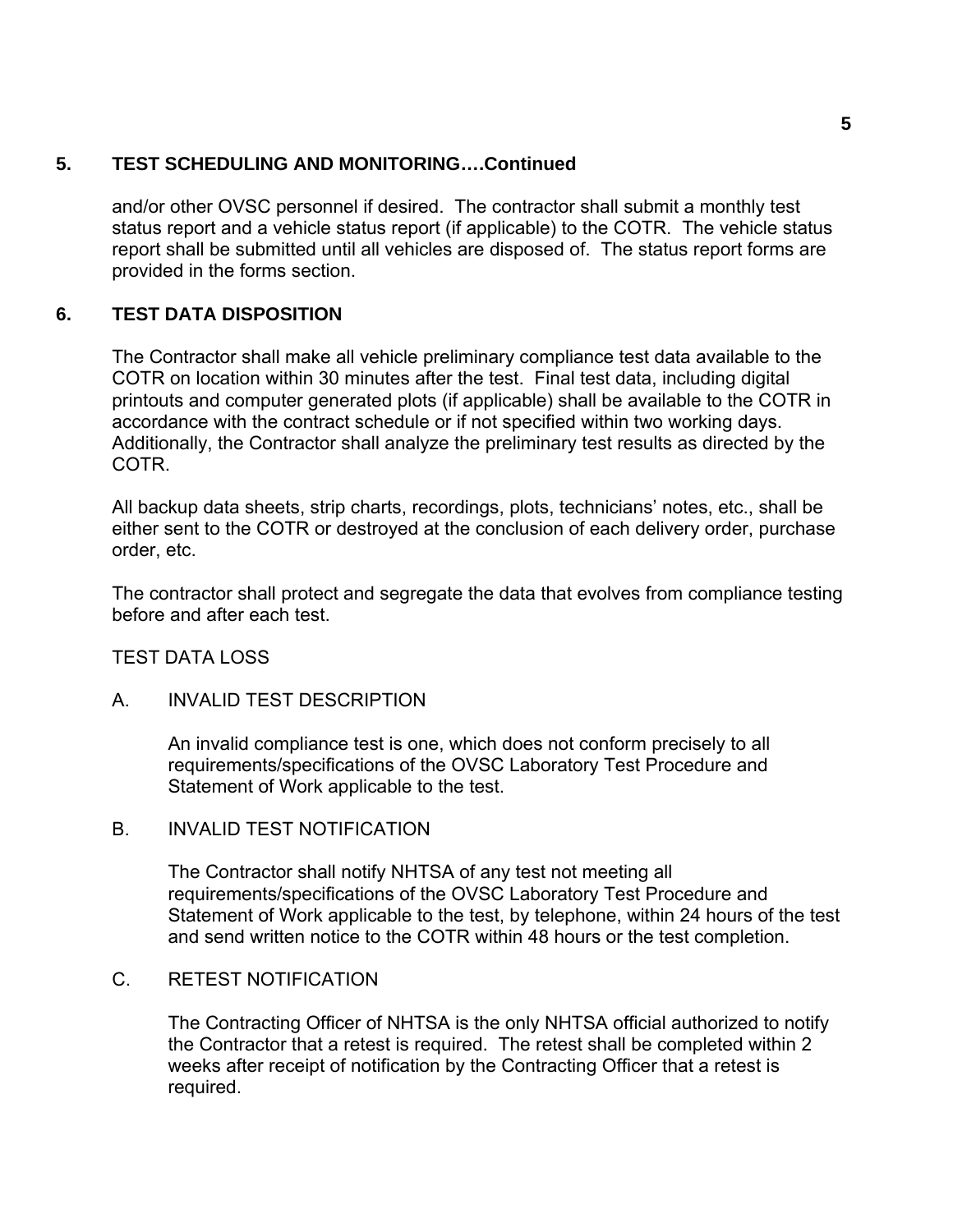## **6. TEST DATA DISPOSITION….Continued**

## D. WAIVER OF RETEST

NHTSA, in its sole discretion, reserves the right to waive the retest requirement. This provision shall not constitute a basis for dispute over the NHTSA's waiving or not waiving any requirement.

#### E. TEST VEHICLE

NHTSA shall furnish only one vehicle for each test ordered. The Contractor shall furnish the test vehicle required for the retest. The retest vehicle shall be equipped as the original vehicle. The original vehicle used in the invalid test shall remain the property of NHTSA, and the retest vehicle shall remain the property of the Contractor. The Contractor shall retain the retest vehicle for a period not exceeding 180 days if it fails the test. If the retest vehicle passes the test, the Contractor may dispose of it upon notification from the COTR that the test report has been accepted.

## F. TEST REPORT

No test report is required for any test that is determined to be invalid unless NHTSA specifically decides, in writing, to require the Contractor to submit such report. The test data from the invalid test must be safeguarded until the data from the retest has been accepted by the COTR. The report and other required deliverables for the retest vehicle are required to be submitted to the COTR within 3 weeks after completion of the retest.

#### G. DEFAULT

The Contractor is subject to the default and subsequent reprocurement costs for nondelivery of valid or conforming test (pursuant to the Termination For Default clause in the contract).

#### H. NHTSA'S RIGHTS

None of the requirements herein stated shall diminish or modify the rights of NHTSA to determine that any test submitted by the Contractor does not conform precisely to all requirements/specifications of the OVSC Laboratory Test Procedure and Statement of Work applicable to the test.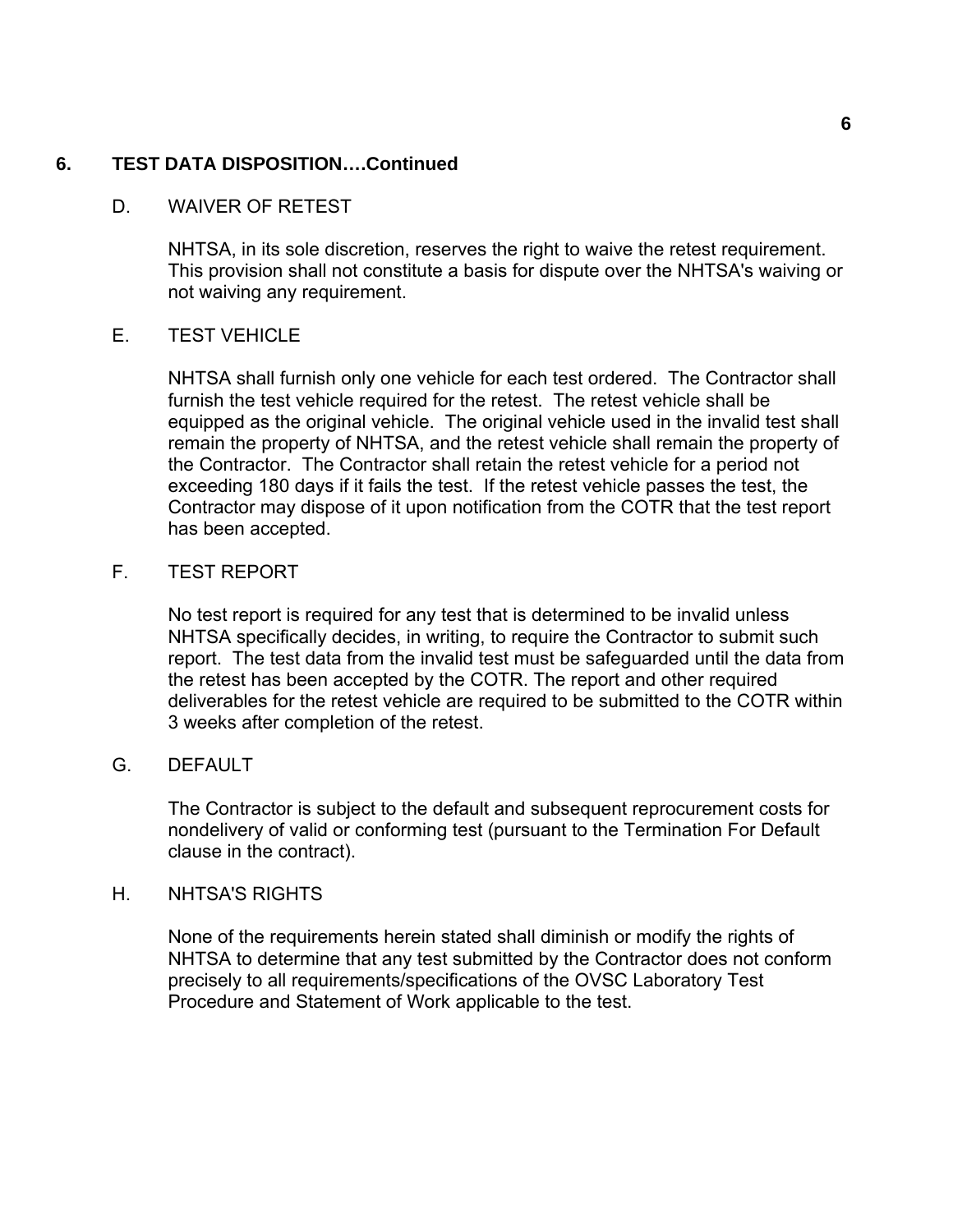# <span id="page-10-0"></span>**7. GOVERNMENT FURNISHED PROPERTY (GFP)**

GFP consist of test vehicles, test equipment and instrumentation. The GFP is authorized by contractual agreement. The contractor is responsible for the following.

# A. ACCEPTANCE OF TEST VEHICLES

The contractor has the responsibility of accepting each GFP test vehicle whether delivered by a new vehicle dealership or another vehicle transporter. In both instances, the contractor acts on behalf of the OVSC when signing an acceptance of the GFP test vehicle delivery order. When a GFP vehicle is delivered, the contractor must verify:

- 1. All options listed on the "window sticker" are present on the test vehicle.
- 2. Tires and wheel rims are new and the same as listed.
- 3. There are no dents or other interior or exterior flaws in the vehicle body.
- 4. The vehicle has been properly prepared and is in running condition.
- 5. The glove box contains an owner's manual, warranty document, consumer information, and extra set of keys.
- 6. Proper fuel filler cap is supplied on the test vehicle.
- 7. Spare tire, jack, lug wrench and tool kit (if applicable) is located in the vehicle cargo area.
- 8. The VIN (vehicle identification number) on the vehicle condition report matches the VIN on the vehicle.
- 9. The vehicle is equipped as specified by the COTR.

A Vehicle Condition form will be supplied to the contractor by the COTR when the test vehicle is transferred from a new vehicle dealership or between test contracts. The upper half of the form is used to describe the vehicle as initially accepted. The lower half of the Vehicle Condition form provides space for a detailed description of the post-test condition. The contractor must complete a Vehicle Condition form for each vehicle and deliver it to the COTR with the Final Test Report or the report will NOT be accepted for payment.

If the test vehicle is delivered by a government contracted transporter, the contractor should check for damage which may have occurred during transit. GFP vehicle(s) shall not be driven by the contractor on public roadways unless authorized by the COTR.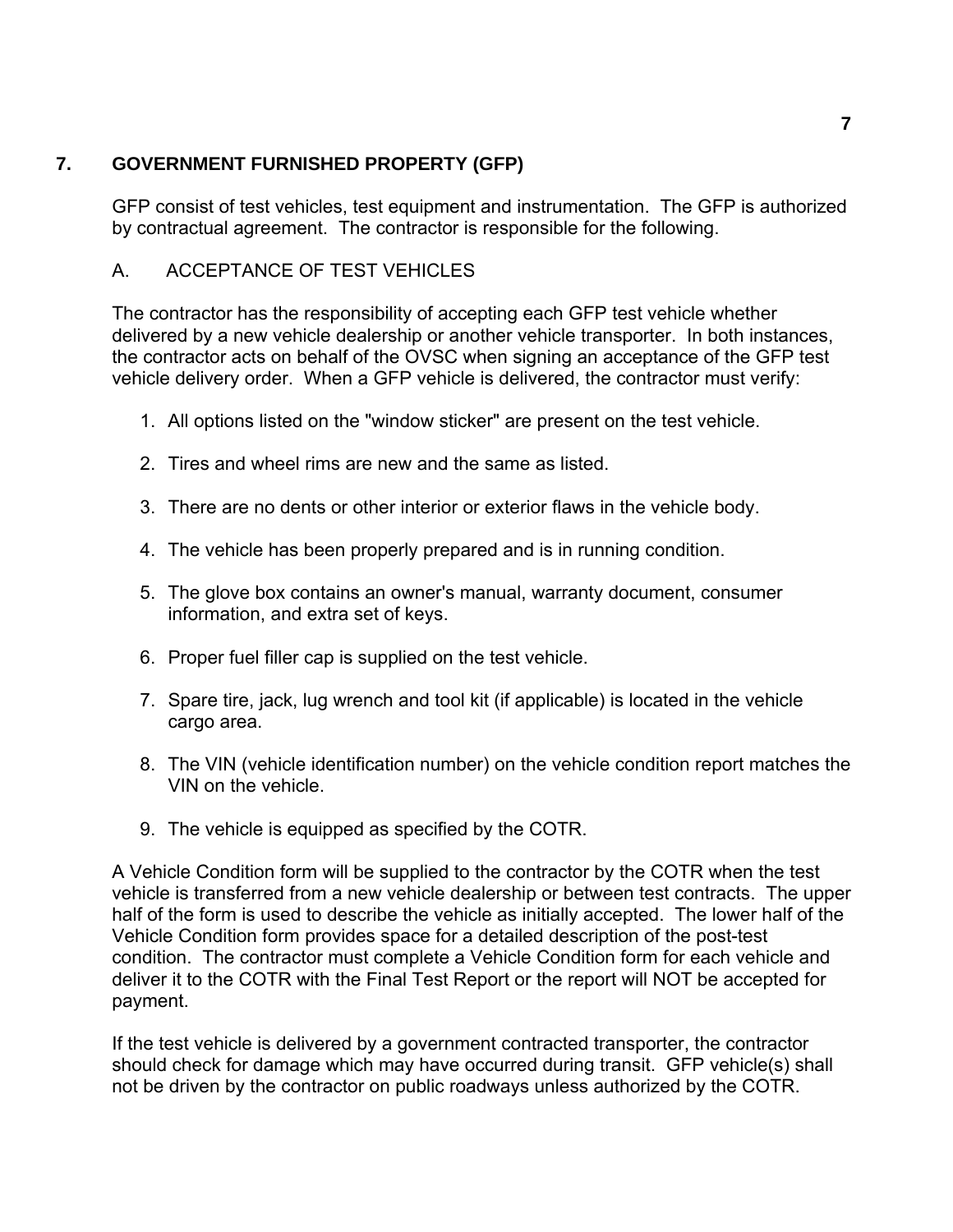# <span id="page-11-0"></span>**7. GOVERNMENT FURNISHED PROPERTY (GFP)….Continued**

# B. TEST EQUIPMENT AND INSTRUMENTATION

The contractor has the responsibility of accepting GFP test equipment and instrumentation delivered to the contractor. The contractor acts on behalf of the OVSC when signing an acceptance of the GFP test equipment and instrumentation delivery order. When GFP test equipment and instrumentation is delivered, the contractor must:

- 1. Verify all partial and sub-component quantities as per the packaging document
- 2. Verify physical condition of all equipment and instrumentation (inspect for damage)
- 3. Verify functional condition of all equipment and instrumentation
- 4. Store in a clean, organized, secure, and environmentally controlled area

# C. NOTIFICATION OF COTR

The COTR must be notified within 24 hours after a vehicle (and/or equipment item) has been delivered. In addition, if any discrepancy or damage is found at the time of delivery, a copy of the Vehicle Condition form shall be sent to the COTR immediately.

# **8. CALIBRATION OF TEST INSTRUMENTS**

Before the contractor initiates the safety compliance test program, a test instrumentation calibration system will be implemented and maintained in accordance with established calibration practices. The calibration system shall include the following as a minimum:

- A. Standards for calibrating the measuring and test equipment shall be stored and used under appropriate environmental conditions to assure their accuracy and stability.
- B. All measuring instruments and standards shall be calibrated by the Contractor, or a commercial facility, against a higher order standard at periodic intervals not exceeding 12 months for instruments and 12 months for the calibration standards except for static types of measuring devices such as rulers, weights, etc., which shall be calibrated at periodic intervals not to exceed two years. Records, showing the calibration traceability to the National Institute of Standards and Technology (NIST), shall be maintained for all measuring and test equipment.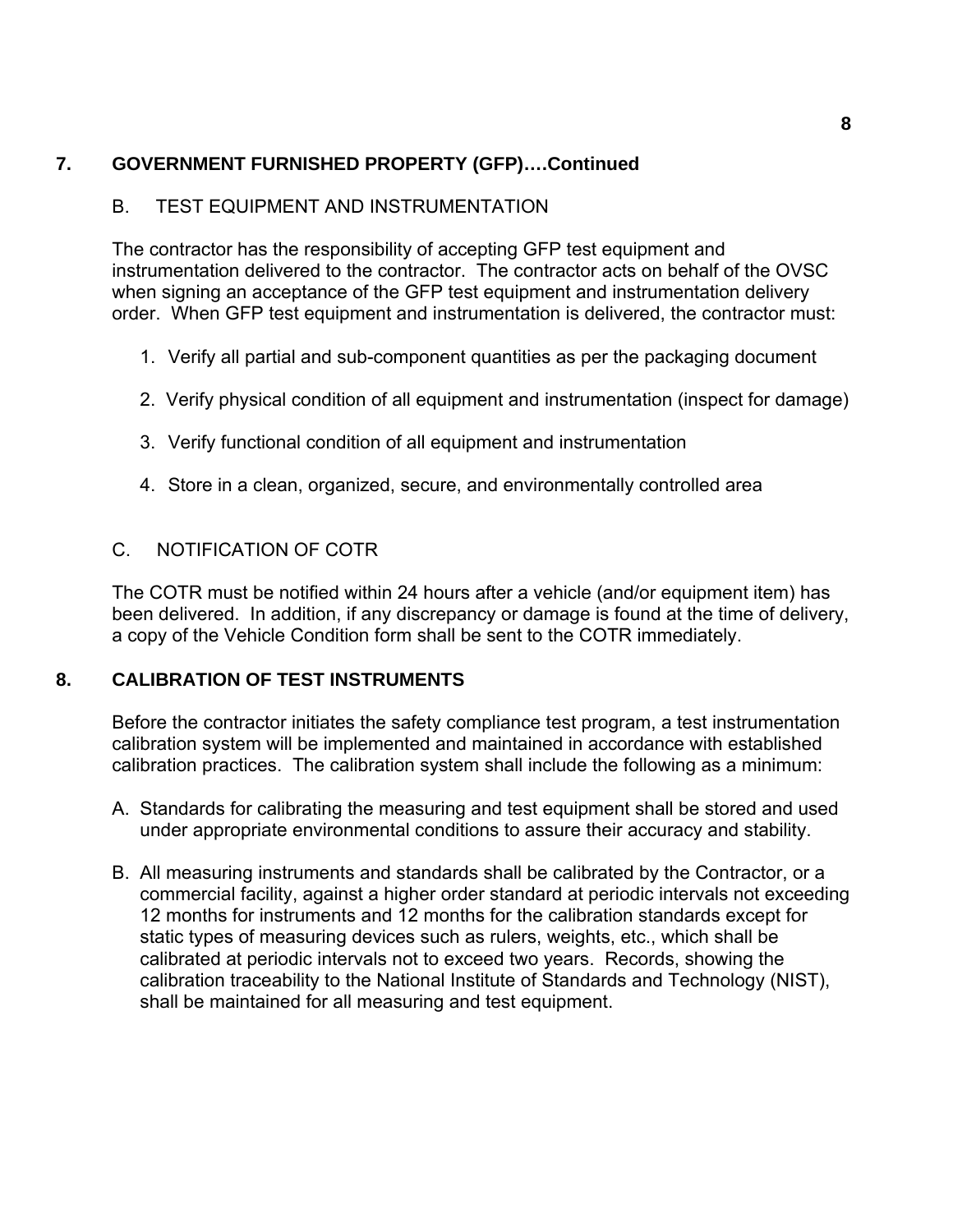## **8. CALIBRATION OF TEST INSTRUMENTS….Continued**

Inertial sensing systems shall be calibrated every twelve months or after a test failure or after any indication from calibration checks that there may be a problem with the inertial sensing systems whichever occurs sooner.

- C. All measuring and test equipment and measuring standards shall be labeled with the following information:
	- (1) Date of calibration
	- (2) Date of next scheduled calibration
	- (3) Name of the technician who calibrated the equipment
- D. A written calibration procedure shall be provided by the Contractor, which includes as a minimum the following information for all measurement and test equipment:
	- (1) Type of equipment, manufacturer, model number, etc.
	- (2) Measurement range
	- (3) Accuracy
	- (4) Calibration interval
	- (5) Type of standard used to calibrate the equipment (calibration traceability of the standard must be evident).
	- (6) The actual procedures and forms used to perform the calibrations.
- E. Records of calibration for all test instrumentation shall be kept by the Contractor in a manner that assures the maintenance of established calibration schedules.
- F. All such records shall be readily available for inspection when requested by the COTR. The calibration system shall need the acceptance of the COTR before vehicle safety compliance testing commences.
- G. Test equipment shall receive a system functional check out using a known test input immediately before and after the test. This check shall be recorded by the test technician(s) and submitted with the final report.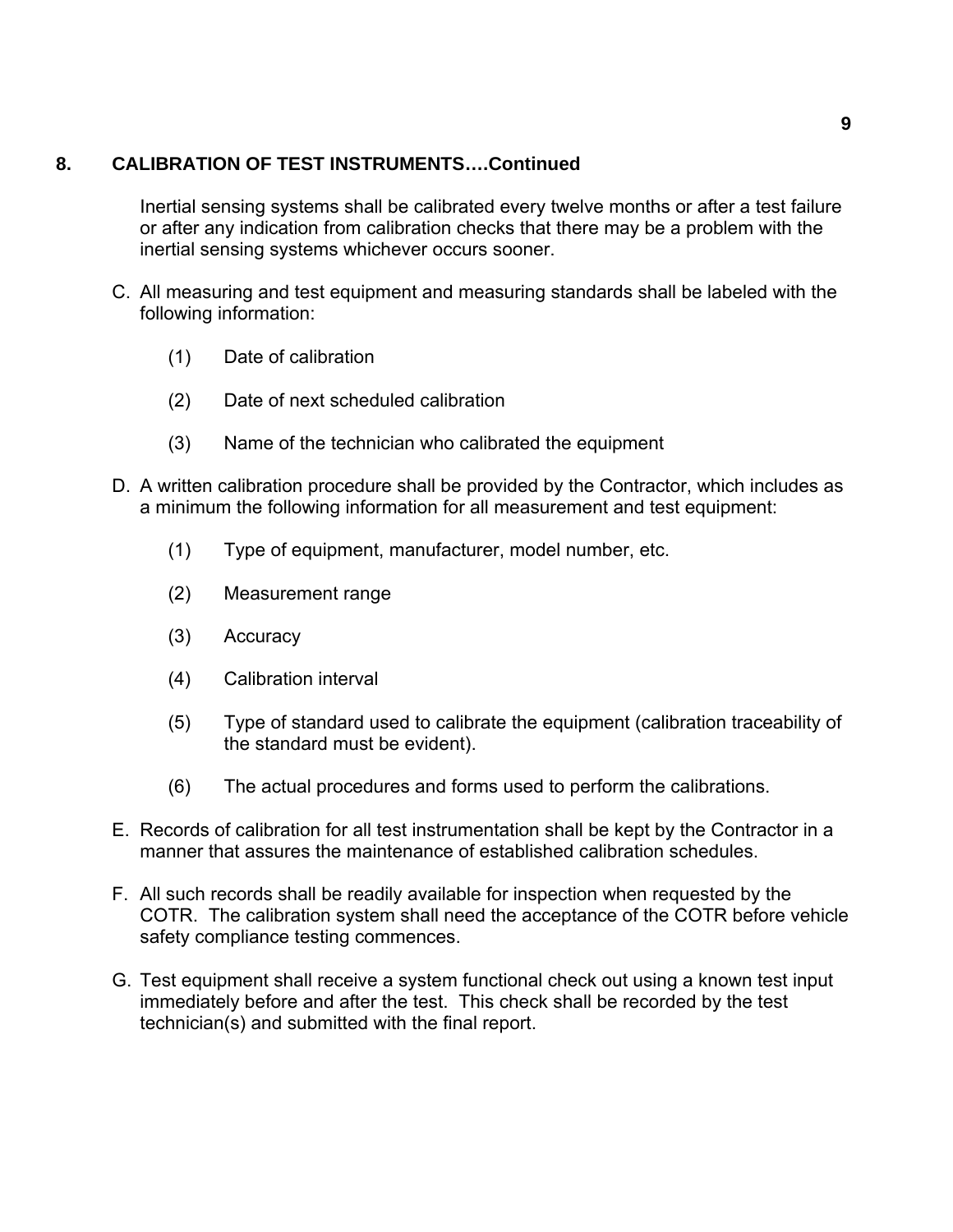# <span id="page-13-0"></span>**8. CALIBRATION OF TEST INSTRUMENTS….Continued**

H. The Contractor may be directed by NHTSA to evaluate its data acquisition system.

Further guidance is provided in the International Standard ISO 10012-1, "Quality Assurance Requirements for Measuring Equipment" and American National Standard ANSI/NCSL Z540-1, "Calibration Laboratories and Measuring and Test Equipment - General Requirements."

**NOTE**: In the event of a failure to meet the standard's minimum performance requirements, additional calibration checks of some critically sensitive test equipment and instrumentation may be required for verification of accuracy. The necessity for the calibration will be at the COTR's discretion and will be performed without additional cost.

# **9. SUGGESTED TEST EQUIPMENT**

- A. Portable tire pressure gage with an operating pressure of at least 700kPa (100 psi), graduated increments of 1 kPa (0.1 psi) and an accuracy of at least  $\pm$  2.0% of the applied pressure.
- B. Platform scales to measure individual wheel, axle and vehicle loads. Platform scales shall have a maximum graduation of 0.5 kg (1.0 lb) and have an accuracy of at least + 1% of the measured reading.
- C. Automated steering machine with steering angle encoder for controlling steering wheel angle input and output. Automated steering machine is used to generate steering inputs for all test maneuvers. The automated steering machine shall be capable of supplying steering torques between 40 to 60 Nm (29.5 to 44.3 lb-ft). The steering machine must be able to apply these torques when operating with steering wheel velocities up to 1200 deg/sec. The steering machine must be able to move the vehicle's steering system through its full range, accept vehicle speed sensor feedback input to initiate steering programs at a preset road speeds, and have the convenience of changing the steering program during test sessions. Handwheel angle resolution is 0.25 deg and accuracy is  $\pm$  0.25 deg (ATI Model Spirit 3 or equivalent).
- D. Multi-Axis Inertial Sensing System for measuring longitudinal, lateral and vertical accelerations as well as roll, yaw and pitch rates. Accelerometer range + 2g, resolution < 10μg, and accuracy < 0.05% of full range. Angular rate sensors range + 100 deg/sec, resolution < 0.004 deg/sec and accuracy 0.05% of full range (BEI Motion PAK or equivalent).
- E. Radar speed sensor with dashboard display for vehicle speed with a range of 0- 201km/h (0-125 mph), resolution 0.014 km/h (.009 mph) and accuracy + 0.25% of full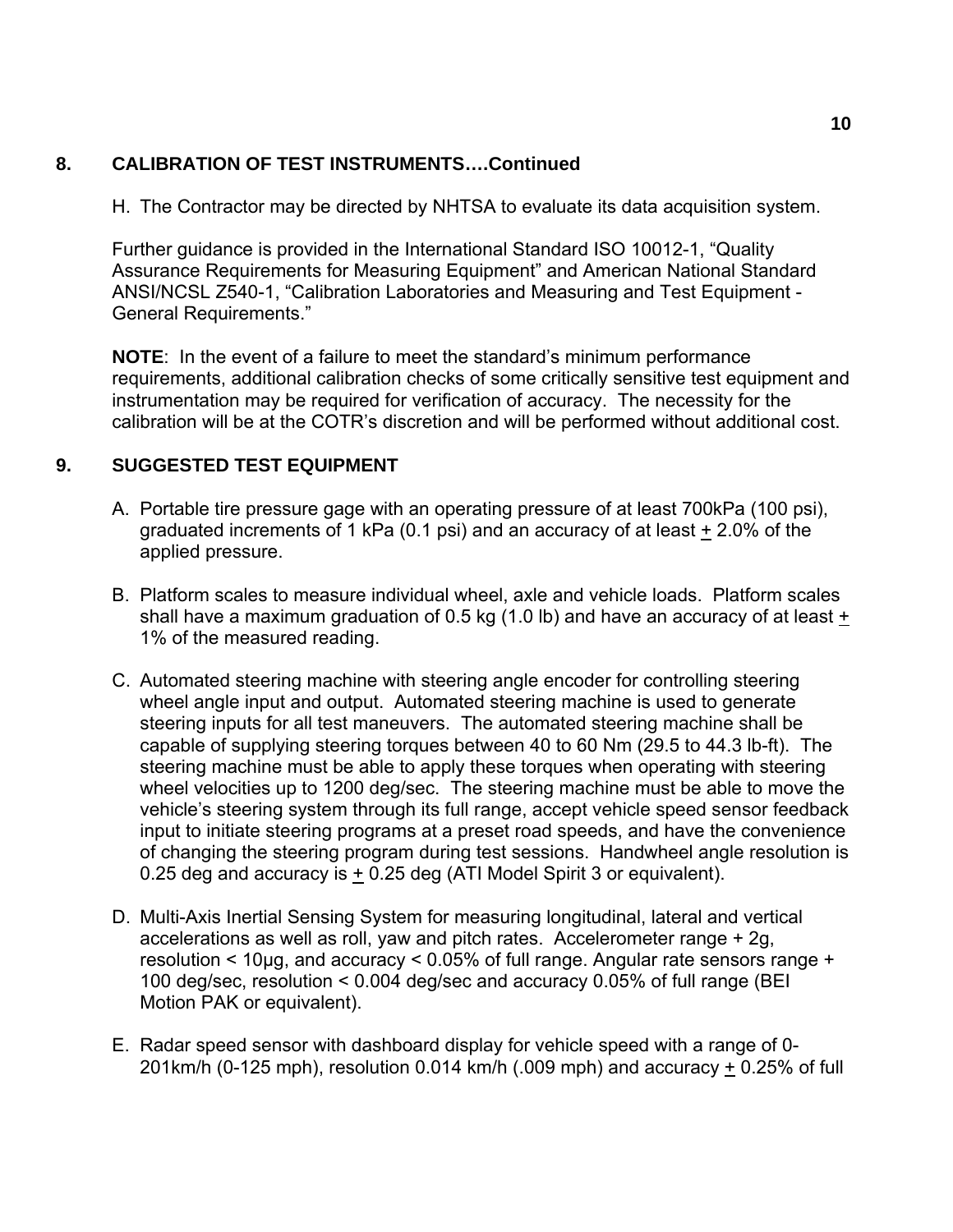# <span id="page-14-0"></span>**9. SUGGESTED TEST EQUIPMENT….Continued**

scale (DEUTA- WERKE Model DRS-6 or equivalent).

- F. Two ultrasonic distance measuring system sensors, to determine vehicle displacements that will be used to calculate roll angle, with a range of 10- 102 cm (4- 40 inches), resolution 0.25 mm (0.01 inches) and accuracy + 0.25% of maximum distance (MASSA Model M-5000/220 or equivalent).
- G. Data acquisition system to record time, velocity, roll height, lateral, longitudinal and vertical accelerations, roll, yaw and pitch rates, and steering wheel angles from vehicle installed sensors. All data is to be sampled at 200 Hz. Signal conditioning must consist of amplification, anti-alias filtering, and digitizing. Amplifier gains are selected to maximize the signal-to-noise ratio of the digitized data. Filtering is performed with two-pole low-pass Butterworth filters with nominal cutoff frequencies selected to prevent aliasing. (Dewetron Sidehand model DA-121-16 with A/D card Orion-1616-100, and amplification/anti-aliasing card MDAQ-FILT-10-S).
- H. Load cell to monitor brake pedal force with a range of 0-136 kg (0-300 lb) and accuracy + 0.05% full scale (Interface Model BPL 300 or equivalent).
- I. Outriggers must be used for testing trucks, multipurpose passenger vehicles, and buses. Vehicles with a baseline weight under 2,722 kg (6,000 lbs) must be equipped with "standard" outriggers and vehicles with a baseline weight equal to or greater than 2,722 kg (6,000 lbs) must be equipped with "heavy" outriggers. A vehicle's baseline weight is the weight of the vehicle delivered from the dealer, fully fueled, with a 73 kg (160 lb) driver. Standard outriggers shall be designed with a maximum weight of 32 kg (70 lb) and a maximum roll moment of inertia of 35.9 kg-m<sup>2</sup> (26.5 ft-lb-sec<sup>2</sup>). Heavy outriggers shall be designed with a maximum weight of 39 kg (86 lb) and a maximum roll moment of inertia of 40.7 kg-m² (30.0 ft-lb-sec²) (NHTSA titanium outrigger system, Docket No. NHTSA [2](#page-14-1)007-27662-11, or equivalent)<sup>2</sup>.
- J. Real time digital video camera for documenting sine with dwell maneuver.

# **10. PHOTOGRAPHIC DOCUMENTATION**

DIGITAL PHOTOGRAPHS

l

The contractor shall take digital photographs of the pretest, test execution and post test conditions. Photographs shall be taken in color and contain clear images. A tag, label or placard identifying the test item, NHTSA number (if applicable) and date shall appear in each photograph and must be legible. Each photograph shall be labeled as to the

<span id="page-14-1"></span><sup>2</sup> See http://www.regulations.gov/fdmspublic/component/main?main=DocumentDetail&o=09000064802b7406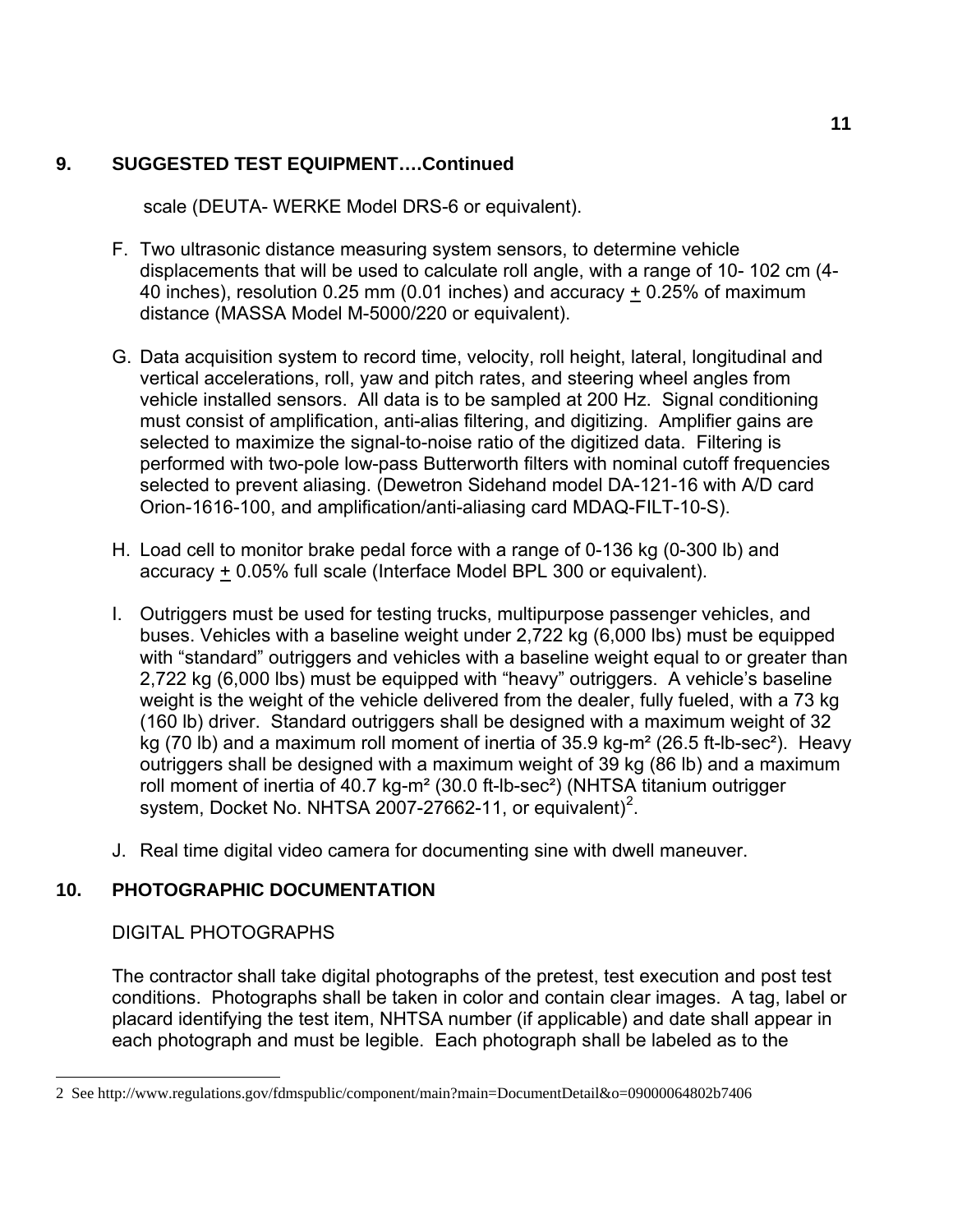# **10. PHOTOGRAPHIC DOCUMENTATION….Continued**

subject matter. The required resolution for digital photographs is a minimum of 1,600 x 1,200 pixels. Digital photographs are required to be created and in a JPG format. Glare or light from any illuminated or reflective surface shall be minimized while taking photographs. The test setup and equipment used in all tests shall be photographed for the record before and at prescribed time periods during testing.

The test reports shall include enough photographs to describe the testing in detailed and shall be organized in a logical succession of consecutive pictures. The digital photographs shall be included in the test report as 203 mm x 254 mm or 215.9 mm x 279 mm (8 x 10 or 8½ x 11 inch) pictures. All photographs are required to be included in the test report in the event of a test failure. Any failure must be photographed at various angles to assure complete coverage. Upon request, the photographs shall be sent to the COTR on a CD or DVD and saved in a "read only" format to ensure that the digital photographs are the exact pictures taken during testing and have not been altered from the original condition.

# PHOTOGRAPHIC VIEWS

As a minimum the following test photographs shall be included in each vehicle final test report, submitted by the contractor:

- A. 3/4 frontal view from left side of vehicle
- B. Vehicle Certification Label
- C. Vehicle Placard (titled, "Tire and Loading Information")
- D. Tire Inflation Pressure Label (optional label if provided)
- E. Close-up view of ESC Malfunction Telltale
- F. Close-up view of "ESC OFF" Telltale (if provided)
- G. Close-up view of ESC off control (if provided)
- H. Close-up view of other controls that have an ancillary effect on ESC (if provided)
- I. Close-up view(s) of test instrumentation mounted on outside of vehicle
- J. Close-up view(s) of test instrumentation mounted on inside of vehicle
- K. Close-up view of tire/rim and track as appropriate depicting rim-to-pavement contact or tire debeading (if present)
- L. View of loss of pavement contact of tire(s) as documented by still photograph from video camera (if present)
- M. Any other damage or apparent test failure that cannot be seen in the above photographs.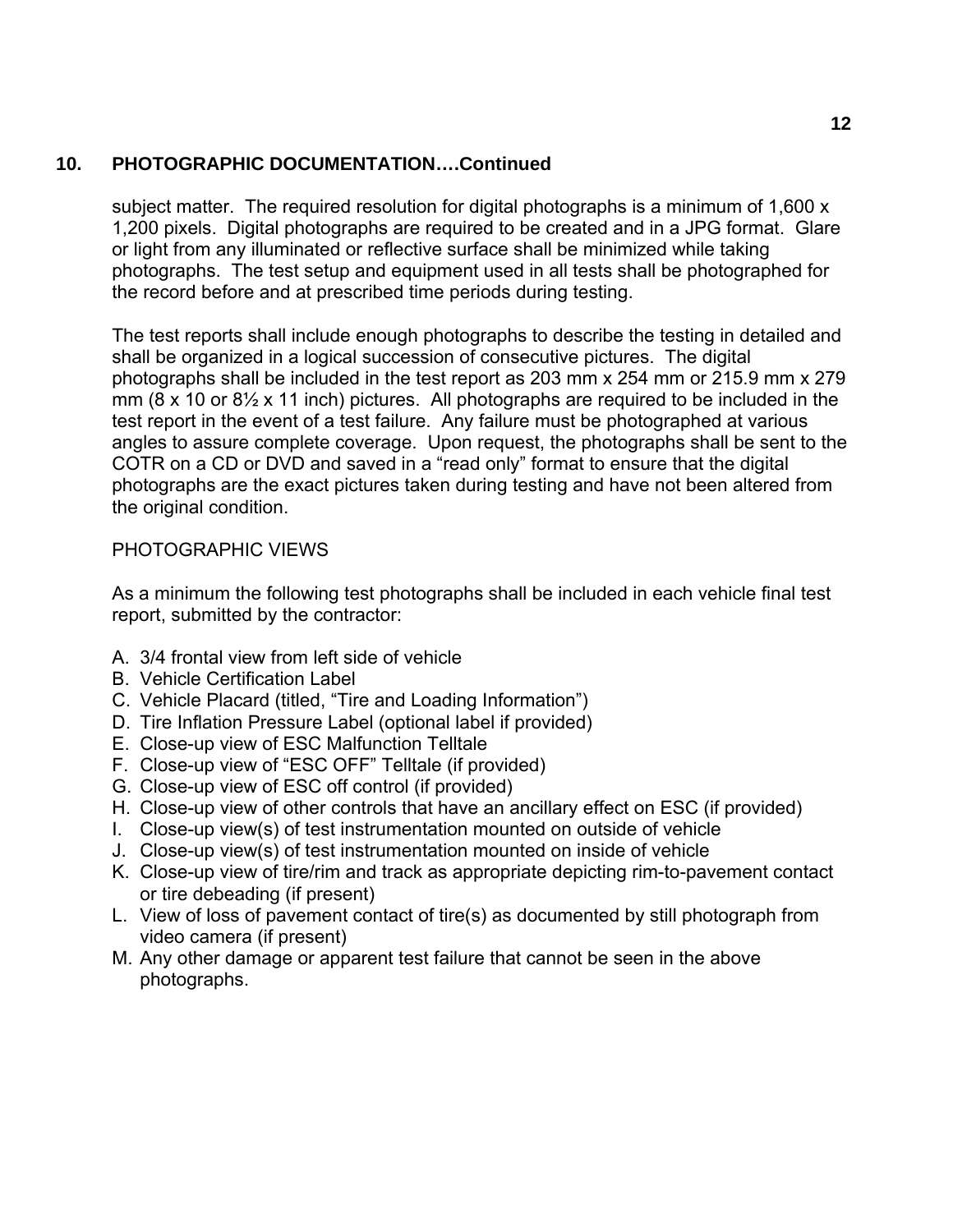# <span id="page-16-0"></span>**10. PHOTOGRAPHIC DOCUMENTATION….Continued**

### REALTIME CAMERA

The contractor shall document every sine with dwell maneuver test executed using a "real time" color digital camera that minimally operates at 24 frames per second. The sine with dwell maneuvers should be videotaped from a viewpoint that facilitates observation of the front of the vehicle or the inboard side of the vehicle so as to best record instances of wheel lift, if it occurs. During each maneuver the zoom of the camera should be adjusted such that the vehicle fills the view frame to the greatest extent possible.

The video footage shall be transferred to a compact disc (CD) or DVD as AVI or MPEG files with any standard or generally available "codec" compatible to Microsoft Windows. All video footage should be saved in a "read only" format before sending to the COTR to verify that the evidence has not been altered from its original condition. Video footage may only be saved using other types of file formats if approved by the COTR.

#### **11. DEFINITIONS**

The contractor shall check the Code of Federal Regulations for the most recent definitions. A citation is provided after each definition not specified in Standard 126.

#### ACKERMAN STEER ANGLE

The angle whose tangent is the wheelbase divided by the radius of the turn at a very low speed.

#### COMMON SPACE

An area on which more than one telltale, indicator, identifier, or other message may be displayed, but not simultaneously.

#### DRIVE CONFIGURATION

The driver-selected, or default, condition for distributing power from the engine to the drive wheels (examples include, but are not limited to, 2-wheel drive, front-wheel drive, rear-wheel drive, all-wheel drive, 4-wheel drive high gear with locked differential, and 4 wheel drive low gear).

#### ELECTRONIC STABILITY CONTROL SYSTEM

A system that has all the following attributes: (1) That augments vehicle directional stability by applying and adjusting the vehicle brake torques individually to induce a correcting yaw moment to a vehicle; (2) That is computer controlled with the computer using a closed-loop algorithm to limit vehicle oversteer and to limit vehicle understeer; (3) That has a means to determine the vehicle's yaw rate and to estimate its side slip or side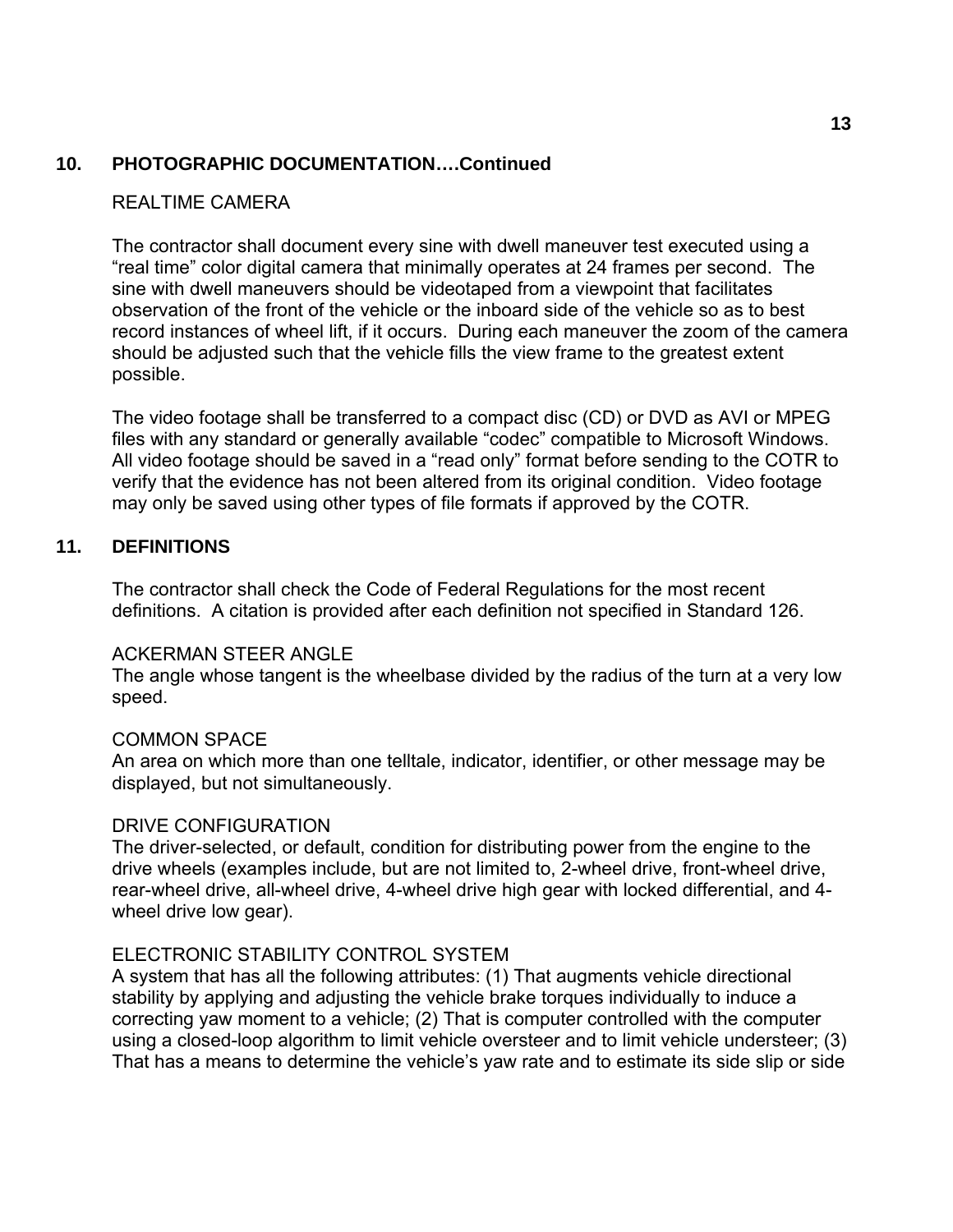## **11. DEFINITIONS….Continued**

slip derivative with respect to time; (4) That has a means to monitor driver steering inputs; (5) That has an algorithm to determine the need, and a means to modify engine torque, as necessary, to assist the driver in maintaining control of the vehicle, and (6) That is operational over the full speed range of the vehicle (except at vehicle speeds less than 20 km/h (12.4 mph), when being driven in reverse, or during system initialization).

#### LATERAL ACCELERATION

The component of the vector acceleration of a point in the vehicle perpendicular to the vehicle's x axis (longitudinal) and parallel to the road plane.

#### LOW-RANGE FOUR-WHEEL DRIVE CONFIGURATION

A drive configuration that has the effect of locking the drive gears at the front and rear axles together and providing an additional gear reduction between the engine speed and vehicle speed of at least 2.0.

#### **MODE**

An ESC performance algorithm, whether driver-selected or not (examples include, but are not limited to, standard (default) mode, performance mode, snow or slippery road mode, or OFF mode).

#### OVERSTEER

A condition in which the vehicle's yaw rate is greater than the yaw rate that would occur at the vehicle's speed as result of the Ackerman Steer Angle.

#### SIDE SLIP OR SIDE SLIP ANGLE

The arctangent of the lateral velocity of the center of gravity of the vehicle divided by the longitudinal velocity of the center of gravity.

#### UNDERSTEER

A condition in which the vehicle's yaw rate is less than the yaw rate that would occur at the vehicle's speed as a result of the Ackerman Steer Angle.

#### UVW

The Unloaded Vehicle Weight (UVW) is the weight of a vehicle with maximum capacity of all fluids necessary for vehicle operation, but without cargo, occupants, or accessories that are ordinarily removed from the vehicle when they are not in use. (See 49 CFR 571.3)

VEHICLE PLACARD AND OPTIONAL TIRE INFLATION PRESSURE LABEL The sources of cold tire inflation pressure recommended by the vehicle manufacturer and provided in the location and format per Federal motor vehicle safety standard (FMVSS) No. 110.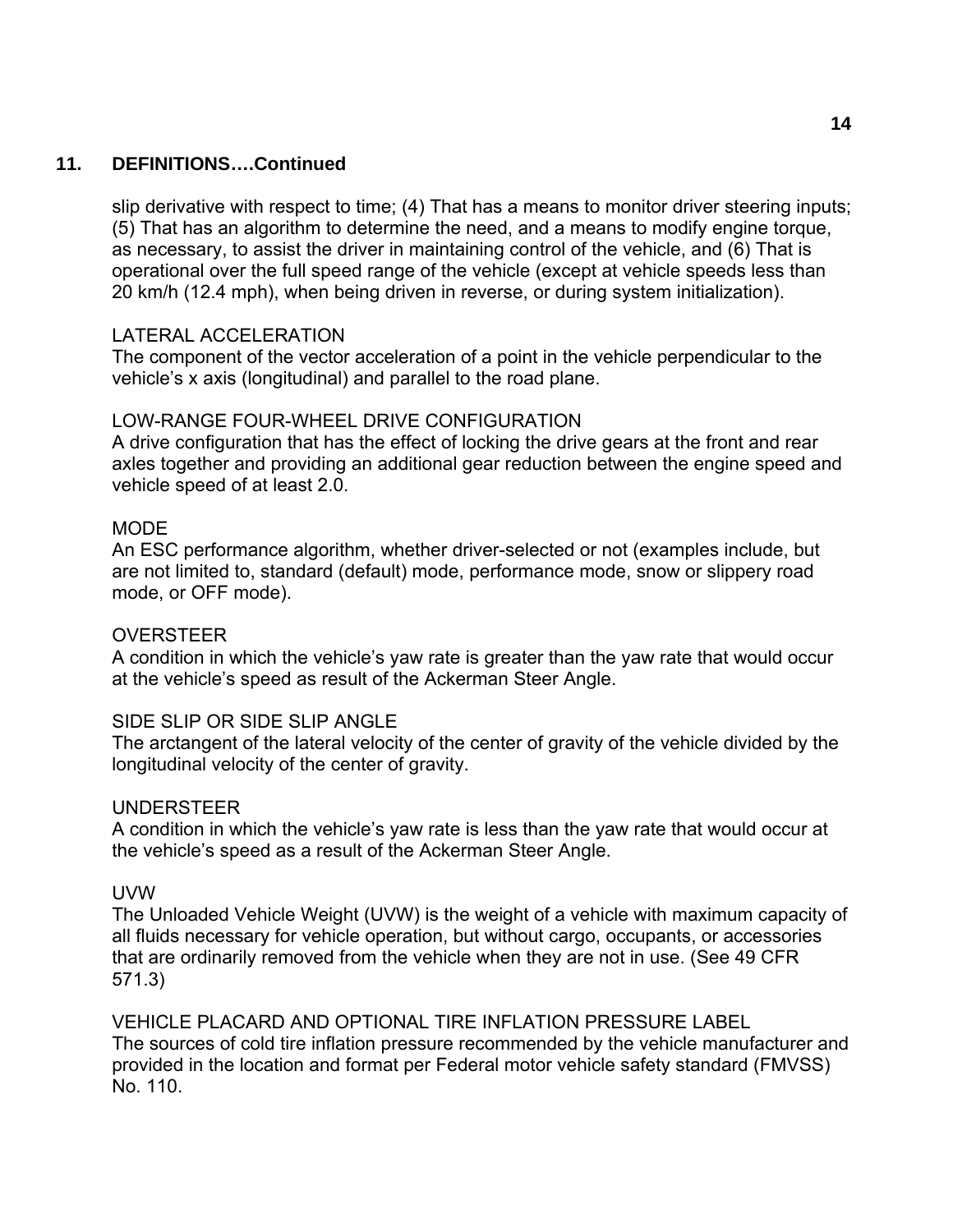# <span id="page-18-0"></span>**11. DEFINITIONS….Continued**

#### YAW RATE

The rate of change of the vehicle's heading angle measured in degrees/second of rotation about a vertical axis through the vehicle's center of gravity.

# **12. TEST VEHICLE INSPECTION AND TEST PREPARATION (Data Sheet 1)**

- A. Inspect test vehicle. Document required test vehicle information.
- B. Review all test preparation, safety standard performance, and test instrumentation requirements relating to this compliance test. Personnel supervising and/or performing the compliance test shall be thoroughly familiar with all of the requirements.
- C. Review all applicable contents of the vehicle Owner's Manual or equivalent documentation.
- D. Verify COTR approval of contractor's detailed in-house test procedure.
- E. Verify the calibration status of test equipment.
- F. Document vehicle installed tire size, manufacturer, tire name and tire identification number (TIN). All tires must be new. The vehicle must be tested with the tires installed on the vehicle at the time of initial vehicle sale. From the vehicle's Placard or optional Tire Inflation Pressure Label, identify the vehicle's designated tire size(s). Notify COTR if any tire installed on the vehicle is different from the manufacturer's designated tire size obtained from the Vehicle Placard or optional Tire Inflation Pressure Label, and request further guidance before proceeding. Tire changes should not be required; however, if a tire change is necessary no tire mounting lubricant should be used when the tires are mounted to the rims.
- G. Document vehicle default and selectable drive configurations and modes (see Section 11, Definitions).
- H. Identify safety systems installed on vehicle that are intended to improve vehicle stability.
- I. Verify outriggers are available for testing. Outriggers must be used for testing trucks, multipurpose passenger vehicles, and buses. Passenger cars will not be tested with outriggers. Vehicles with a baseline weight under 2,722 kg (6,000 lbs) must be equipped with "standard" outriggers and vehicles with a baseline weight equal to or greater than 2,722 kg (6,000 lbs) must be equipped with "heavy" outriggers. Innertubes, if available, will be used in test vehicle wheels when outriggers are required on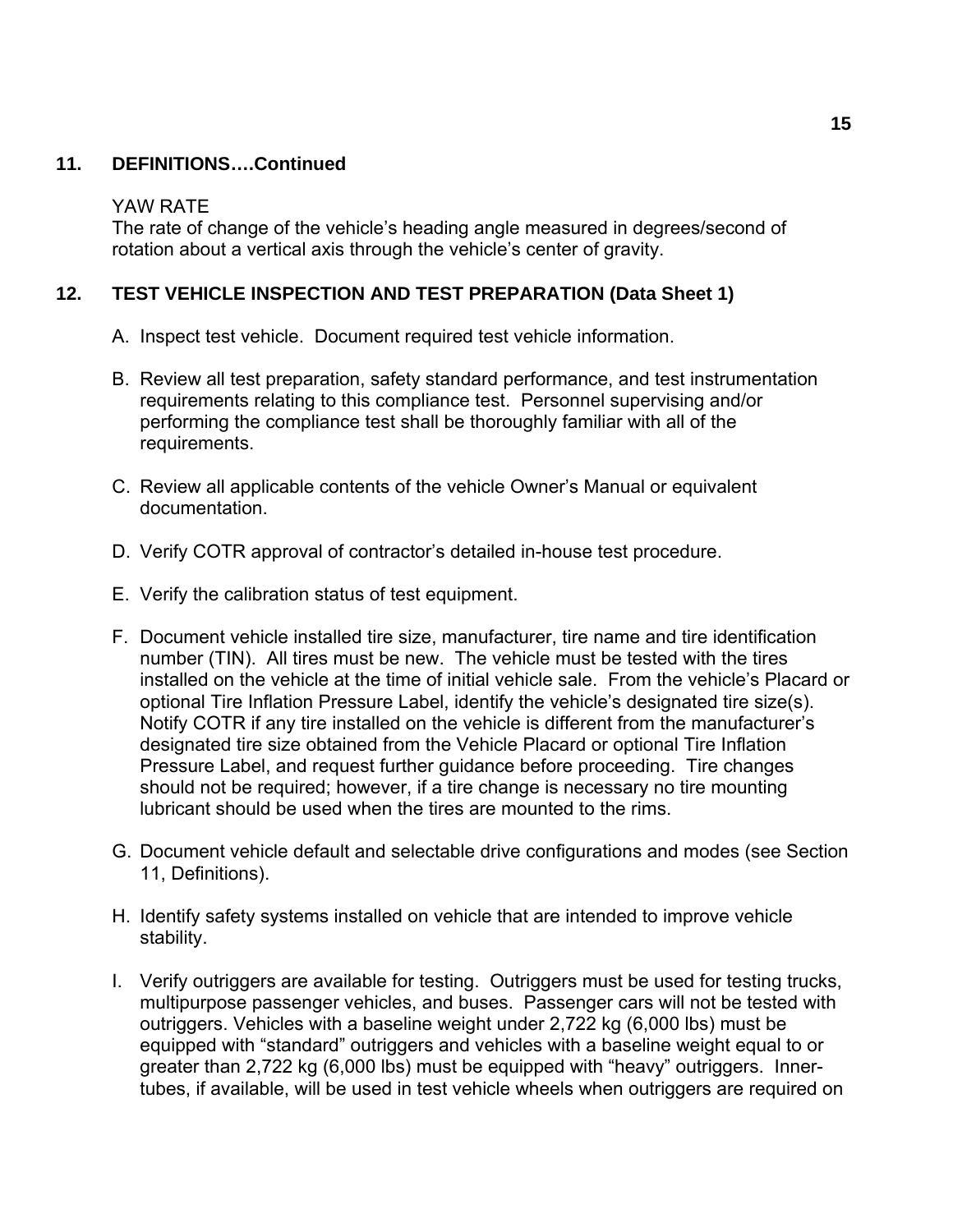# <span id="page-19-0"></span>**12. TEST VEHICLE INSPECTION AND TEST PREPARATION….Continued**

test vehicle.

- J. All tests must be performed with automatic transmissions in "Drive." If the test vehicle is equipped with a manual transmission, the highest gear capable of sustaining the desired test speeds shall be used. Manual transmission clutches are to remain engaged during all maneuvers.
- K. Data collection is initiated in one of two manners: (1) manually by the test driver immediately before the start of the maneuver, or (2) automatically by using the output signal from the vehicle speed sensor and a closed feedback loop programmed into the steering machine.
- L. Brake pedal force is measured with a load cell transducer attached to the face of the brake pedal. While brake pedal force is not explicitly required for determining vehicle compliance, the load cell gives the test laboratory a way of confirming the driver has not unintentionally applied the brakes during execution of the maneuvers. If the driver applies force to the brake pedal before completion of a maneuver, that test is not valid, and should not be considered in further analyses. Monitoring the state of a brake light or brake light switch as a surrogate for brake pedal force is not recommended. For some vehicles, the brake lights are illuminated during ESC intervention, regardless of whether the driver has applied force to the brake pedal. This may cause an otherwise valid test to be incorrectly deemed unacceptable.
- M. Calibration data shall be collected prior to each maneuver test series to assist in resolving uncertain test data. The following data should be recorded at the beginning of each test day for each test vehicle. The distance measured by the speed sensor along a straight line between the end points of a surveyed linear roadway standard of 1000 feet or more (observed and recorded manually from the speed sensor display). Five to fifteen seconds of data from all instrument channels as the configured and prepared test vehicle is driven in a straight line on a level, uniform, solid-paved road surface with a vehicle speed of 97 km/h (60 mph).

# **13. COMPLIANCE TEST EXECUTION**

Personnel supervising and/or performing the compliance test program shall be thoroughly familiar with the requirements, test conditions, and equipment for the test to be conducted. Testing will be accomplished as indicated below. Test personnel shall make note of all discrepancies and deviations from the applicable FMVSS and this Laboratory Test Procedure.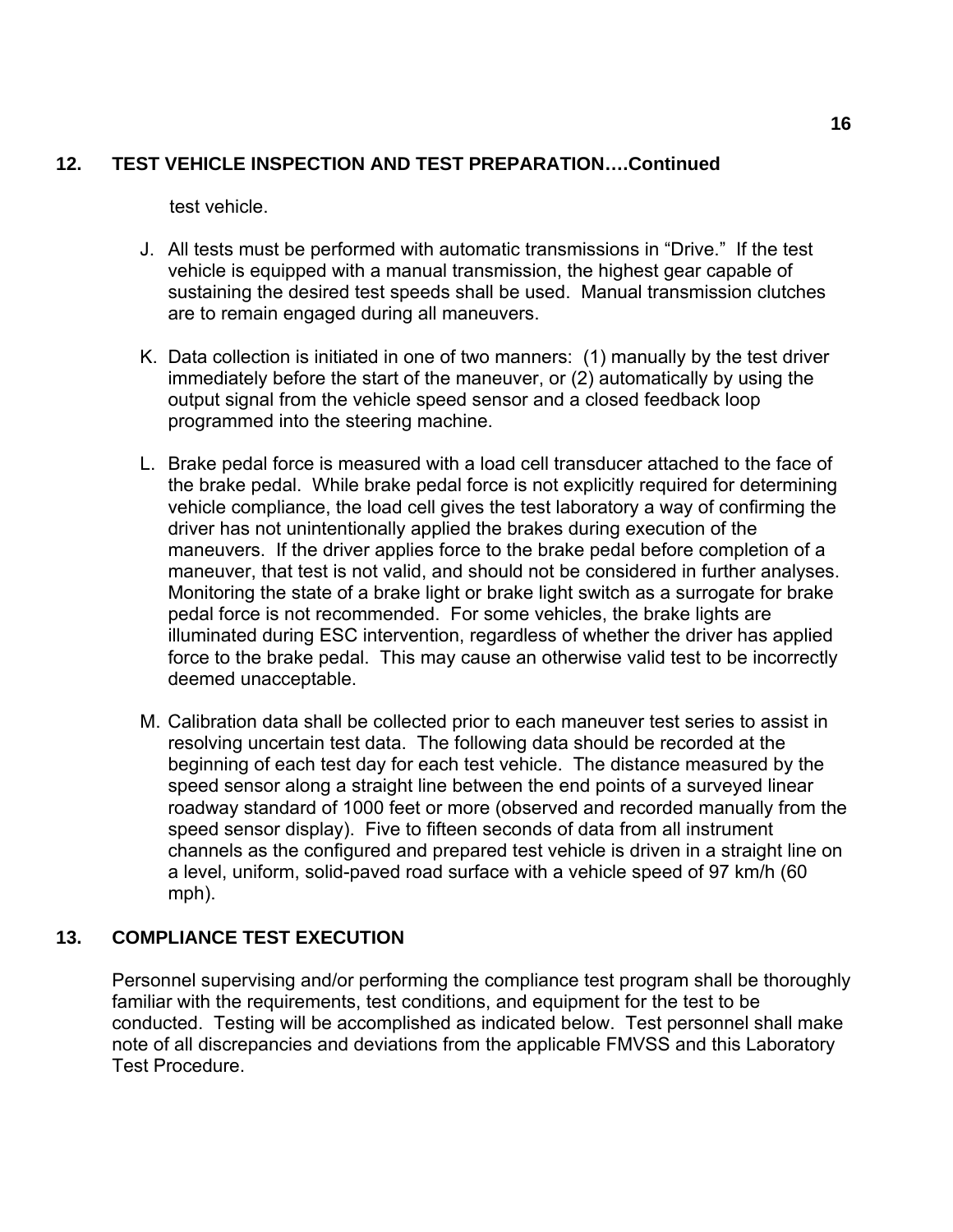## 13.1 ESC SYSTEM TECHNICAL DOCUMENTATION (Data Sheet 2)

Using information provide by the COTR from the vehicle manufacturer and the owner's manual, verify that the vehicle is equipped with an ESC system that meets the definition of "ESC SYSTEM" by providing the following:

- A. Identify each of the components of the vehicle's ESC system that are used to determine its yaw rate, estimated side slip or the side slip derivative, driver steering inputs, and any other inputs to the ESC system computer, and to generate brake torques at each wheel and other countermeasures (i.e., modifying engine torque) to maintain vehicle stability.
- B. Verify an explanation was provided that describes the logic illustrating how the vehicle's ESC system mitigates understeer and oversteer conditions. The explanation must include the pertinent inputs to the ESC system computer, a description of how the inputs are used, and the pertinent outputs to vehicle components (i.e., brakes, engine, etc.) that mitigate vehicle understeer and oversteer conditions. The description must also identify the vehicle speed range and the driving phases (acceleration, deceleration, coasting, during activation of the ABS or traction control) under which the ESC system can activate.

## 13.2 ESC MALFUNCTION AND "ESC OFF" TELLTALES (Data Sheet 3)

- A. Verify the vehicle is equipped with an ESC malfunction telltale. Describe the telltale location, color and symbol, abbreviation or message used.
- B. Identify if the malfunction telltale is located in a common space. Make note if telltale is also used to indicate activation of the ESC system.
- C. Determine if the vehicle is equipped with an "ESC OFF" telltale. Make note if the "ESC OFF" telltale is combined with the ESC malfunction telltale. If provided, describe the "ESC OFF" telltale location, color and symbol, abbreviation or message used. Identify if the telltale is located in a common space.
- 13.3 "ESC OFF" CONTROL IF APPLICABLE (Data Sheet 4)
	- A. Determine if vehicle has a control or controls whose purpose is to deactivate the ESC system or to place the ESC system in a mode or modes that may no longer satisfy the performance requirements set forth in FMVSS No. 126.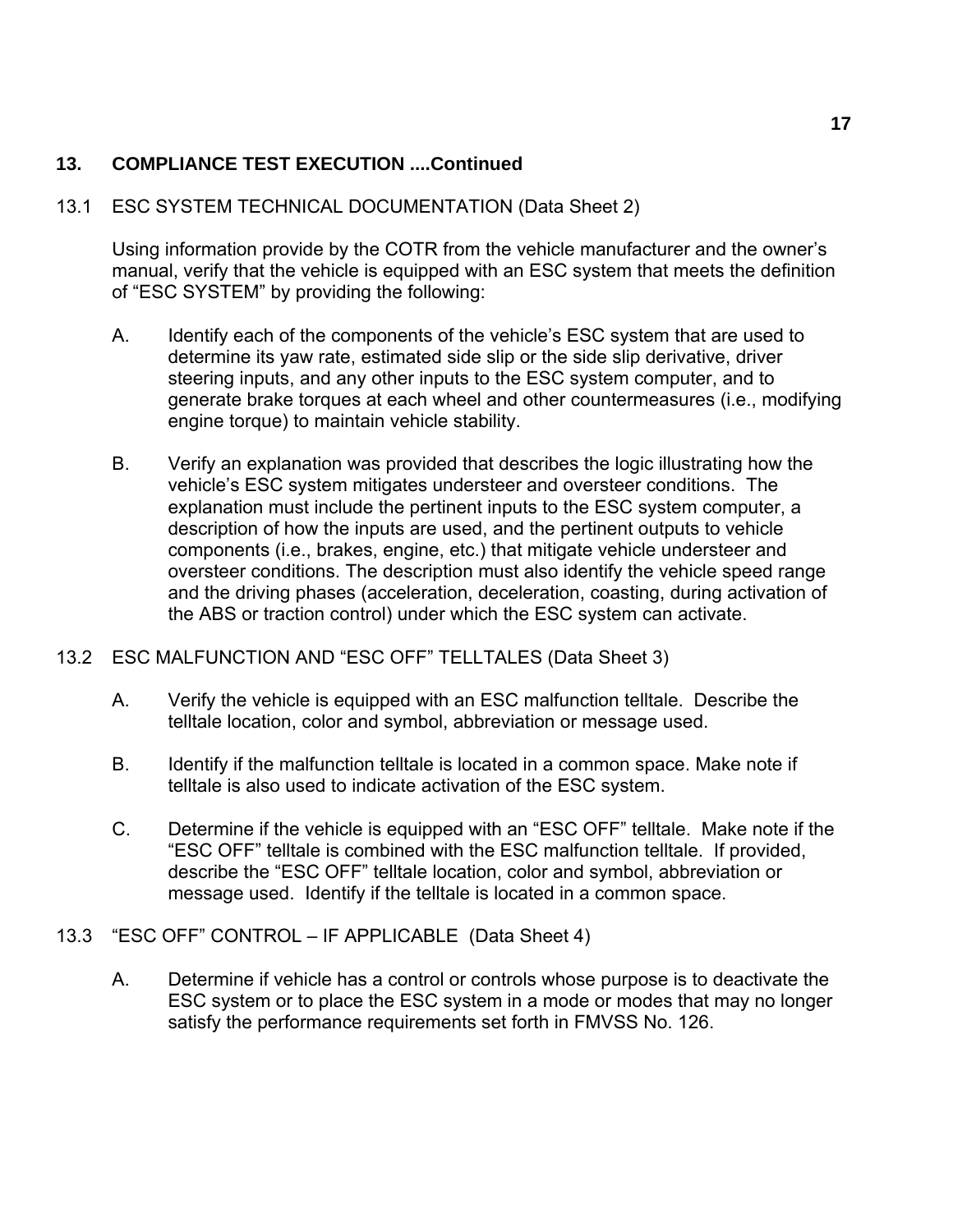- B. Make note of each type of control identified. Identify if a control is a dedicated ESC "On/Off" control or an ESC system related multi-functional control, or other. Describe each controls location, labeling and selectable modes.
- C. Make note of vehicle standard or default drive configuration and ensure this drive configuration is selected.
- D. For vehicles equipped with a dedicated "ESC OFF" control or multi-functional control that has an "ESC Off" mode, with the vehicle stationary and the ignition locking system in the "Lock" or "Off" position, activate the ignition locking system to the "On" ("Run") position. Activate the dedicated "ESC OFF" control, or select the "ESC Off" mode, and verify that the "ESC OFF" telltale is illuminated and remains illuminated.
- E. Turn the ignition locking system to the "Lock" or "Off" position. Again activate the ignition locking system to the "On" ("Run") position and verify that the "ESC OFF" telltale extinguishes indicating that the ESC system has been reactivated.
- F. For vehicles equipped with an ESC system related multi-functional control, with the vehicle stationary and the ignition locking system in the "Lock" or "Off" position, activate the ignition locking system to the "On" ("Run") position. Cycle the control through each mode and make note of which modes activate the "ESC OFF" telltale.
- G. For each control mode selection that illuminates the "ESC Off" telltale, while in that mode, turn the ignition locking system to the "Lock" or "Off" position. Again activate the ignition locking system to the "On" ("Run") position and verify that the "ESC OFF" telltale extinguishes indicating that the ESC system has been reactivated.
- 13.4 OTHER SYSTEM CONTROLS IF APPLICABLE (Data Sheet 4)
	- A. Determine if vehicle is equipped with controls for other systems, for example alternate drive configuration selection controls, that may have an ancillary effect on ESC system operation. Review owners manual and other system documentation provided by vehicle manufacturer. List and describe each control.
	- B. With the vehicle stationary and the ignition locking system in the "Lock" or "Off" position, activate the ignition locking system to the "On" ("Run") position. Activate one of the ancillary system controls and make note of "ESC Off" telltale illumination and of any warnings or messages provided regarding the ESC system.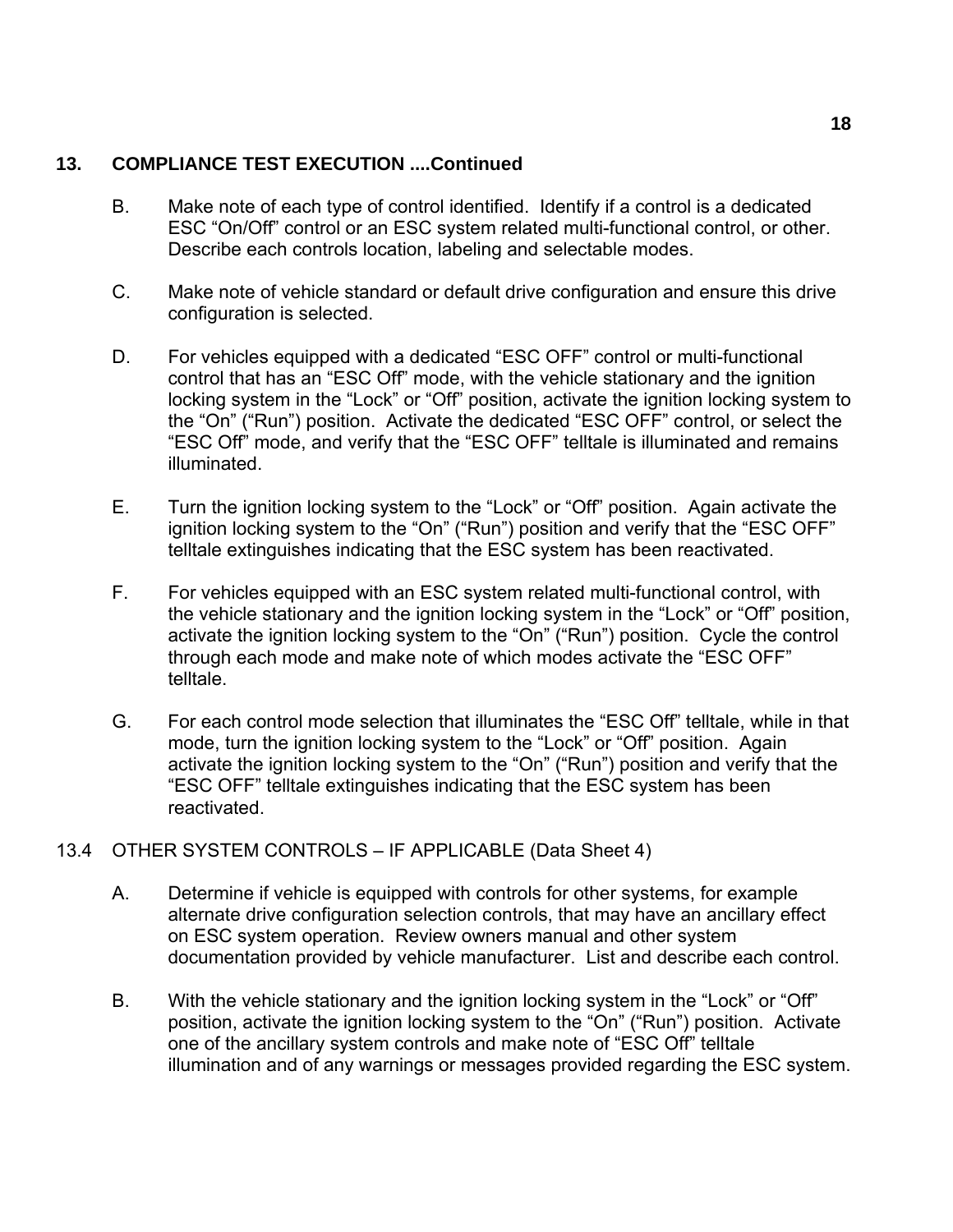- C. For any control that activates the "ESC Off" telltale, turn the ignition locking system to the "Lock" or "Off" position. Again activate the ignition locking system to the "On" ("Run") position and verify that the "ESC Off" telltale extinguishes indicating that the ESC system has been reactivated. If the selected control placed the vehicle in a low-range four-wheel drive configuration on the previous ignition cycle, reactivation of the ESC system and extinguishment of the "ESC Off" telltale is not required upon cycling the ignition.
- D. Repeat paragraphs B. and C. for each ancillary system control and note results.

# 13.5 VEHICLE AND TEST TRACK DATA (Data Sheet 5)

- A. Document the test track peak friction coefficient (PFC). The road test surface must produce a PFC of at least 0.9 when measured using an American Society for Testing and Materials (ASTM) E1136 standard reference test tire, in accordance with ASTM Method E 1337-90, at a speed of 64.4 km/h (40 mph), without water delivery.
- B. Verify that the test track being used is dry and uniform with a solid-paved surface. Surfaces with irregularities and undulations, such as dips and large cracks, are unsuitable. The test surface must have a consistent slope between level and 1%.
- C. Inflate the vehicle's tires to the recommended cold inflation pressure as specified on the vehicle placard or optional tire inflation pressure label. Record the measured pressure in each tire.
- D. Fill the fuel tank and other reservoirs of fluids necessary for operation of the vehicle prior to executing this test.
- E. Measure vehicle's wheelbase and front track width.
- F. Weigh unloaded vehicle. Document unloaded vehicle weight (UVW).
- G. For vehicles other than passenger cars, install outriggers on vehicle. To determine outrigger size required for test vehicle, add weight of test driver (73 kg (160lb)) to the UVW determined in F to calculate vehicle baseline weight. The vehicle baseline weight should be used to determine the size of outriggers to use as discussed in paragraph 9.I.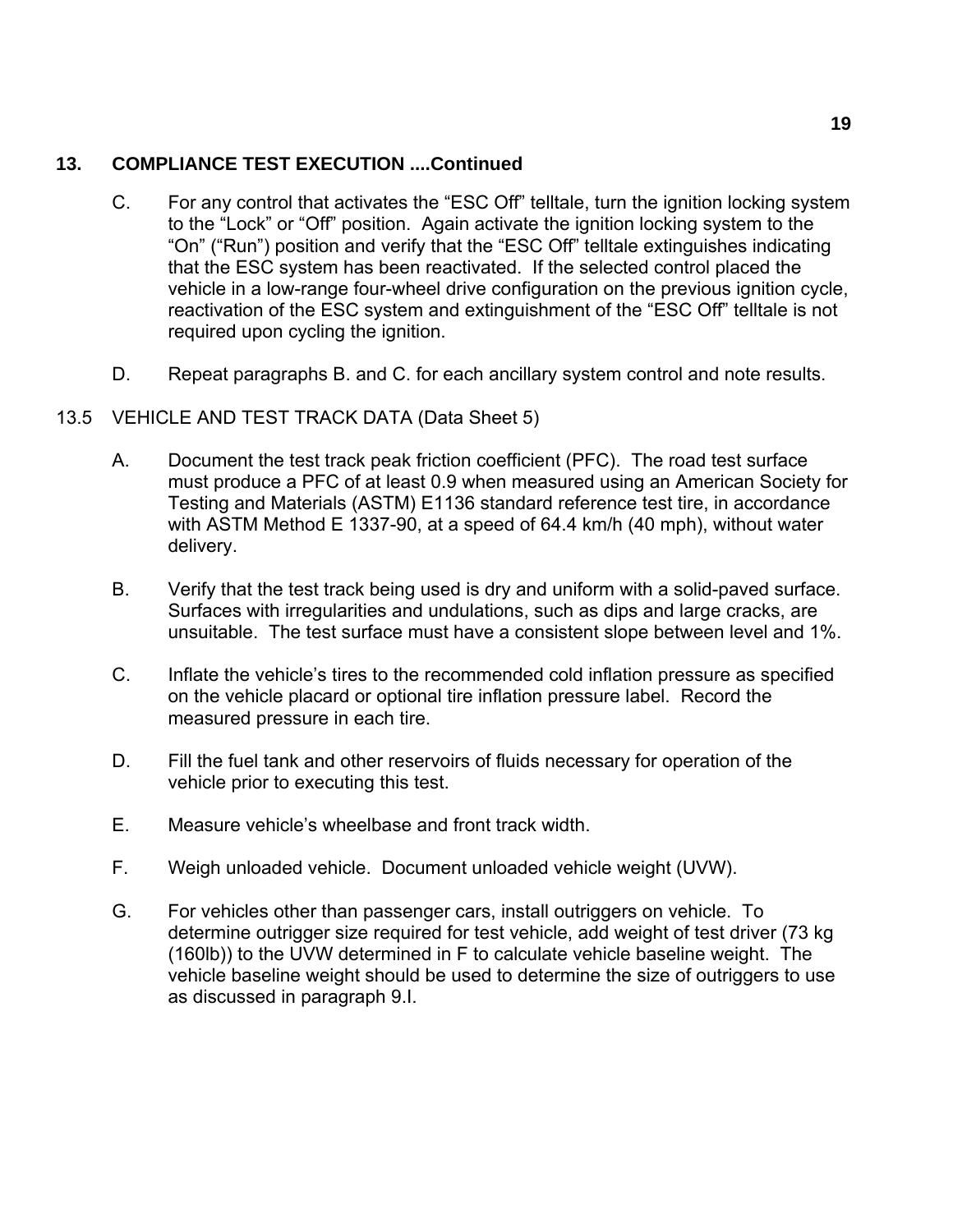- H. On vehicles equipped with outriggers install suitable inner tubes and return tire/wheel assemblies in original positions on the test vehicle. Use OEM torque on lugs. With outriggers and inner tubes installed, again determine and document vehicle weight.
- I. Remove steering wheel air bag and vehicle center console when necessary.
- J. Manufacture and install inertial sensing system mounting plate. (Mounting plate should be installed as close as possible to the perceived vehicle CG.)
- K. Install Data Acquisition system (DAS) into front passenger seat.
- L. Install inertial sensing system.
- M. Install ultra sonic distance sensors and brake pedal force load cell.
- N. Install vehicle speed sensor onto front outrigger or bumper assembly along vehicle centerline. Install vehicle speed dashboard display.
- O. Install automatic steering controller. Insure controller is centered onto vehicle steering wheel.
- P. Power up DAS and verify all channels are activated by viewing real time signal input data and observing normal data drift. Verify DAS set-up for 200 Hz sampling rate, filtering using two-pole low-pass Butterworth filter with nominal cut-off frequencies at 25 Hz to prevent aliasing, and amplifier gains selected to maximize signal-to-noise ratio. Verify DAS displays accurate calibrated sensor outputs.
- Q. Verify calibration of steering controller encoder by confirming 1 full rotation of the steering controller wheel results in a reading of 360 degrees on the DAS.
- R. Verify the steering controller triggers a steering maneuver at the correct vehicle speed by injecting a voltage into the speed sensor connection to simulate speed.
- S. Weigh vehicle with test equipment and test driver. Calculate the required ballast so the total interior load is 168 kg (370 lb) comprising the test driver, test equipment and ballast as required to account for the differences in the weight of test drivers and test equipment.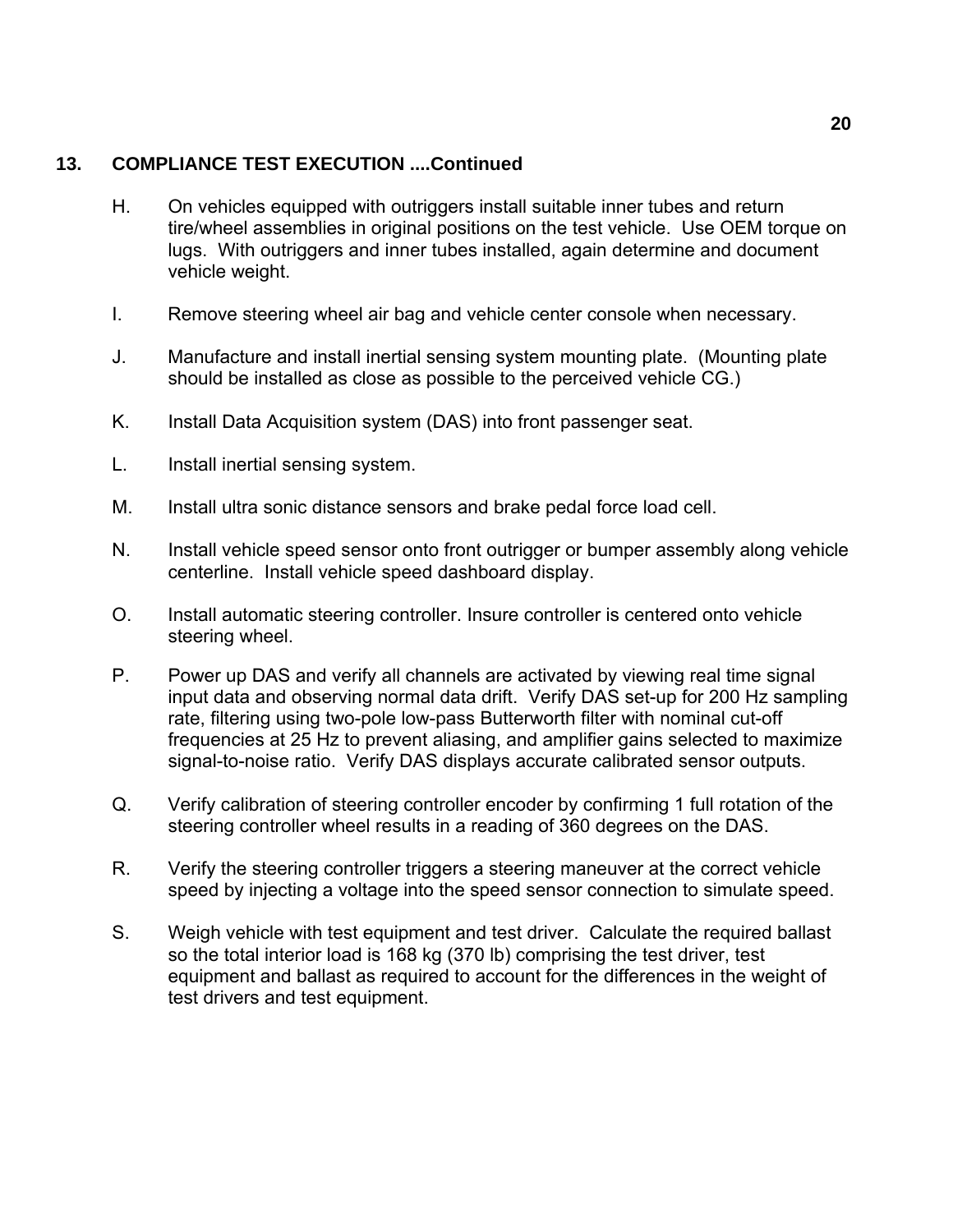- T. Place calculated amount of ballast on the floor behind the passenger front seat or if necessary in the front passenger foot well area. Weigh the vehicle and verify a total vehicle interior load of 168 kg (370 lb). Secure ballast in a way that prevents it from becoming dislodged during test conduct. Document loaded vehicle weight.
- U. Using a coordinate measurement machine (CMM), measure the coordinates of the inertial sensing system and the vehicle's maximum roof height.
- V. Determine the loaded vehicle's longitudinal and lateral center of gravity (CG) coordinates. The vertical CG coordinate is estimated to be 38% of the vehicle's maximum roof height. Document CG coordinates for the vehicle's loaded configuration.
- W. Readjust location of ultrasonic distance measuring sensors to align with the vehicle's measured longitudinal center of gravity position. Measure and record distance between sensors.
- X. Verify the data acquisition system is energized and conduct on-track calibration checks for speed, distance and inertial sensing system sensor output.
- 13.6 BRAKE CONDITIONING (Data Sheet 6)
	- A. Verify and if necessary inflate tires to the vehicle manufacturer's recommended cold inflation pressures. Record the measured pressure in each tire.
	- B. Measure and record ambient temperature and wind speed. Verify wind speed and ambient temperature are within required test conditions.
	- C. Energize the data acquisition system. Set data acquisition system so vehicle longitudinal acceleration can be observed on the system's display by the test driver.
	- D. Execute ten stops from a speed of 56 km/h (35 mph), with an average deceleration of approximately 0.5g. During each brake application the test driver will visually monitor the actual measured longitudinal acceleration on the data acquisition system display and attempt to maintain the target of 0.5g deceleration over the entire brake event. Record the deceleration rates observed.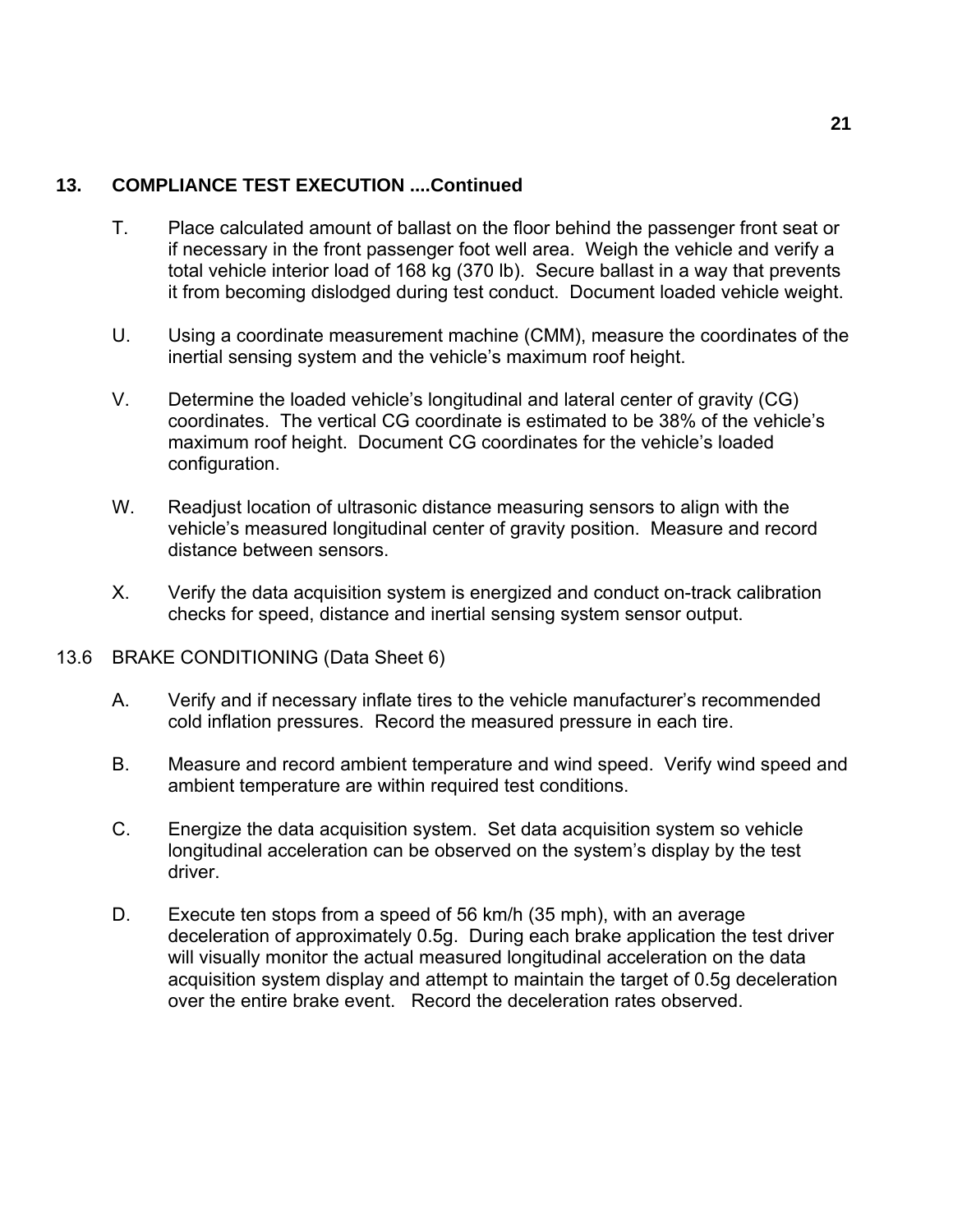- E. Immediately following the series of 56 km/h (35 mph) stops, execute 3 stops from a speed of 72 km/h (45 mph). During the 72 km/h (45 mph) stops, brake pedal force should be great enough to activate the vehicle's antilock brake system (ABS) for the majority of each braking event. During each stop the test driver should be able to identify activation of the ABS (by feel or sound). Record deceleration rates observed. If during a brake application the ABS does not activate the brake application should be repeated with increased brake pedal force. If the driver experiences any wheel lock-up he/she should confer with the COTR before proceeding.
- F. Following completion of the final 72 km/h (45 mph) stop, the vehicle shall be driven at a speed of 72 km/h (45 mph) for at least five minutes to cool the brakes.

# 13.7 TIRE CONDITIONING (Data Sheet 6)

Tire conditioning is required to wear away mold sheen and achieve tire operating temperatures immediately before executing the test maneuvers of sections 13.8 and 13.9.

- A. Verify and if necessary inflate tires to the vehicle manufacturer's recommended cold inflation pressures. Record the measured pressure in each tire.
- B. Measure and record ambient temperature and wind speed. Verify if the wind speed and ambient temperature are within required test conditions.
- C. Energize the data acquisition system. Configure the data acquisition system so the vehicle's measured lateral acceleration can be observed on the system's display by the test driver.
- D. Drive the vehicle around a 30 meter (100 feet) diameter circle at a speed that produces a lateral acceleration of approximately 0.5 to 0.6 g for three clockwise laps followed by three counterclockwise laps. During each lap the test driver will visually monitor the actual measured lateral acceleration on the data acquisition system display and attempt to maintain the target of 0.5 to 0.6 g lateral acceleration over the entire 30 meter (100 feet) diameter circle. Record the observed vehicle speed and lateral accelerations.
- E. Energize the automatic steering controller. Program the controller to produce 5 cycles of a 1Hz, sinusoidal steering pattern with a steering wheel angle that corresponds to a peak lateral acceleration of 0.5-0.6 g at a constant vehicle speed of 56 km/h (35 mph). To determine the appropriate steering wheel angle required several preliminary steering maneuvers must be conducted. Using a target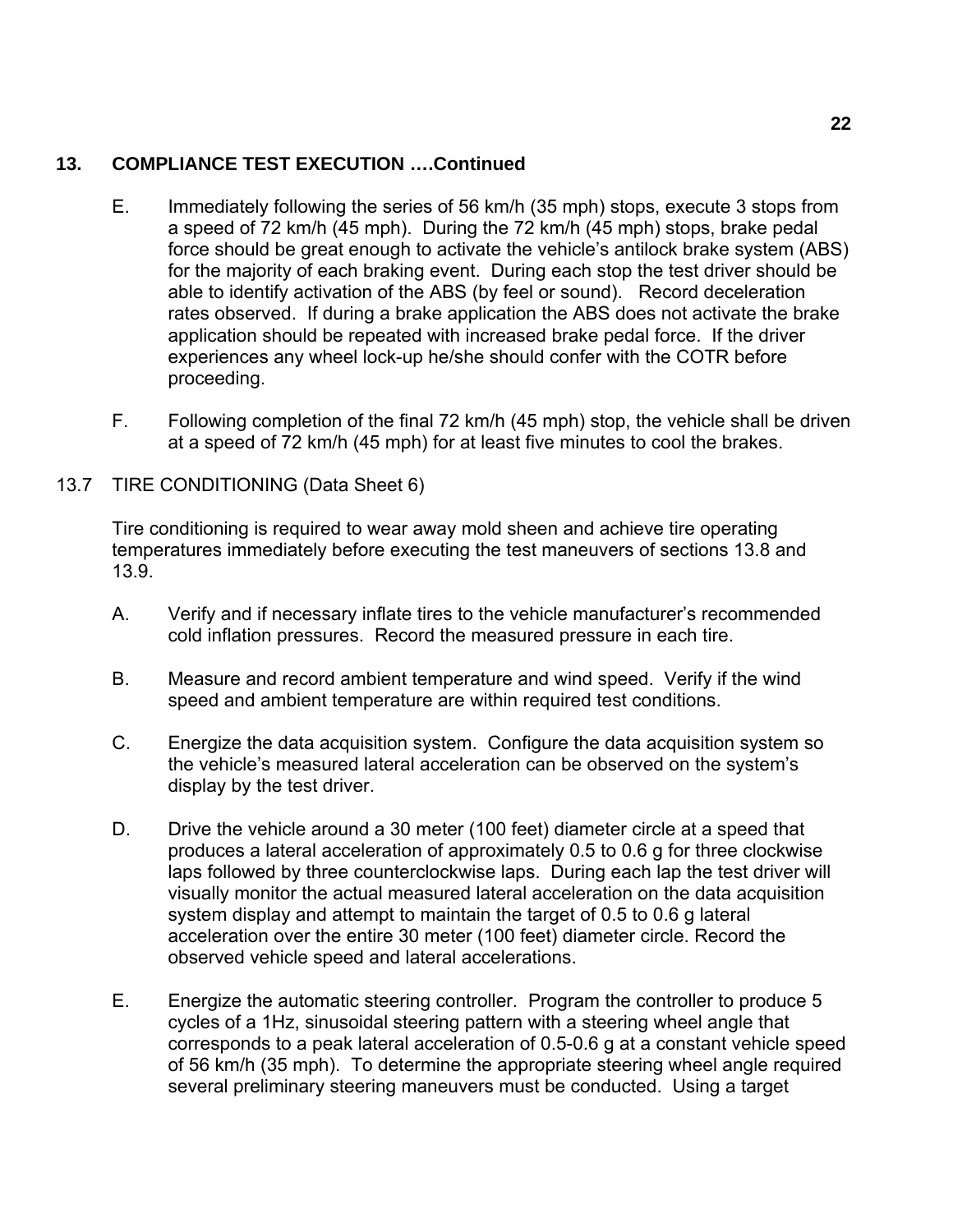steering wheel angle of 30 degrees execute the sinusoidal steering maneuver at 56 km/h (35 mph) while observing the lateral acceleration. Adjust the target steering wheel angle as necessary and repeat the steering maneuver until a peak lateral acceleration of 0.5-0.6 g is obtained at the programmed steering wheel angle. Document the steering wheel angle required that corresponds to a peak lateral acceleration of 0.5-0.6 g.

- F. Program the steering controller to execute 10 cycles of a 1HZ sinusoidal steering pattern using the steering wheel angle for a peak lateral acceleration of 0.5-0.6 g determined in step E. Execute three steering maneuvers while maintaining a vehicle speed of 56 km/h (35 mph).
- G. Modify the steering controller program used in step F (10 cycle, 1Hz sinusoidal steering pattern). The steering wheel angle for the first nine cycles should be the same as used in step F. The steering wheel angle for the tenth cycle should be twice that of the other cycles. Execute one steering maneuver while maintaining a vehicle speed of 56 km/h (35 mph).
- NOTE: The maximum time permitted between all laps and passes executed in section 13.7 is five minutes.

## 13.8 SLOWLY INCREASING STEER (SIS) MANEUVER (Data Sheet 7)

The SIS maneuver is used to characterize the lateral dynamics of each vehicle. The maneuver is used to provide the data necessary for determining the steering wheel angle capable of producing a lateral acceleration of 0.3 g. This steering wheel angle is then used to determine the magnitude of steering required during the sine with dwell maneuver executed in section 13.9.

- A. The SIS maneuver should be executed immediately following the tire conditioning of section 13.7.
- B. Verify tires are properly inflated to at least the vehicle manufacturer's recommended cold inflation pressures. If this activity follows any dynamic testing maneuvers, including brake conditioning and/or tire conditioning, expect the tire pressure to be somewhat above the recommended cold inflation pressures. In this case, do not decrease tire pressures.
- C. Measure and record ambient temperature and wind speed. Verify if the wind speed and ambient temperature are within required test conditions.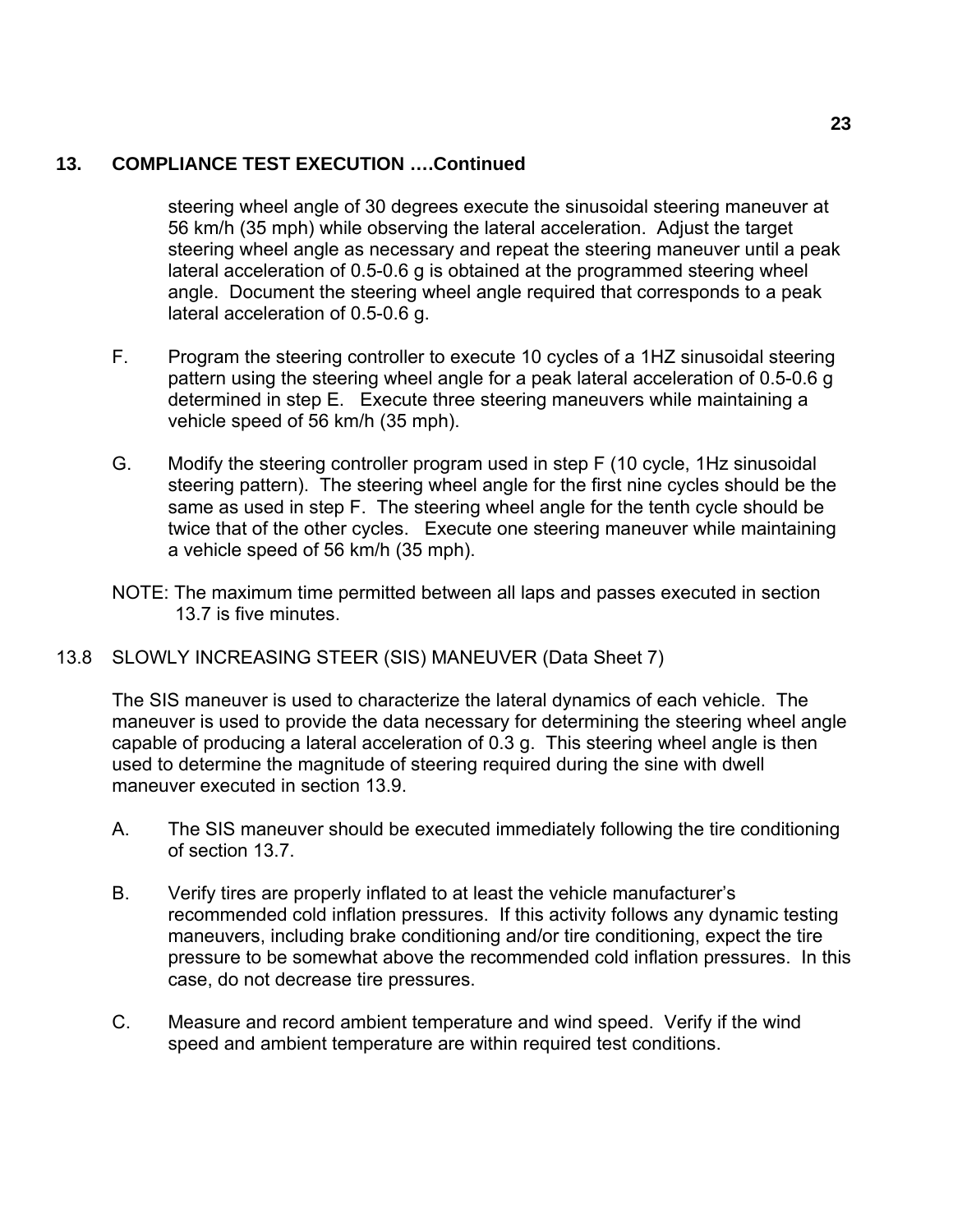- D. Document vehicle drive configuration and mode for testing as specified by the COTR. Generally, the first test executed on a test vehicle will be executed with the drive configuration and mode set to the manufacturer's standard or default settings. Subsequent tests, as directed by the COTR, may be executed under different drive configurations and modes. Any drive configuration and mode selected, except for a 4-wheel drive high-gear configuration that locks the drive gears at the front and rear axles together, that does not illuminate the "ESC Off" telltale is required to meet the lateral stability and responsiveness requirements of sections 13.9 and 13.10 of this test procedure. The 4-wheel drive high-gear configuration that has locked gears at the front and rear axles, that does not illuminate the "ESC Off" telltale is required to meet only the lateral stability requirements of the standard.
- E. Energize the data acquisition system and the automatic steering controller. Program the steering controller so at time zero the steering wheel angle is linearly increased from zero to 30 degrees at a rate of 13.5 degrees per second.
- F. On the test course, position the test vehicle to face the direction in which the SIS maneuvers will be executed. Collect fifteen seconds of data from all instrument channels with the test vehicle at rest, the engine running, the transmission in "Park" (automatic transmission) or neutral with the parking brake applied (manual transmission), and the front of the test vehicle pointing in the direction testing will occur. The static data file will be used in post processing to establish a datum for each instrument channel.
- G. Execute a preliminary left steer maneuver and measure the lateral acceleration at the 30 degree steering wheel angle. To begin, the vehicle is driven in a straight line at 80  $+ 2$  km/h (50  $+ 1$  mph). While maintaining a vehicle speed of 80  $+ 2$  km/h (50  $+ 1$ ) mph) using smooth throttle modulation, the driver should activate the steering controller. The driver must attempt to maintain a vehicle speed of  $80 + 2$  km/h ( $50 + 1$ ) mph) during and briefly after the steering maneuver is executed by the steering controller. The 30 degree steering wheel angle must be held constant for two seconds after which the maneuver is concluded. The steering wheel is then returned to zero degrees. Document the measured lateral acceleration at the 30 degree steering wheel angle.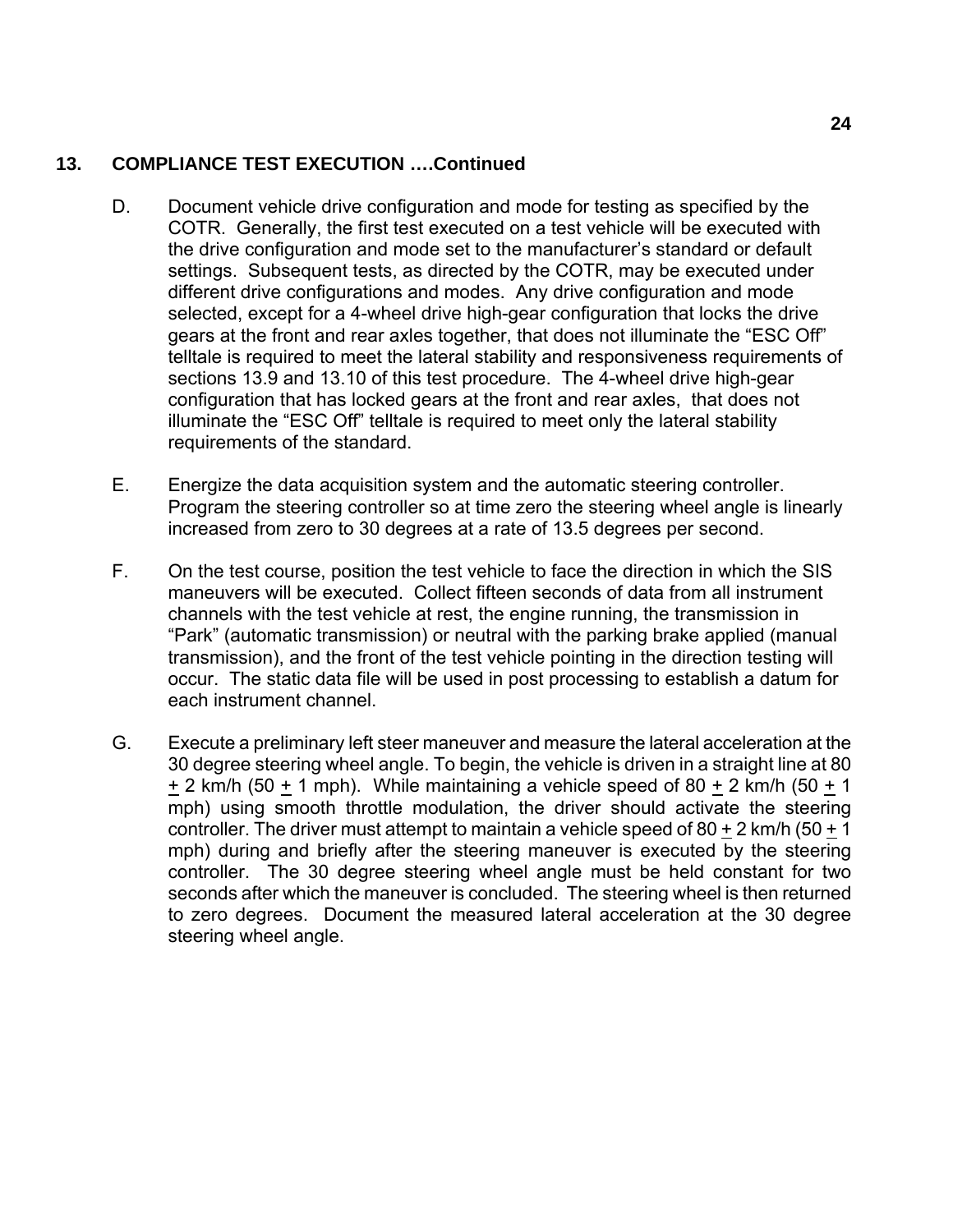H. Assuming a linear relationship exists between the steering wheel angle and lateral acceleration, calculate the steering angle required to achieve a 0.55 g lateral acceleration using equation 1. See note below.

**Equation 1:** 
$$
\frac{30 \text{ degrees}}{a_{y,30 \text{ degrees}}} = \frac{\delta_{\text{SIS}}}{0.55 \text{ g}}
$$

where,

 $a_{v,30 \text{ degrees}}$  is the raw lateral acceleration produced with a constant SWA of 30 degrees during a test performed at 50 mph

 $\delta_{SIS}$  is the steering wheel angle, if the relationship of SWA and lateral acceleration was linear, would produce a lateral acceleration of 0.55 g during a test performed at 50 mph

**NOTE:** The 30 degree steering wheel angle was selected by NHTSA because it is believed to be capable of producing a steady state lateral acceleration within the linear range for any light vehicle. The measured lateral acceleration  $(a_{v,30 \text{ degrees}})$  is "raw" data, not corrected for the effects of roll, pitch, and yaw. NHTSA acknowledges the relationship of the steering wheel angle and *corrected* lateral acceleration data is often not linear at 0.55 g. However, previously collected data indicates the magnitude of raw 0.55 g acceleration data is typically reduced by approximately 9.6 percent to 0.50 g, when corrected for roll, pitch, and yaw, just outside of the linear range for most vehicles. Removing the effect of accelerometer offset (error due to the accelerometer not being positioned at the vehicle's actual center of gravity) typically reduces the magnitude of these data by an additional 0.07 percent. The importance of the above equation is that it simply provides test laboratories with a direct, "in-the-field" way of determining an appropriate steering input for which to proceed with SIS test for a given vehicle.

- I. Re-program the steering controller so at time zero the steering wheel angle is linearly increased from zero degrees to  $\delta_{SIS}$  at a rate of 13.5 degrees per second, rounded to the nearest 10 degrees.
- J. Execute a SIS maneuver to the left using the techniques in step G. and record the steering wheel angle and lateral acceleration data. If the lateral acceleration is below 0.50g, then increase the steering angle by 10 degrees. If the lateral acceleration is above 0.60g, then decrease the steering angle by 10 degrees.
- K. Repeat step J. until three SIS maneuvers to the left have been completed where the lateral acceleration falls within 0.50g to 0.60g, the vehicle speed was 80+ 2 km/h (50 + 1 mph), and the maximum steering angle was held constant for two seconds after which the maneuver was concluded. The maximum time permitted between each test run maneuver is five minutes. Figure 1 presents a description of the SIS steering profile. For each of the three test runs document the time, steering wheel angle and lateral acceleration.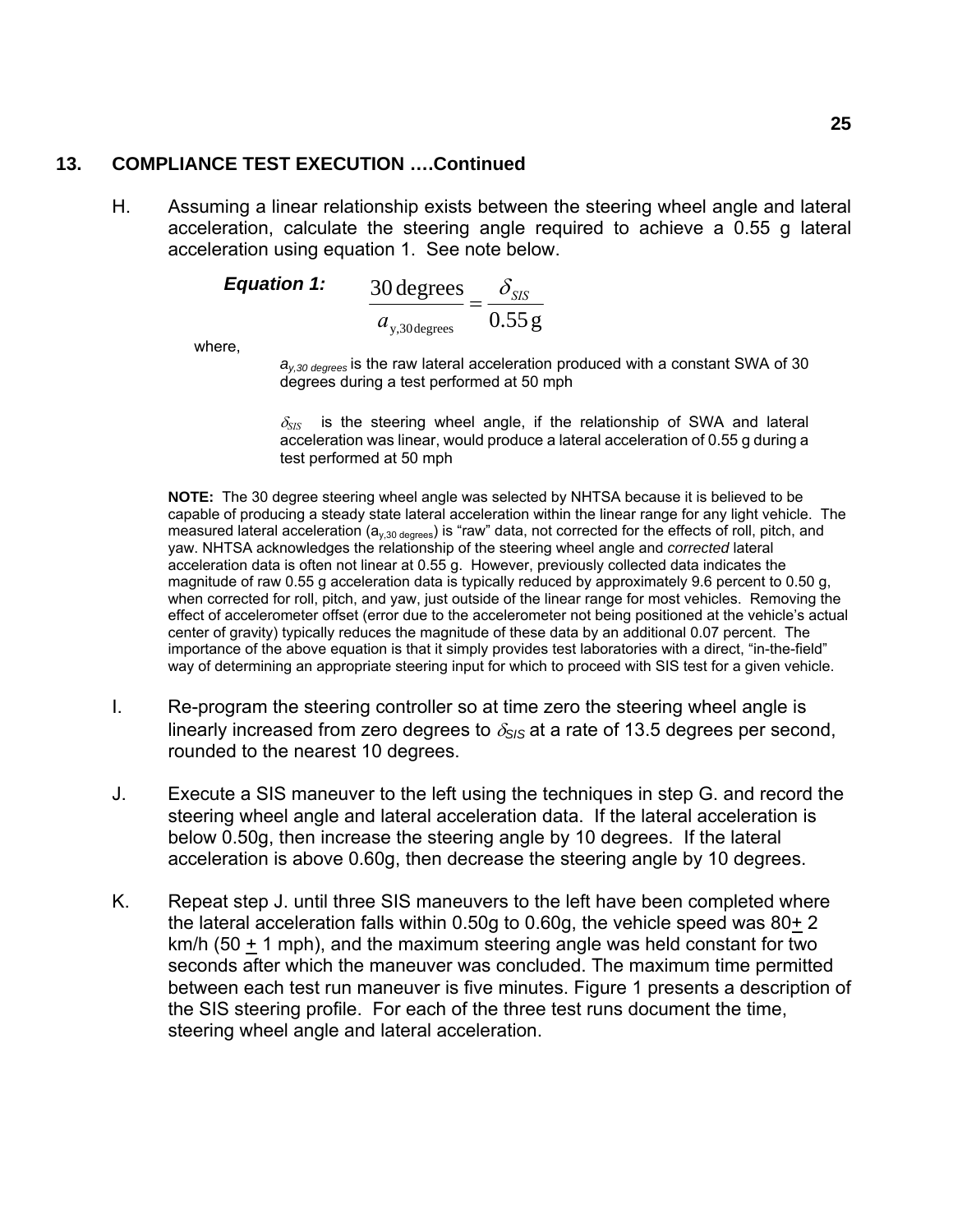

**Figure 1.** Slowly Increasing Steer steering profile.

- L. Repeat step I. through K. until three SIS maneuvers to the right have been completed where the lateral acceleration falls within 0.50g to 0.60g, the vehicle speed was  $80+2$  km/h (50  $+$  1 mph), and the maximum steering angle was held constant for two seconds after which the maneuver was concluded. The maximum time permitted between each test run maneuver is five minutes. For each of the three test runs document the time, steering wheel angle and lateral acceleration.
- M. Obtain raw lateral acceleration data by filtering with a 12-pole phaseless Butterworth filter and a cutoff frequency of 6Hz. The filtered data is then zeroed to remove sensor offset utilizing static pretest data. The lateral acceleration data at the vehicle CG is determined by removing the effects caused by vehicle body roll and by correcting for sensor placement via use of coordinate transformation. For data collection, the lateral accelerometer shall be located as close as possible to the position of the vehicle's longitudinal and lateral CG.
- N. Using linear regression techniques, determine the "best-fit" linear line for each of the six completed SIS maneuvers. When lateral acceleration data collected during SIS tests are plotted with respect to time, a first order polynomial (best-fit line) accurately describes the data from 0.1 to 0.375 g. NHTSA defines this as the linear range of the lateral acceleration response. A simple linear regression is used to determine the best-fit line, as shown in Figure 2.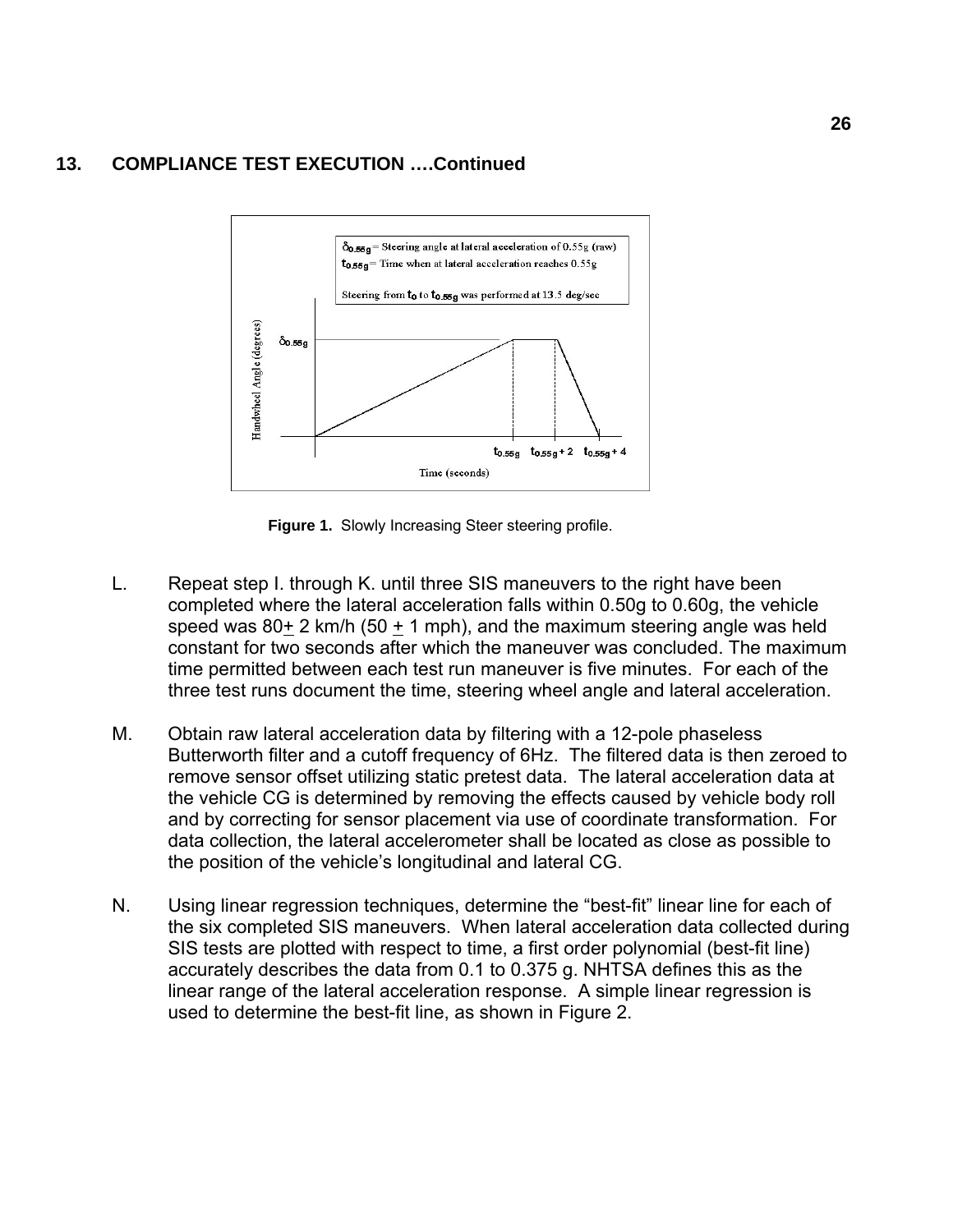

**Figure 2.** Sample steering wheel angle and lateral acceleration data recorded during a Slowly Increasing Steer test. The linear range used to define the lateral acceleration regression line is highlighted.

O. Using the best-fit line equation for each of the six SIS maneuvers, determine the steering wheel angle, to the nearest 0.1 degree, at 0.3 g for each respective maneuver. Using equation 2 calculate the average overall steering wheel angle, rounded to the nearest 0.1 degree, at 0.3 g using the absolute value data from each of the six SIS maneuvers.

#### *Equation 2:*

 $\delta_{0.3 \text{ q, overall}} = (\delta_{0.3 \text{ q, left (1)}} + \delta_{0.3 \text{ q, left (2)}} + \delta_{0.3 \text{ q, left (3)}} + \delta_{0.3 \text{ q, right (1)}} + \delta_{0.3 \text{ q, right (2)}} + \delta_{0.3 \text{ q, right (3)}}) / 6$ 

#### 13.9 VEHICLE LATERAL STABILITY AND RESPONSIVENESS (SINE WITH DWELL MANEUVER) (Data Sheet 8)

The vehicle is subjected to two series of test runs using a steering pattern of a sine wave at 0.7 Hz frequency with a 500ms delay beginning at the second peak amplitude as shown in Figure 3 (the sine with dwell test). During the test runs, one series uses counterclockwise steering for the first half cycle, and the other series uses clockwise steering for the first half cycle. A stationary vehicle cool-down period must be provided between each test run with a target range from 90 seconds minimum to five minutes maximum. Ensure the sine with dwell test series begins within two hours after the completion of the SIS tests.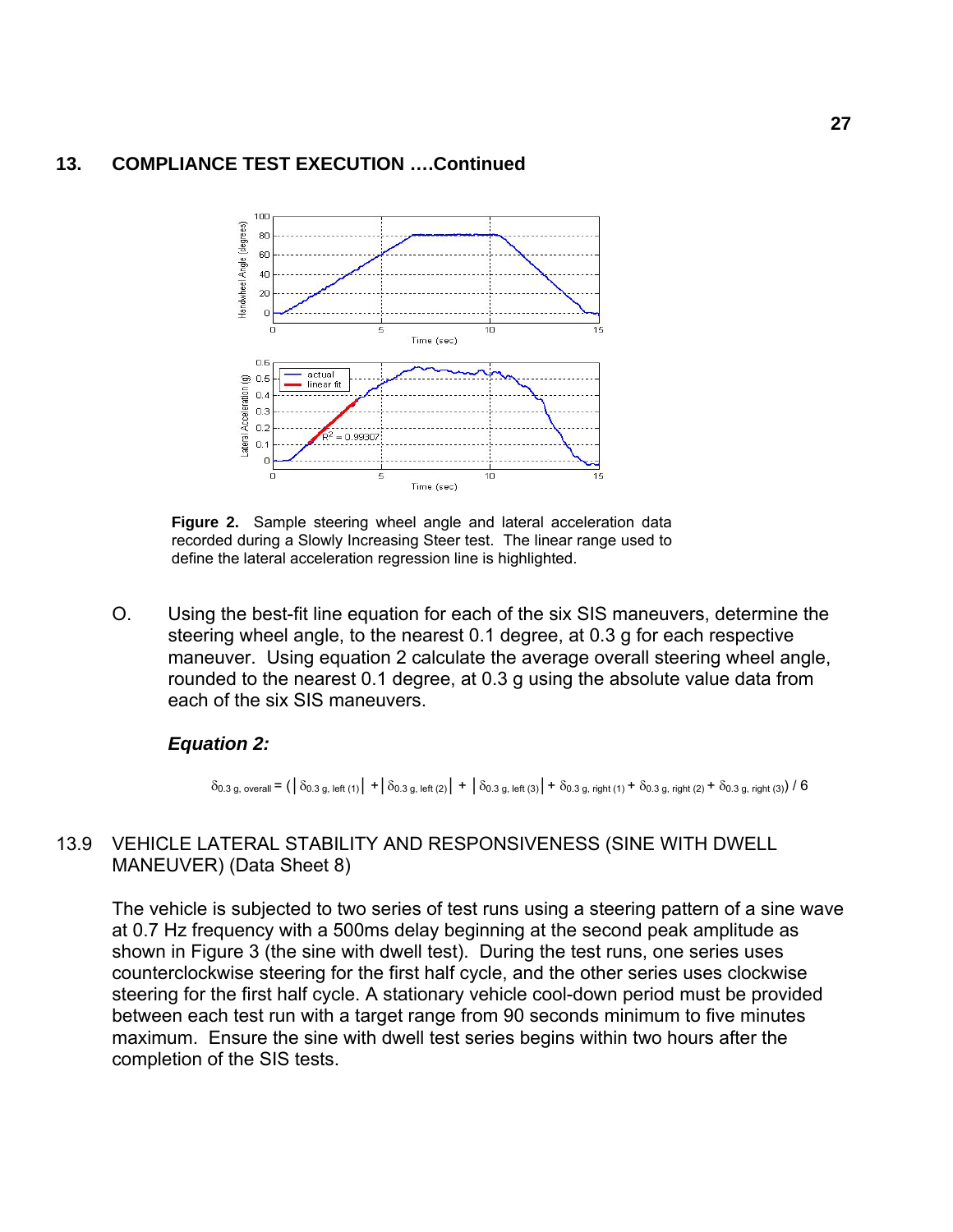

- A. Repeat the tire conditioning procedure specified in section 13.7 and record on data sheet 6. Tire conditioning must be executed immediately prior to executing the sine with dwell maneuvers.
- B. Verify vehicle drive configuration and mode selected are the same as determined for testing in section 13.8., paragraph D. Prior to testing, drive configuration and mode for testing must be specified by the COTR.
- C. Verify that the ESC system is enabled, by ensuring that the ESC malfunction and "ESC OFF" (if provided) telltales are not illuminated.
- D. At the completion of the tire conditioning procedure and before the start of a test series, fifteen seconds of data are collected from all instrument channels with the test vehicle at rest, the engine running, the transmission in "Park" (automatic transmission) or in neutral with the parking brake applied (manual transmission), and the front of the test vehicle facing in the direction the vehicle will be tested on the track. The static data files are used in post processing to establish a datum for each instrument channel.
- E. Energize the programmable steering controller. Program the controller to execute the sine with dwell maneuver using an initial counterclockwise steering direction. The first maneuver should be programmed with a steering wheel angle magnitude equal to 1.5 times  $\delta_{0.3 \text{ q, overall}}$  as determined in section 13.8 O.
- F. Depress the steering controller's program switch and then accelerate the vehicle to 87  $\pm$  2 km/h (54 $\pm$ 1 mph). Release the throttle, and when vehicle speed reaches the target speed of 80 + 2 km/h (50 + 1 mph) the steering controller will execute the programmed sine with dwell maneuver.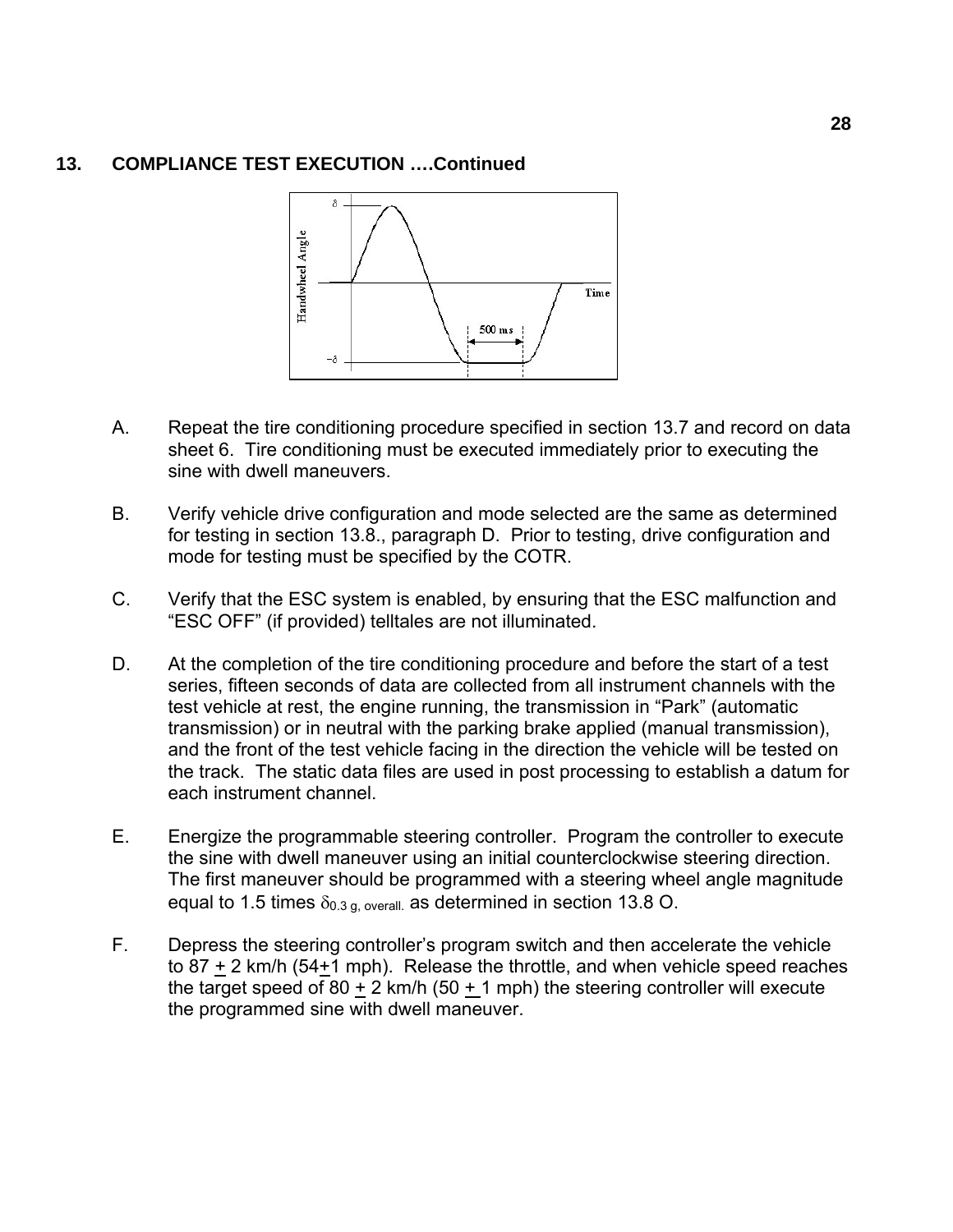- G. During the maneuver, test personnel must observe for loss of pavement contact of tires, rim-to-pavement contact and tire debeading. Rim-to-pavement contact will be verified by visual observation and identified by marks left on the pavement. Debeading will be verified by visual observation and a corresponding loss of tire inflation pressure. Loss of pavement contact of tires will be verified by visual observation and documented by video camera. If any of these events are observed or if the test driver experiences a vehicle loss of control or spinout the test should be terminated and the test laboratory must consult with the COTR before proceeding.
- H. Safety outrigger height adjustment may be required during a test series. If an outrigger skid pad contacts the road surface during a test run wherein there is no spinout or wheel lift, the outrigger at the effected end of the vehicle is raised 19 mm (0.75 in) and the test run is repeated. If both outriggers make contact with the test surface during at test run wherein there is no spinout or wheel lift, both outriggers are raised 19 mm (0.75 in) and the test run is repeated.
- I. Using the data from step F. plot the steering wheel angle, vehicle speed, lateral acceleration and yaw rate. Confirm the maneuver entrance speed was within + 3 km/h (1mph) of desired speed, the steering wheel angle maximums were accurate, and both lateral acceleration and yaw rate seem reasonable. If any of the above conditions are not met, stop test and correct problem. If all conditions are met, then continue the test series.
- J. Provide a cool-down period between each test run of 90 seconds to 5 minutes, with the engine running, vehicle stationary and positioned at the maneuver starting point.
- K. Continue to execute the counterclockwise steering maneuvers, each time increasing the steering wheel angle magnitude by multiples of  $0.5<sup>*</sup>  $\delta_{0.3 \text{ q. overall}}$ . *Maneuver execution should continue until a steering wheel angle*$ magnitude factor of  $6.5^{\ast}\delta_{0.3 \text{ q. overall}}$  or 270 degrees is utilized, whichever is greater, provided the calculated magnitude of  $6.5^{\circ}$ <sub>0.3 g, overall</sub> is less than or equal to 300 degrees. If  $6.5^* \delta_{0.3 \text{ q. overall}}$  is less than 270 degrees maneuver execution should continue by increasing the steering wheel angle magnitude by multiples of  $0.5^{*}\delta_{0.3}$  $_{q, overall}$  without exceeding the 270 degree steering wheel angle. If any 0.5 $*$  $\delta_{0.3 q}$  $_{\text{overall}}$  increment, up to 6.5 $\delta$ <sub>0.3 g, overall</sub>, is greater than 300 degrees, the steering amplitude of the final run shall be 300 degrees.
- L. Repeat paragraphs E. through I. using an initial clockwise steering direction.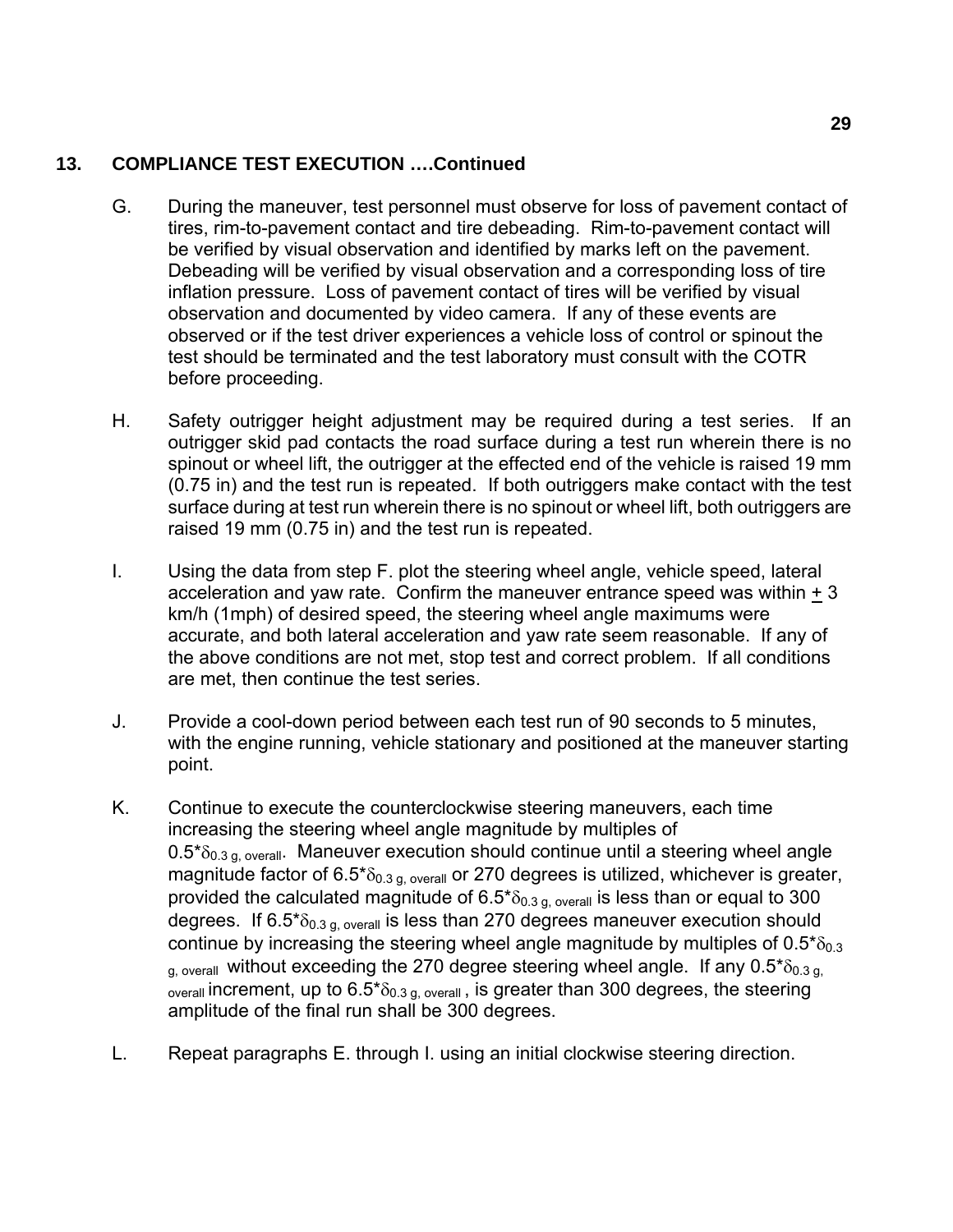## 13.10 CALCULATIONS OF PERFORMANCE METRICS – POST DATA PROCESSING (Data Sheet 8)

NHTSA uses MATLAB program routines for post data processing. These routines are available on line at [www.nhtsa.dot.gov.](http://www.nhtsa.dot.gov/) Upon entering the web site proceed to "Vehicle Safety Research," then to "Databases and Software," then to "NVS Software Applications," and finally to "FMVSS No. 126, Electronic Stability Control Systems." Yaw rate and lateral displacement measurements and calculations are processed utilizing the following techniques:

- A. Filter raw steering wheel angle data with a 12-pole phaseless Butterworth filter and a cutoff frequency of 10 Hz. Zero the filtered data to remove sensor offset utilizing static pretest data.
- B. Filter raw yaw, pitch and roll rate data with a 12-pole phaseless Butterworth filter and a cutoff frequency of 6 Hz. Zero the filtered data to remove sensor offset utilizing static pretest data.
- C. Filter raw lateral, longitudinal and vertical acceleration data with a 12-pole phaseless Butterworth filter and a cutoff frequency of 6 Hz. Zero the filtered data to remove sensor offset utilizing static pretest data.
- D. Filter raw speed data with a 12-pole phaseless Butterworth filter and a cutoff frequency of 2 Hz.
- E. Filter left side and right side ride height data with a 12-pole phaseless Butterworth filter and a cutoff frequency of 6 Hz. Zero the filtered data to remove sensor offset utilizing static pretest data.
- F. Determine the roll, yaw and pitch accelerations by differentiating the filtered and zeroed roll and yaw rate data.
- G. Determine the lateral acceleration at the vehicle center of gravity by correcting for sensor placement via use of coordinate transformation. The multi-axis inertial sensing system is used to measure linear accelerations and roll, pitch, and yaw angular rates. The position of the multi-axis inertial sensing system must be accurately measured relative to the C.G. of the vehicle in its loaded configuration. These data are required to translate the motion of the vehicle at the measured location to that which occurred at the actual C.G to remove roll, pitch, and yaw effects. The following equations are used to correct the accelerometer data in post-processing. They were derived from equations of general relative acceleration for a translating reference frame and use the SAE Convention for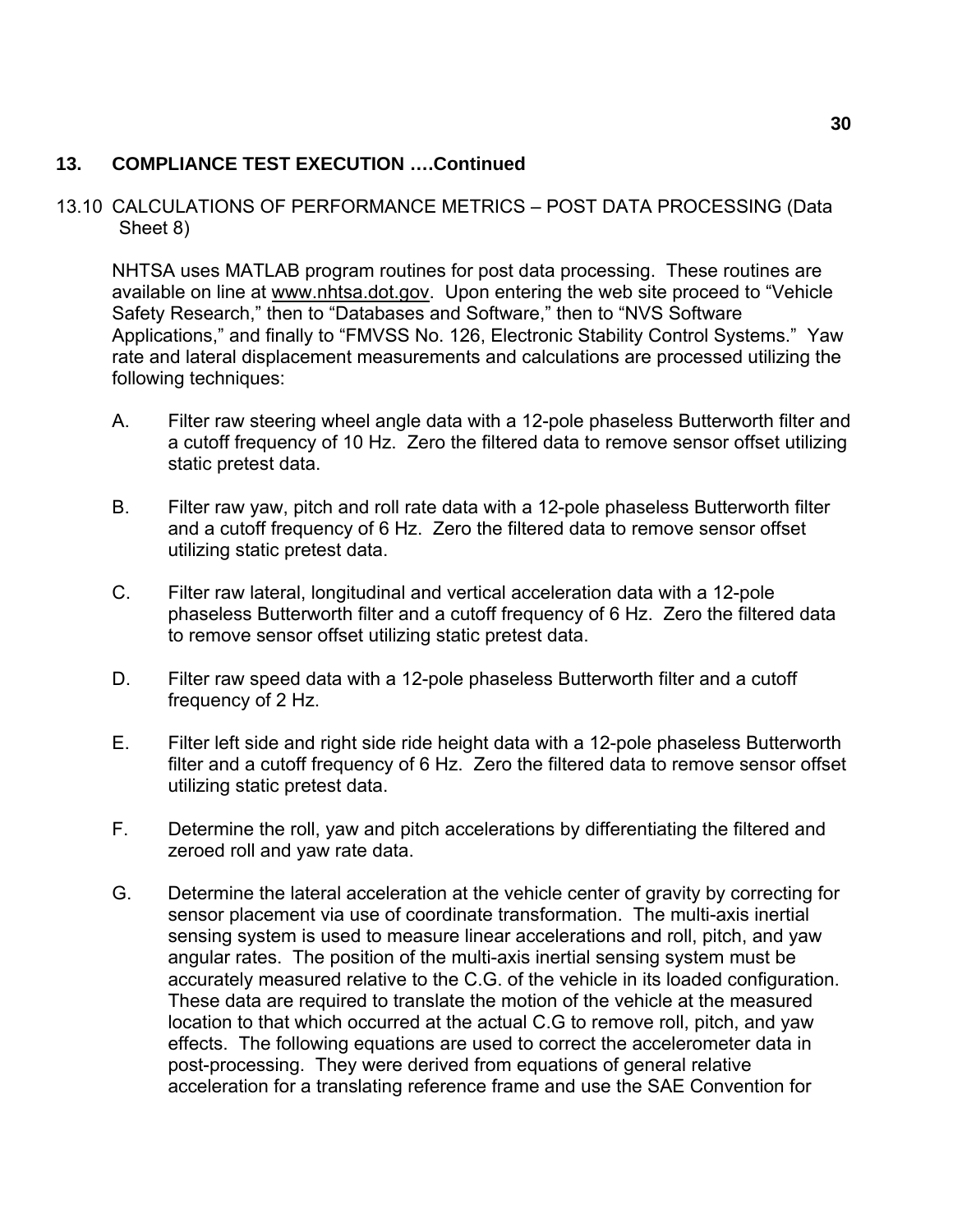Vehicle Dynamics Coordinate Systems. The coordinate transformations are:

*Equation 3:*  $x''_{\text{corrected}} = x''_{\text{accel}} - (\Theta'^{2} + \Psi'^{2})x_{\text{disp}} + (\Theta'\Phi' - \Psi'')y_{\text{disp}} + (\Psi'\Phi' + \Theta'')z_{\text{disp}}$ *Equation 4:*  $y''_{\text{corrected}} = y''_{\text{accel}} + (\Theta' \Phi' + \Psi'') x_{\text{disp}} - (\Phi' {^2 + \Psi'} {^2}) y_{\text{disp}} + (\Psi' \Theta' - \Phi'') z_{\text{disp}}$ *Equation 5:*  $z''_{\text{corrected}} = z''_{\text{accel}} + (\Psi' \Phi' - \Theta'') x_{\text{disp}} + (\Psi' \Theta' + \Phi'') y_{\text{disp}} - (\Phi' {^2} + \Theta' {^2}) z_{\text{disp}}$ 

Where;

 $x''_{\text{corrected}}$ ,  $y''_{\text{corrected}}$ , and  $z''_{\text{corrected}}$  = longitudinal, lateral, and vertical accelerations, respectively, at the vehicle's center of gravity

 $x''_{\text{accel}}$ ,  $y''_{\text{accel}}$ , and  $z''_{\text{accel}}$  = longitudinal, lateral, and vertical accelerations, respectively, at the accelerometer location

 $x_{\text{disp}}$ ,  $y_{\text{disp}}$ , and  $z_{\text{disp}}$  = longitudinal, lateral, and vertical displacements, respectively, of the center of gravity with respect to the accelerometer location

Φ′ and Φ″ = roll rate and roll acceleration, respectively

Θ′ and Θ″ = pitch rate and pitch acceleration, respectively

*Ψ* ′ and *Ψ* ″ = yaw rate and yaw acceleration, respectively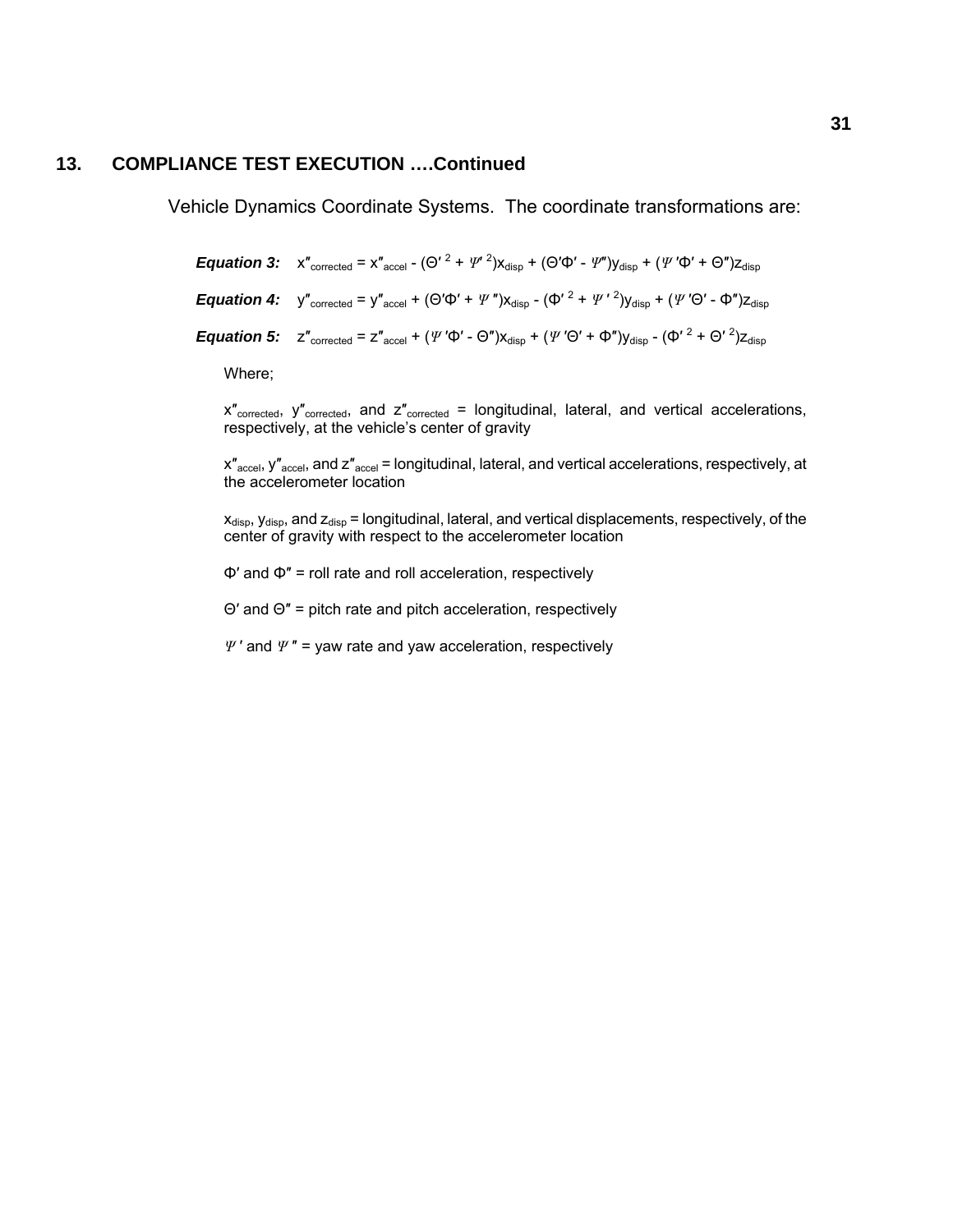H. Correct lateral acceleration at the vehicle center of gravity by removing the effects caused by vehicle body roll. NHTSA does not use inertially stabilized accelerometers for this test procedure. Therefore, lateral acceleration must be corrected for vehicle roll angle during data post processing. The ultrasonic distance measurement sensors are used to collect left and right side vertical displacements for the purpose of calculating vehicle roll angle. One ultrasonic ranging module is mounted on each side of a vehicle, and is positioned at the longitudinal center of gravity. With these data, roll angle is calculated during postprocessing using trigonometry.

> *Equation 6:*  Where;  $a_{\text{vc}} = a_{\text{vm}} \cos \Phi - a_{\text{zm}} \sin \Phi$

- $a_{\rm vc}$  is the corrected lateral acceleration (i.e., the vehicle's lateral acceleration in a plane horizontal to the test surface)
- $a_{\text{vm}}$  is the measured lateral acceleration in the vehicle reference frame
- $a_{zm}$  is the measured vertical acceleration in the vehicle reference frame
- Φ is the vehicle's roll angle

**Note:** The z-axis sign convention is positive in the downward direction for both the vehicle and test surface reference frames.

- I. Determine steering wheel velocity by differentiating the filtered and corrected steering wheel angle data. Filter the steering wheel velocity data using a moving 0.1 second running average filter.
- J. Zero lateral acceleration, yaw rate and steering wheel angle data channels utilizing a defined "zeroing range." The methods used to establish the zeroing range are as follows:
	- 1. Using the steering wheel velocity data calculated using the methods described in I., the first instant steering wheel rate exceeds 75 deg/sec is identified. From this point, steering wheel rate must remain greater than 75 deg/sec for at least 200 ms. If the second condition is not met, the next instant steering wheel rate exceeds 75 deg/sec is identified and the 200 ms validity check applied. This iterative process continues until both conditions are ultimately satisfied.
	- 2. The "zeroing range" is identified as the 1.0 seconds time period prior to the instant the steering wheel rate exceeds 75 deg/sec (i.e., the instant the steering wheel velocity exceeds 75 deg/sec defines the end of the "zeroing range").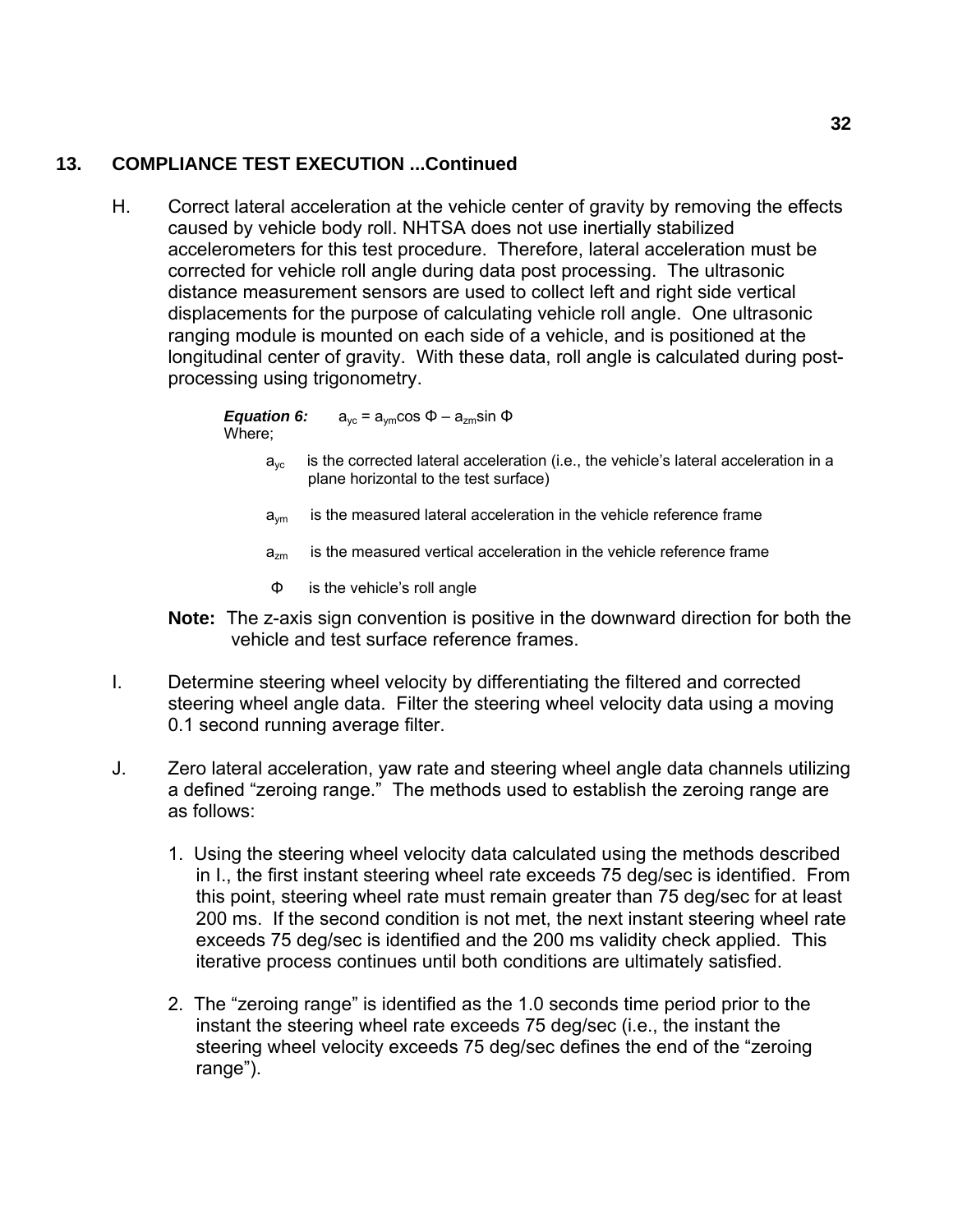#### **13. COMPLIANCE TEST EXECUTION ...Continued**

- K. Determine the "Beginning of Steer" (BOS) which is defined as the first instance filtered and zeroed steering wheel angle data reaches -5 degrees (when the initial steering input is counterclockwise) or +5 degrees (when the initial steering input is clockwise) after time defining the end of the "zeroing range." The value for time at the BOS is interpolated.
- L. Determine the "Completion of Steer" (COS) which is defined as the time the steering wheel angle returns to zero at the completion of the sine with dwell steering maneuver. The value for time at the zero degree steering wheel angle is interpolated.
- M. Determine the second peak yaw rate ( $\dot{\psi}_{\text{Peak}}$ ) which is defined as the first local yaw rate peak produced by the reversal of the steering wheel. Refer to figure 4.



Figure 4. Steering wheel position and yaw velocity information used to assess lateral stability.

**Note:** In figure 4,  $\dot{\psi}_{Peak}$  is the first local peak yaw rate resulting from the sine with dwell steering reversal. In some situations, the yaw rate produced by the steering reversal may reach a peak ( $\dot{\psi}_{Peak}$ ), decay slightly, then increase to a level beyond a  $\dot{\psi}_{Peak}$ . Even though the overall peak magnitude of the yaw rate response may exceed  $\psi_{Peak}$ , only  $\psi_{Peak}$  shall be used in the calculation process.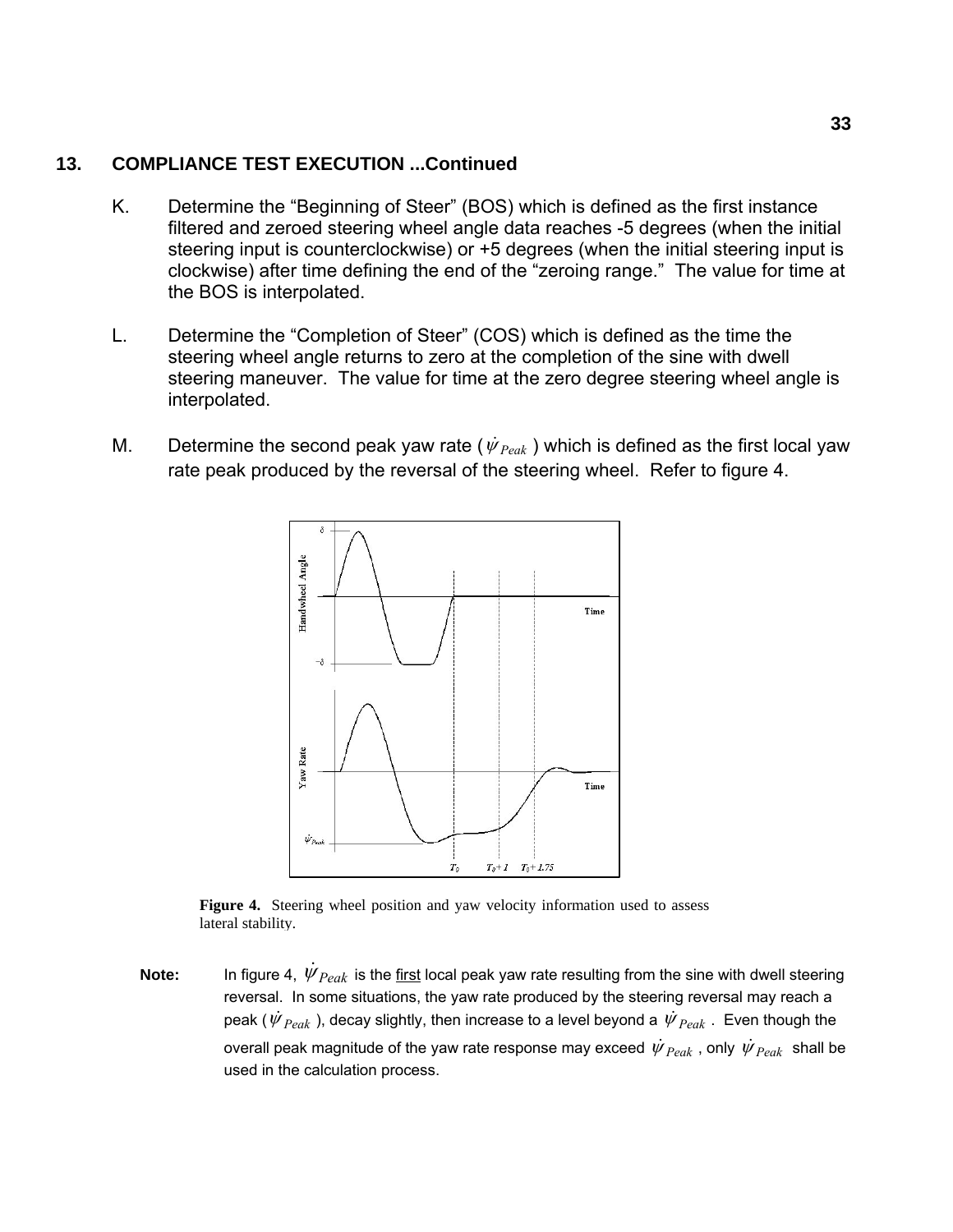### **13. COMPLIANCE TEST EXECUTION ...Continued**

- N. Determine the yaw rates at 1.000 and 1.750 seconds after COS are determined by interpolation for each counterclockwise and clockwise steering maneuvers.
- O. For each of the steering maneuvers calculate the yaw rate ratio (YRR) at 1.00 second. The yaw rate measured one second after COS must not exceed 35 percent of the second peak value of the yaw velocity recorded ( $\psi_{\text{Peak}}$ ) during the same test run. The YRR is expressed as a percentage as shown in equation 7 below.

**Equation 7:** 
$$
YRR = 100 * \left( \frac{\dot{\psi}(\text{at time } t)}{\dot{\psi}_{\text{Peak}}} \right)
$$

- P. Using equation 7 above, calculate yaw rate ratio (YRR) at 1.75 seconds for each of the steering maneuvers. The yaw rate measured 1.75 seconds after COS must not exceed 20 percent of the second peak value of the yaw velocity recorded  $(\psi_{\text{Peak}})$  during the same test run.
- Q. For each of the steering maneuvers executed in sections 13.9 E., J., and K., with a steering wheel angle of  $5^{\ast}\delta_{0.3 \text{ g. overall}}$  or greater, determine lateral velocity by integrating corrected, filtered and zeroed lateral acceleration data. Zero lateral velocity at BOS event.
- R. Determine lateral displacement by integrating zeroed lateral velocity. Zero lateral displacement at BOS event.
- S. Determine lateral displacement at 1.07 seconds from BOS event using interpolation. The lateral displacement of the vehicle center of gravity with respect to its initial straight path must be at least 1.83 m (6 feet) for vehicles with a GVWR of 3,500 kg (7,716 lb) or less, and 1.52 m (5 feet) for vehicles with GVWR greater than 3,500 kg (7,716 lb) when computed 1.07 seconds after the BOS.
- 13.11 ESC PERFORMANCE IN ALTERNATE DRIVE CONFIGURATIONS AND MODES (Data Sheets 6, 7 and 8)
	- A. Repeat test sections 13.7 13.10 at each additional drive configuration and mode as directed by the COTR.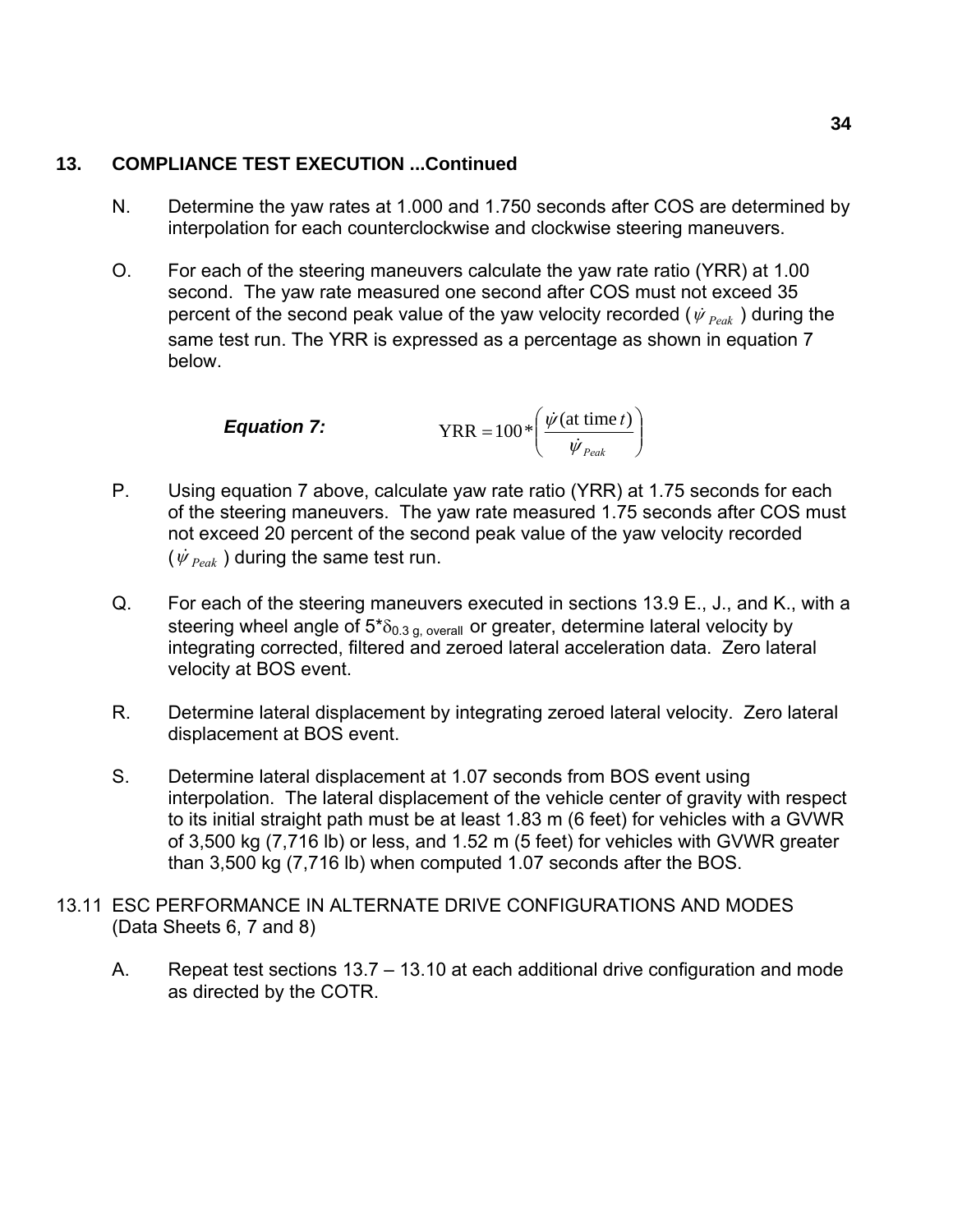# **13. COMPLIANCE TEST EXECUTION ….Continued**

**NOTE**: Any drive configuration and mode selected, except for a 4-wheel drive high-gear configuration that has the front and rear axles locked together, that does not illuminate the "ESC Off" telltale is required to meet the lateral stability and responsiveness requirements of the standard. The 4-wheel drive high-gear configuration that has the front and rear axles locked together, that does not illuminate the "ESC Off" telltale is required to meet only the lateral stability requirements of the standard.

#### 13.12 ESC MALFUNCTION WARNING (Data Sheet 9)

- A. As directed by the COTR, simulate one or more ESC malfunctions by disconnecting the power source to any ESC component, or disconnecting any electrical connection between ESC components (with the vehicle power off). When simulating an ESC malfunction, the electrical connections for the telltale lamp(s) or the "ESC OFF" control are not to be disconnected.
- B. With the vehicle initially stationary and the ignition locking system in the "Lock" or "Off" position, activate the ignition locking system to the "Start" position and start the engine. Place the vehicle in a forward gear and obtain a vehicle speed of  $48 +$ 8 km/h (30 + 5 mph). Drive the vehicle for at least two minutes including at least one left and one right turning maneuver, and at least one service brake application. Verify that within two minutes of obtaining this vehicle speed the ESC malfunction indicator illuminates. Prior to September 1, 2011, a disconnection of the power to the ESC electronic control unit may be indicated by the ABS malfunction telltale instead of the ESC malfunction telltale.
- C. Stop the vehicle and deactivate the ignition locking system to the "Off" or "Lock" position. Restore the ESC system to normal operation and repeat paragraph B. above. Verify that the malfunction telltale extinguishes.
- D. Repeat steps A.-C. using another method of malfunction simulation as directed by the COTR.

# **14. POST TEST REQUIREMENTS**

After the required tests are completed, the contractor shall:

- A. Verify all data sheets complete and photographs taken,
- B. Complete Data Summary Sheets,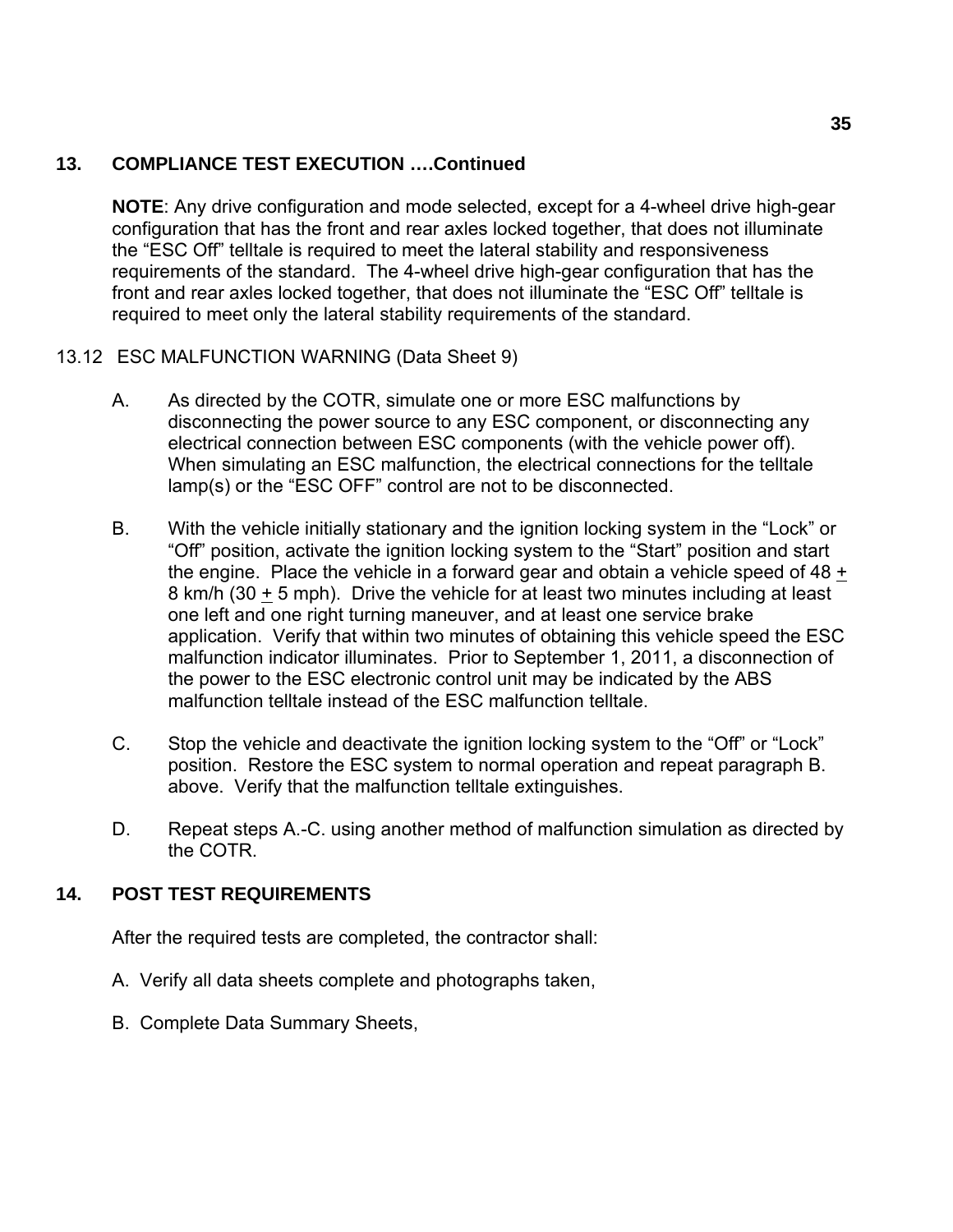#### **14. POST TEST REQUIREMENTS….Continued**

- C. Complete the Vehicle Condition report form including a word description of its post test condition,
- D. Copy applicable pages of the vehicle Owner's Manual for attachment to the final test report,
- E. Remove all instrumentation from vehicle. Return vehicle to its pretest condition.
- F. Move the test vehicle to a secure area,
- G. Place all original records in a secure and organized file awaiting test data disposition.

# **15. REPORTS**

#### 15.1. MONTHLY STATUS REPORTS

The contractor shall submit a monthly Test Status Report and a Vehicle Status Report to the COTR. The Vehicle Status report shall be submitted until all vehicles are disposed of. Samples of the required reports are found in the report forms section.

#### 15.2. APPARENT NONCOMPLIANCE

Any indication of a test failure shall be communicated by telephone to the COTR within 24 hours with written notification mailed within 48 hours (Saturdays and Sundays excluded). A Notice of Test Failure (see report forms section) with a copy of the particular compliance test data sheet(s) and preliminary data plot(s) shall be included. In the event of a test failure, a post test calibration check of some critically sensitive test equipment and instrumentation may be required for verification of accuracy. The necessity for the calibration shall be at the COTR's discretion and shall be performed without additional costs to the OVSC.

#### 15.3 FINAL TEST REPORTS

#### 15.3.1 COPIES

In the case of an apparent test failure, seven paper copies and electronic copies in both Word and pdf formats of the Final Test Report shall be submitted to the COTR for acceptance within three weeks of test completion. The Final Test Report format to be used by all contractors can be found in the "Report Section".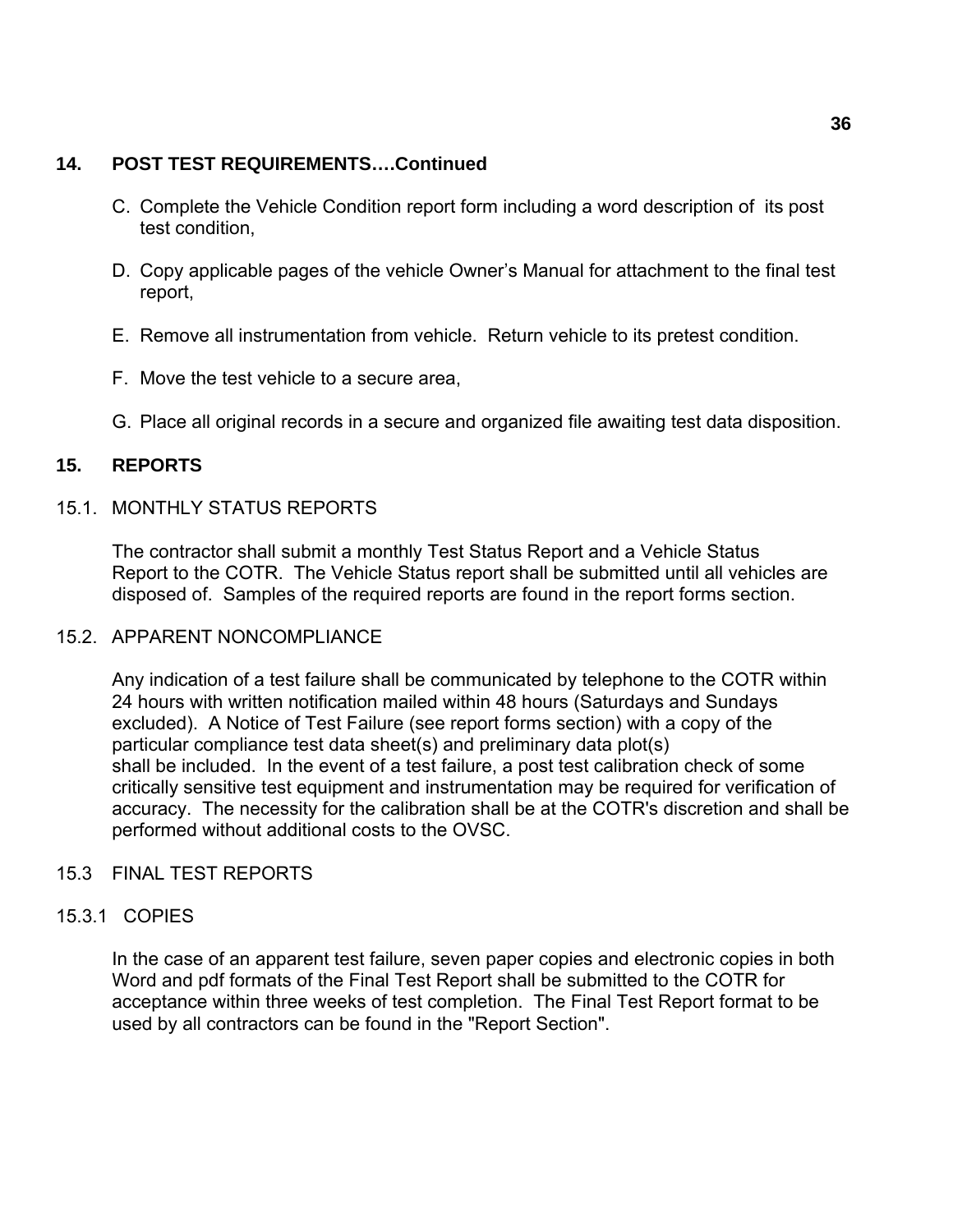Where there has been no indication of an apparent noncompliance, three paper copies and electronic copies in both Word and pdf formats of each Final Test Report shall be submitted to the COTR for acceptance within three weeks of test completion. No payment of contractor's invoices for conducting compliance tests will be made prior to the Final Test Report acceptance by the COTR. Contractors are requested to NOT submit invoices before the COTR is provided with copies of the Final Test Report.

Contractors are required to submit the first Final Test Report in draft form within one week after the compliance test is conducted. The contractor and the COTR will then be able to discuss the details of both test conduct and report content early in the compliance test program.

Contractors are required to PROOF READ all Final Test Reports before submittal to the COTR. The OVSC will not act as a report quality control office for contractors. Reports containing a significant number of errors will be returned to the contractor for correction, and a "hold" will be placed on invoice payment for the particular test.

#### 15.3.2 REQUIREMENTS

The Final Test Report and associated documentation (including photographs) are relied upon as the chronicle of the compliance test. The Final Test Report will be released to the public domain after review and acceptance by the COTR.

For these reasons, each final report must be a complete document capable of standing by itself. The contractor should use DETAILED descriptions of all compliance test events. Any events that are not directly associated with the standard but are of technical interest should also be included. The contractor should include as much DETAIL as possible in the report. Instructions for the preparation of the first three pages of the final test report are provided for standardization.

#### 15.3.3 FIRST THREE PAGES

A. FRONT COVER

A heavy paperback cover (or transparency) shall be provided for the protection of the final report. The information required on the cover is as follows:

(1) Final Report Number such as 126-ABC-XX-001, where –

126 is the FMVSS tested

ABC are the initials for the laboratory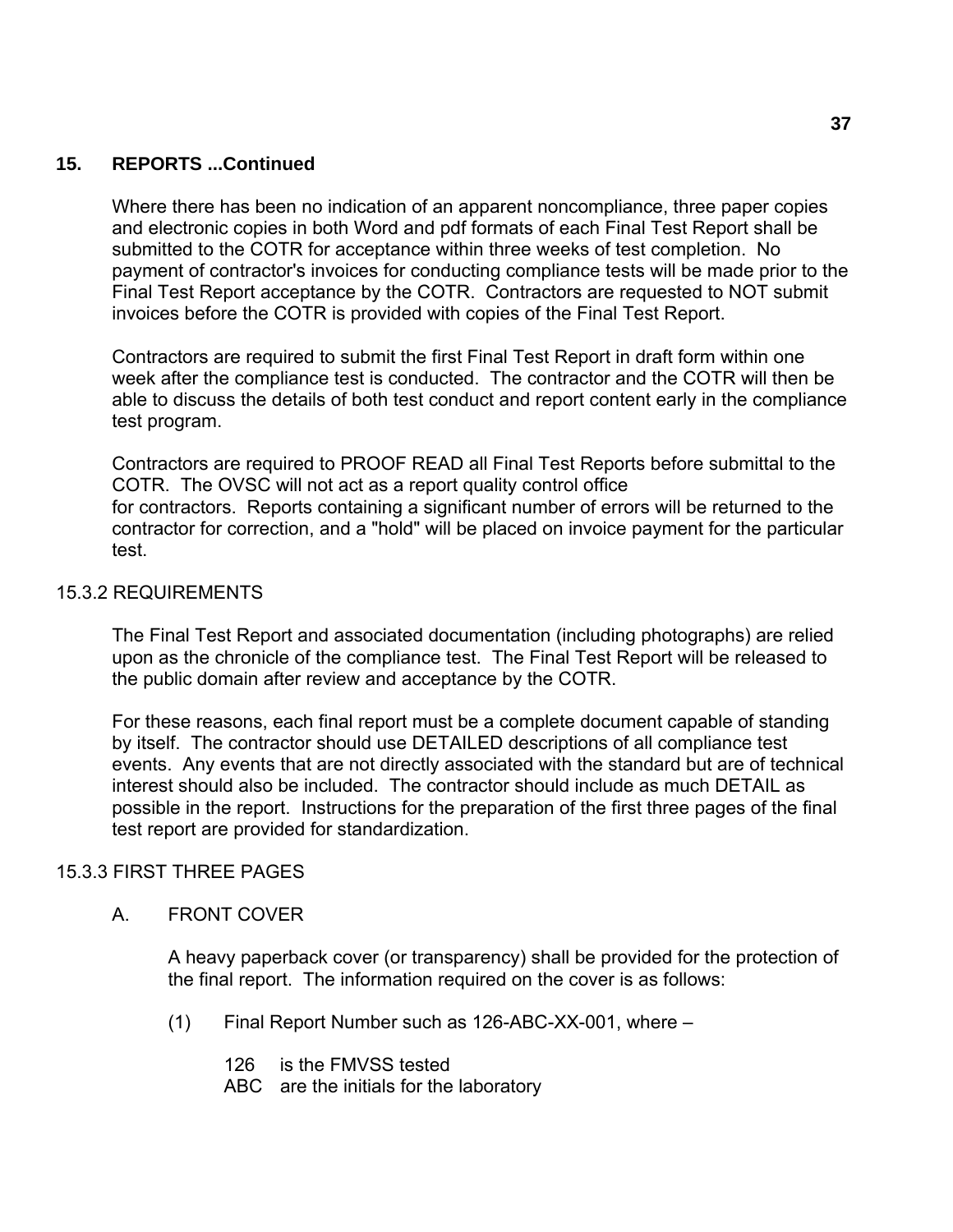- XX is the last two numbers of the Fiscal Year of the test program
- 001 is the Group Number (001 for the 1st test, 002 for the 2nd test, etc.)
- (2) Final Report Title and Subtitle such as

 SAFETY COMPLIANCE TESTING FOR FMVSS 126 Electronic Stability Control Systems \* \* \* \* \* \* \* \* \* \* \* \* \* \* \* \*

> ABC Motor Company 20XX Saferider 4-door sedan NHTSA No. CX0401

(3) Contractor's Name and Address such as

 COMPLIANCE TESTING LABORATORIES, INC. 4335 West Dearborn Street Detroit, Michigan 48090-1234

**NOTE:** DOT SYMBOL SHALL BE PLACED BETWEEN ITEMS (3) AND (4)

- (4) Date of Final Report completion
- (5) The words "FINAL REPORT"
- (6) The sponsoring agency's name and address as follows

 U. S. DEPARTMENT OF TRANSPORTATION National Highway Traffic Safety Administration Enforcement Office of Vehicle Safety Compliance Mail Code: NVS-220 1200 New Jersey Avenue, SE Washington, DC 20590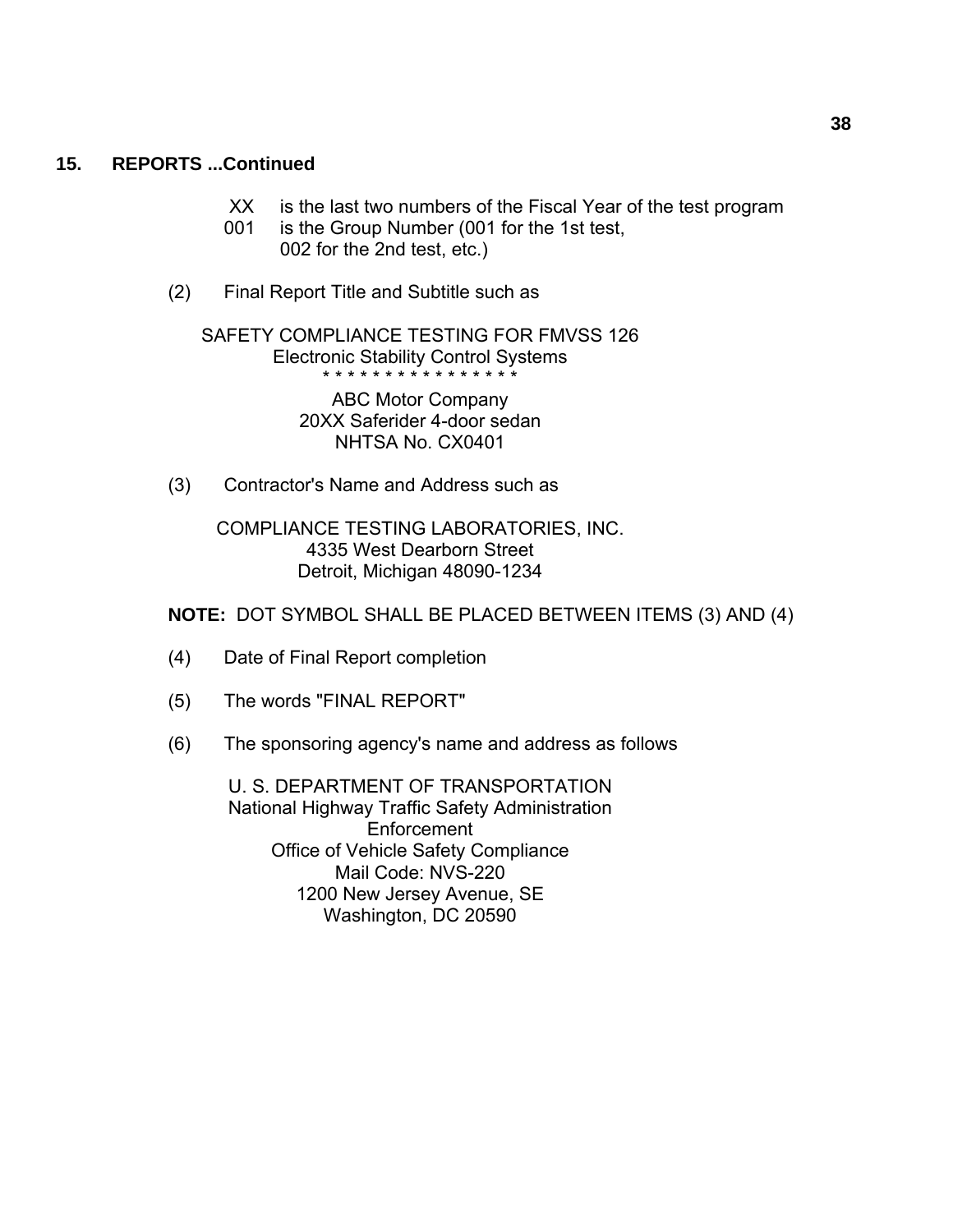#### B. FIRST PAGE AFTER FRONT COVER

When a contract test laboratory is reporting, a disclaimer statement and an acceptance signature block for the COTR shall be provided as follows:

This publication is distributed by the National Highway Traffic Safety Administration in the interest of information exchange. Opinions, findings and conclusions expressed in this publication are those of the author(s) and not necessarily those of the Department of Transportation or the National Highway Traffic Safety Administration. The United States Government assumes no liability for its contents or use thereof.

If trade or manufacturers' names or products are mentioned, it is only because they are considered essential to the object of the publication and should not be construed as an endorsement.

Prepared By: \_\_\_\_\_\_\_\_\_\_\_\_\_\_\_\_\_\_\_\_\_\_\_\_\_\_\_\_\_\_

Approved By:

Approval Date:  $\rightarrow$ 

FINAL REPORT ACCEPTANCE BY OVSC:\*

Accepted By:

Acceptance Date: \_\_\_\_\_\_\_\_\_\_\_\_\_\_\_\_\_\_\_\_\_\_\_\_\_\_\_

\* These lines not required when OVSC staff writes the Test Report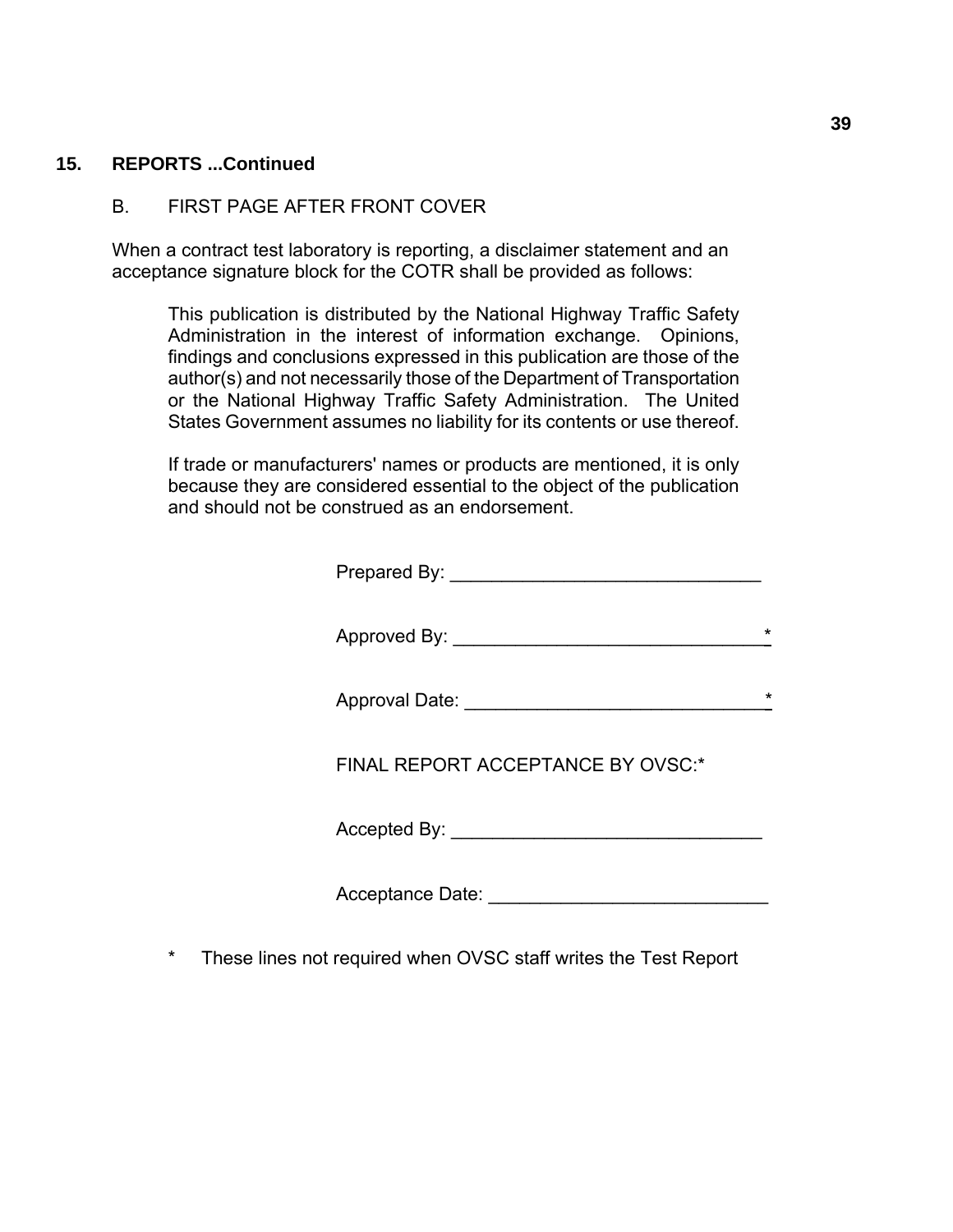C. SECOND PAGE AFTER FRONT COVER

A completed Technical Report Documentation Page (Form DOT F1700.7) shall be completed for those items that are applicable with the other spaces left blank. Sample data for the applicable block numbers of the title page follows.

Block 1 — REPORT NUMBER

126-ABC-XX-001

Block 2 — GOVERNMENT ACCESSION NUMBER

Leave blank

Block 3 — RECIPIENT'S CATALOG NUMBER

Leave blank

Block 4 — TITLE AND SUBTITLE

Final Report of FMVSS 126 Compliance Testing of 20XX Saferider 4-door sedan, NHTSA No. CX0401

Block 5 — REPORT DATE

Month Day, 20XX

Block 6 — PERFORMING ORGANIZATION CODE

ABC

Block 7 — AUTHOR(S)

John Smith, Project Manager Bill Doe, Project Engineer

Block 8 — PERFORMING ORGANIZATION REPORT NUMBER

ABC-DOT-XXX-001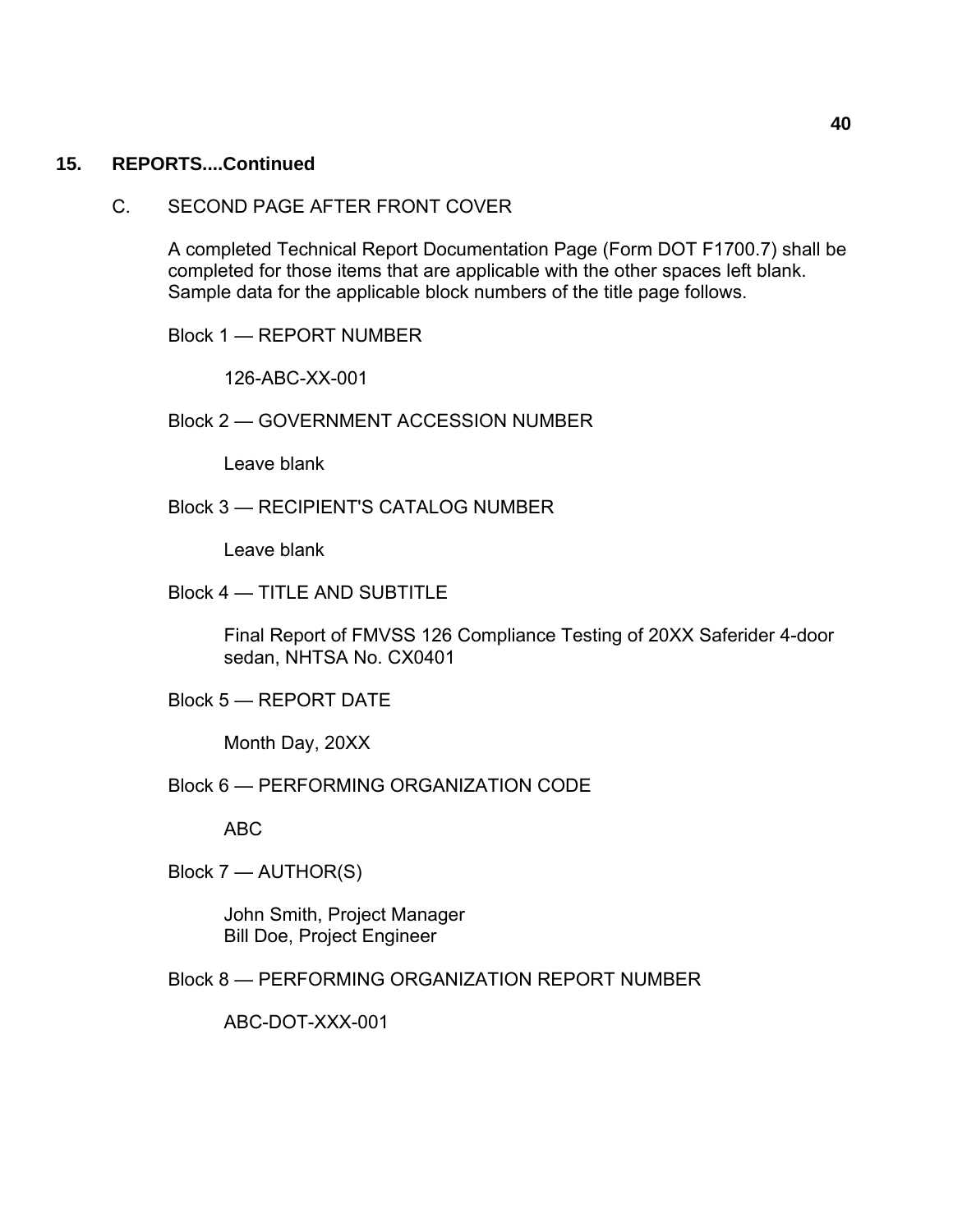Block 9 — PERFORMING ORGANIZATION NAME AND ADDRESS

ABC Laboratories 405 Main Street Detroit, MI 48070-1234

Block 10 — WORK UNIT NUMBER

Leave blank

Block 11 — CONTRACT OR GRANT NUMBER

DTNH22-XX-D-12345

Block 12 — SPONSORING AGENCY NAME AND ADDRESS

United States Department of Transportation National Highway Traffic Safety Administration Office of Vehicle Safety Compliance Mail Code: NVS-220 1200 New Jersey Avenue, SE Washington, DC 20590

Block 13 — TYPE OF REPORT AND PERIOD COVERED

Final Test Report Month Day to Month Day, 20XX

Block 14 — SPONSORING AGENCY CODE

NVS-220

Block 15 — SUPPLEMENTARY NOTES

Leave blank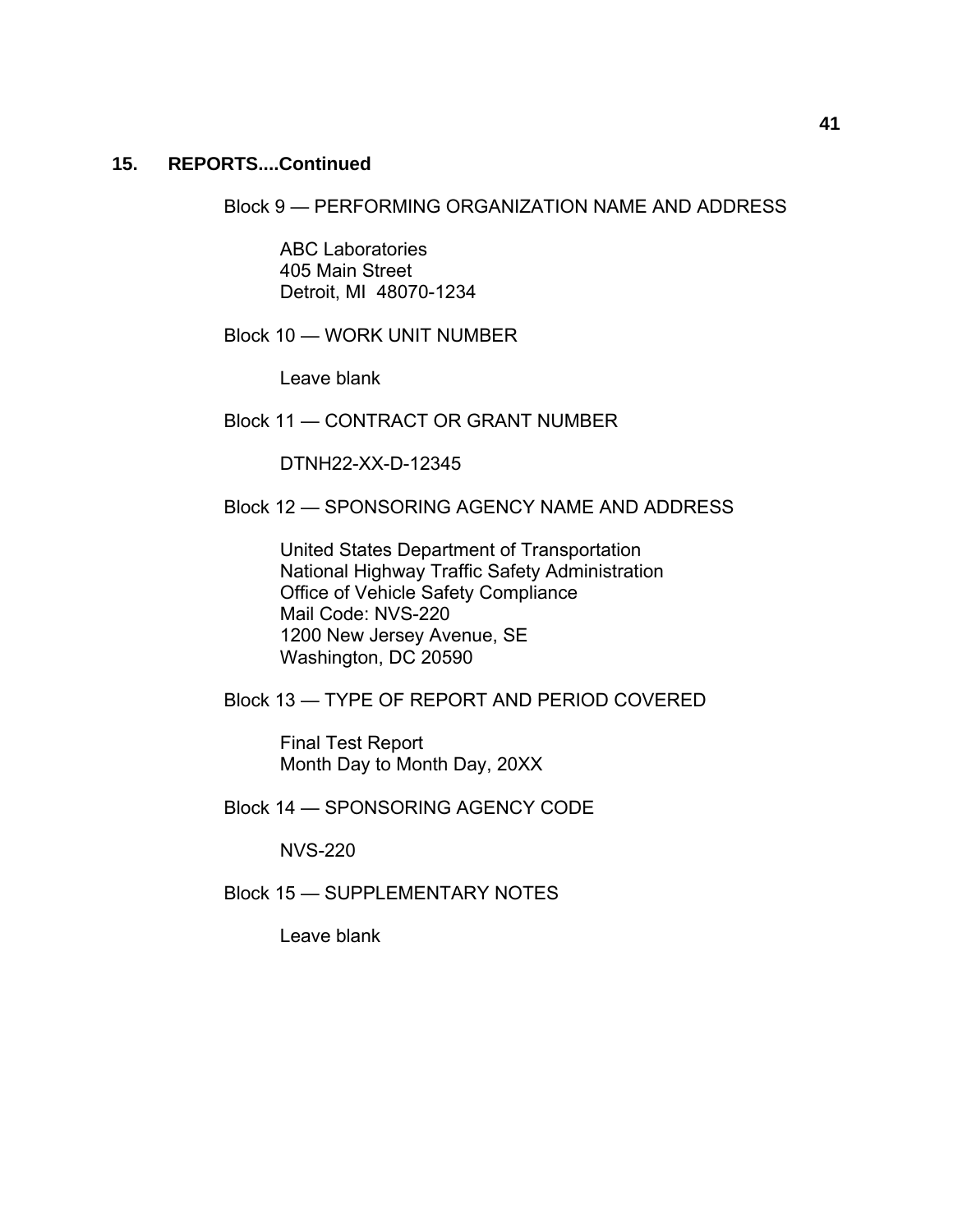Block 16 — ABSTRACT

Compliance tests were conducted on the subject 200X Saferider 4 door sedan in accordance with the specifications of the Office of Vehicle Safety Compliance Test Procedure No. TP-126-0X for the determination of FMVSS 126 compliance. Test failures identified were as follows:

None

**NOTE:** Above wording must be shown with appropriate changes made for a particular compliance test. Any questions should be resolved with the COTR.

Block 17 — KEY WORDS

Compliance Testing Safety Engineering FMVSS 126

Block 18 — DISTRIBUTION STATEMENT

Copies of this report are available from —

National Highway Traffic Safety Administration Technical Information Services Division, NPO-411 1200 New Jersey Avenue SE (Room E12-100) Washington DC 20590

e-mail: tis@nhtsa.dot.gov FAX: 202-493-2833

Block 19 — SECURITY CLASSIFICATION OF REPORT

Unclassified

Block 20 — SECURITY CLASSIFICATION OF PAGE

Unclassified

Block 21 — NUMBER OF PAGES Add appropriate number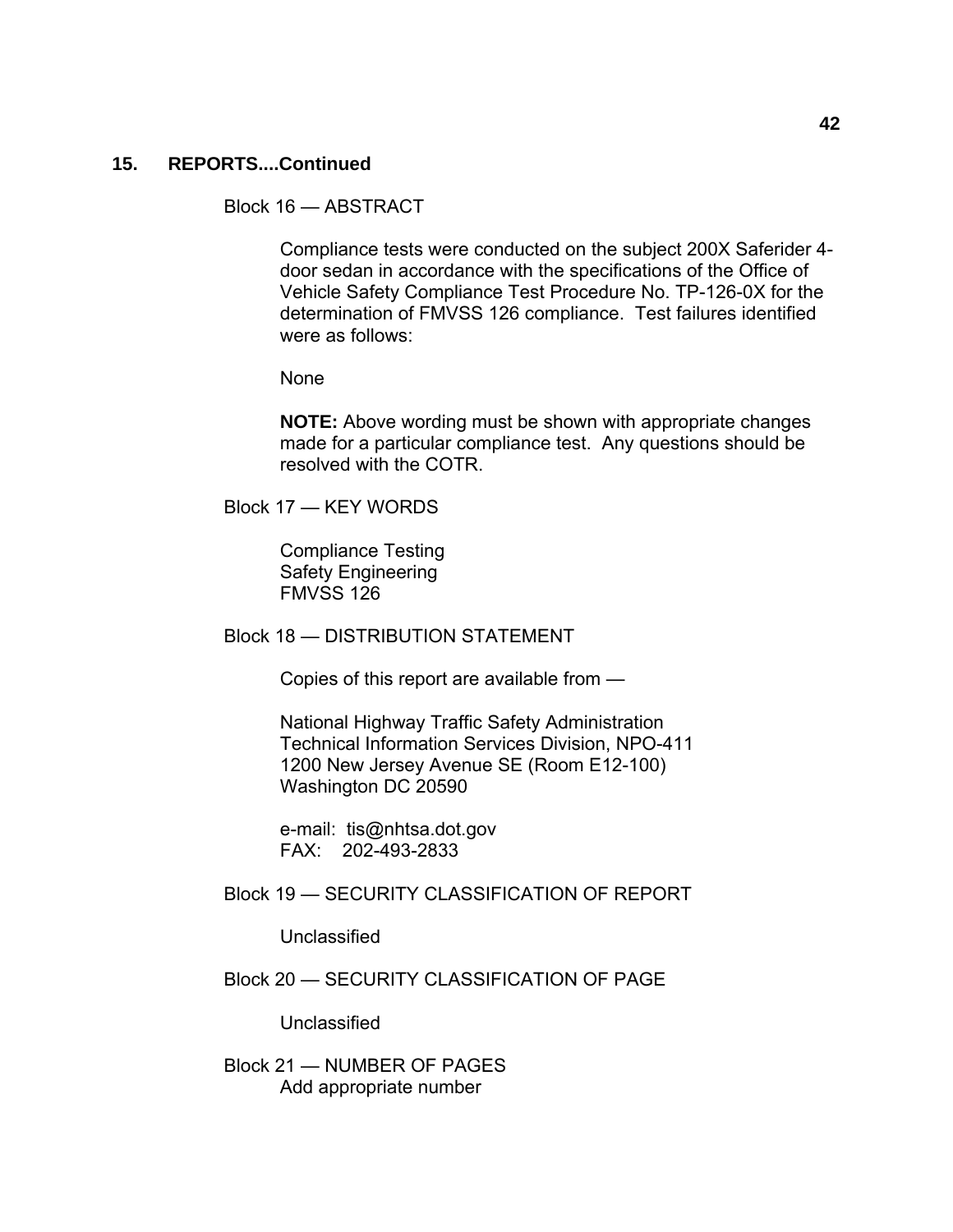Block 22 — PRICE

Leave blank

#### 15.3.4 TABLE OF CONTENTS

Final test report Table of Contents shall include the following:

- Section 1 Purpose of Compliance Test
- Section 2 Test Procedure and Discussion of Results
- Section 3 Test Data
- Section 4 Test Equipment List and Calibration Information
- Section 5 Photographs
- Section 6 Other Documentation
- Section 7 Notice of Test Failure (if applicable)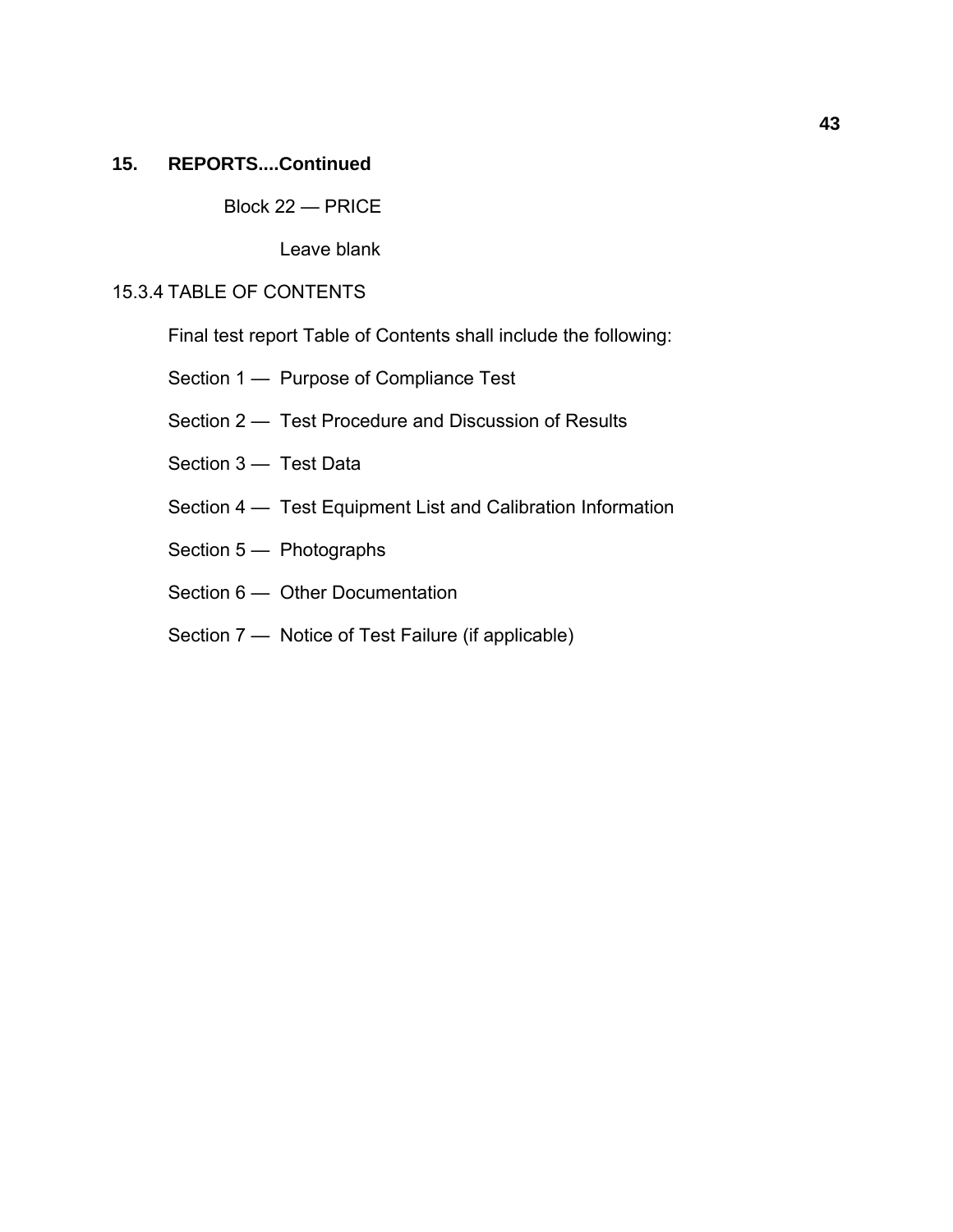#### **16. DATA SHEETS**

### DATA SUMMARY SHEET (1 of 2)

| <b>VEHICLE MAKE/MODEL/BODY STYLE:</b> |      |                      |  |  |
|---------------------------------------|------|----------------------|--|--|
| <b>VEHICLE NHTSA NO.:</b>             | VIN: |                      |  |  |
| <b>VEHICLE TYPE:</b>                  |      | DATE OF MANUFACTURE: |  |  |
| LABORATORY:                           |      |                      |  |  |

# **REQUIREMENTS PASS/FAIL**

# **ESC Equipment and Operational Characteristics** (Data Sheet 2)

The vehicle is be equipped with an ESC system that meets the equipment and operational characteristics requirements. (S126, S5.1, S5.6)

#### **ESC Malfunction Telltale** (Data Sheet 3)

Vehicle is equipped with a telltale that indicates one or more ESC system malfunctions. (S126, S5.3)

#### **"ESC Off" and other System Controls and Telltale** (Data Sheet 3 & 4)

Vehicle is equipped with an ESC off telltale indicating the vehicle has been put into a mode that renders the ESC system unable to satisfy the performance requirements of the standard, if such a mode exists. (S5.5.1)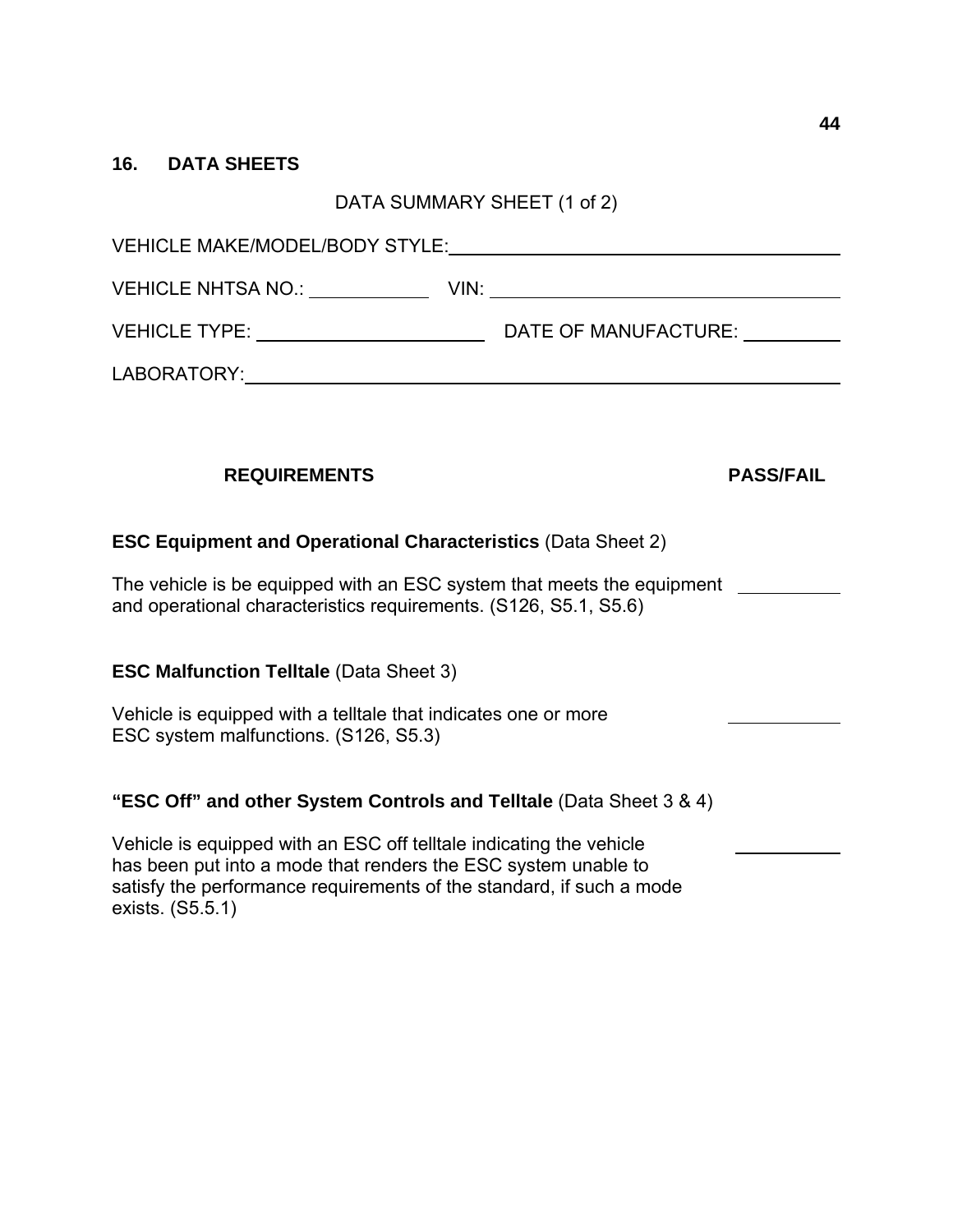#### DATA SUMMARY SHEET (2 of 2)

### **REQUIREMENTS PASS/FAIL**

If provided, off control and other system controls as well as the ESC off telltale meets the operational requirements (S126, S5.4, S5.4.1, S5.4.2, S5.5.4, and S5.5.9)

#### **Vehicle Lateral Stability** (Data Sheet 8)

Yaw Rate Ratio at 1 second after COS is less than 35% of peak value. (S126, S5.2.1) Yaw Rate Ratio at 1.75 seconds after COS is less than 20% of peak value. (S126, S5.2.2)

# **Vehicle Responsiveness** (Data Sheet 8)

Lateral displacement at 1.07 seconds after BOS is at least 1.83 m (6 feet) for vehicles with a GVWR of 3,500kg (7,716 lb) or less, and 1.52 m (5 feet) for vehicles with a GVWR greater than 3,500 kg (7,716 lb). (S126 S5.2.3)

#### **ESC Malfunction Warning** (Data Sheet 9)

Warning is provided to driver after malfunction occurrence. (S126. S5.3)

Malfunction telltale stayed illuminated as long as malfunction existed and must extinguished after malfunction was corrected. (S126, S5.3.7)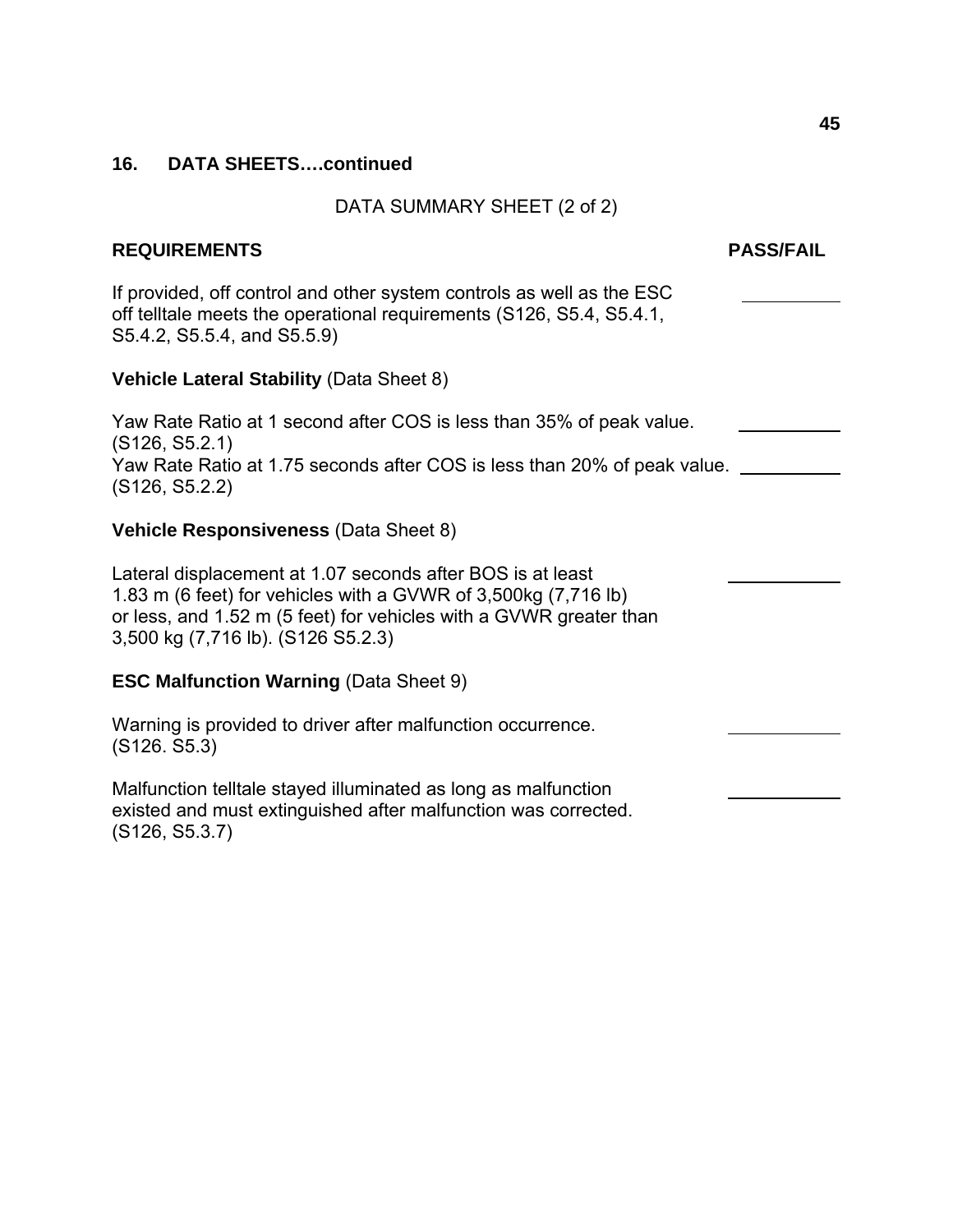#### **DATA SHEET 1 (Sheet 1 of 2) TEST VEHICLE INSPECTION AND TEST PREPARATION**

|                                                                                                                                                                                                                                                                                                                                                                                                                                     | MANUFACTURE DATE:                                                              |
|-------------------------------------------------------------------------------------------------------------------------------------------------------------------------------------------------------------------------------------------------------------------------------------------------------------------------------------------------------------------------------------------------------------------------------------|--------------------------------------------------------------------------------|
|                                                                                                                                                                                                                                                                                                                                                                                                                                     |                                                                                |
|                                                                                                                                                                                                                                                                                                                                                                                                                                     | SEATING POSITIONS: FRONT__________ MID __________ REAR ___________             |
| ODOMETER READING AT START OF TEST: ______________________ Miles (Kilometers)                                                                                                                                                                                                                                                                                                                                                        |                                                                                |
| <b>DESIGNATED TIRE SIZE(S) FROM VEHICLE LABELING:</b>                                                                                                                                                                                                                                                                                                                                                                               |                                                                                |
|                                                                                                                                                                                                                                                                                                                                                                                                                                     | Rear Axle ______________________                                               |
| <b>INSTALLED TIRE SIZE(S) ON VEHICLE:</b>                                                                                                                                                                                                                                                                                                                                                                                           |                                                                                |
| <b>From Tire Sidewall</b>                                                                                                                                                                                                                                                                                                                                                                                                           | Front Axle<br><b>Rear Axle</b>                                                 |
|                                                                                                                                                                                                                                                                                                                                                                                                                                     |                                                                                |
| Tire Size Designation                                                                                                                                                                                                                                                                                                                                                                                                               | <u> 1980 - Jan Stein Stein, fransk politik (d. 1980)</u>                       |
| TIN Front Left ______________________                                                                                                                                                                                                                                                                                                                                                                                               |                                                                                |
| Rear Left ______________________                                                                                                                                                                                                                                                                                                                                                                                                    |                                                                                |
| Are installed tire sizes same as labeled tire sizes? _______ Yes ______ No<br>If no, contact COTR for further guidance.                                                                                                                                                                                                                                                                                                             |                                                                                |
| DRIVE CONFIGURATION(S): (mark all that apply)                                                                                                                                                                                                                                                                                                                                                                                       |                                                                                |
| __ Two Wheel Drive (2WD): ( ) Front Wheel Drive ( ) Rear Wheel Drive<br>All Wheel Drive (AWD)<br>Four Wheel Drive High Gear Locked Differential (4WD HGLD)<br>Four Wheel Drive Low Gear (4WD Low)<br>Other (define and a state of the state of the state of the state of the state of the state of the state of the state of the state of the state of the state of the state of the state of the state of the state of the state o | Four Wheel Drive Automatic - differential not locked full time (4WD Automatic) |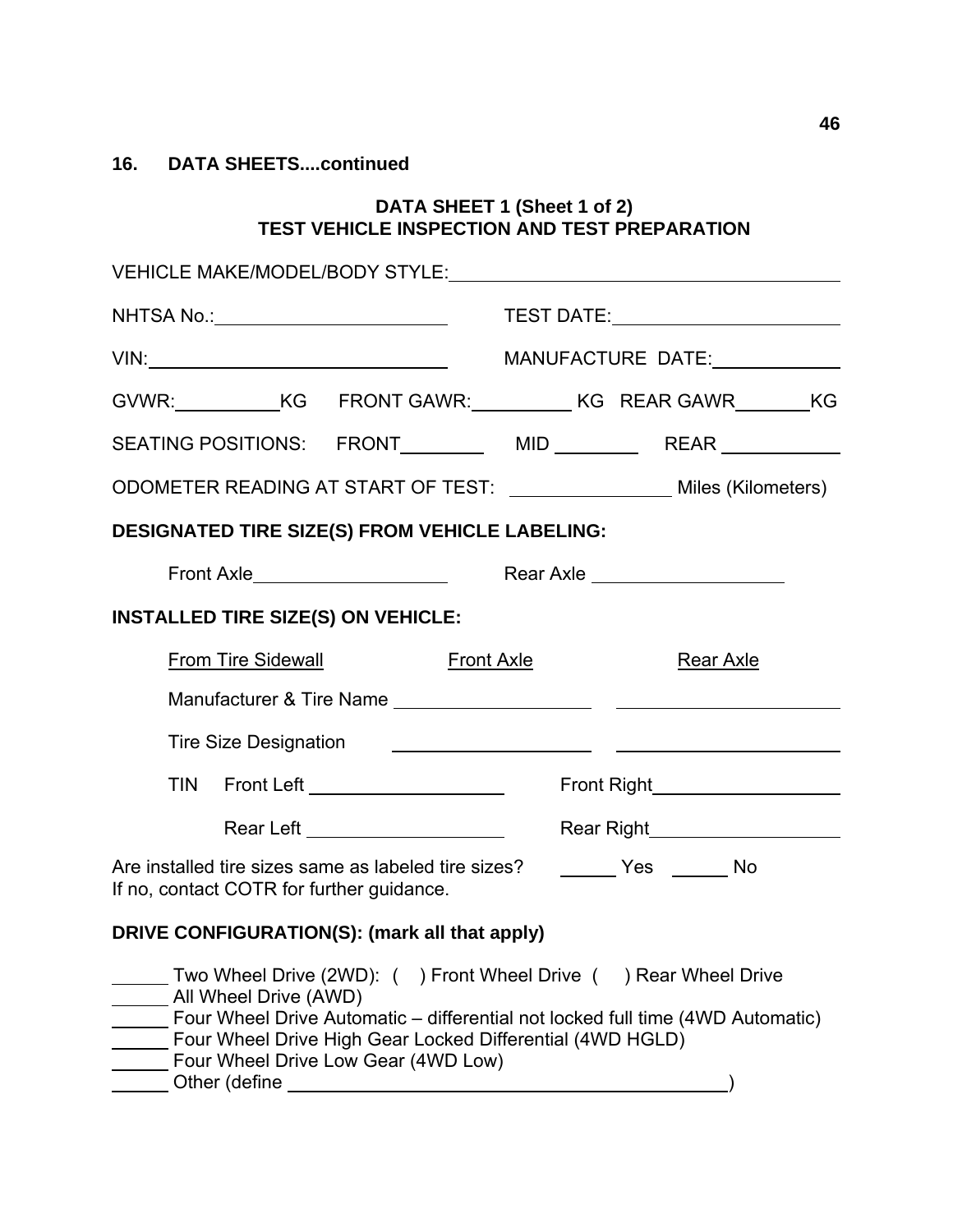# **DATA SHEET 1 (Sheet 2 of 2) TEST VEHICLE INSPECTION AND TEST PREPARATION**

# **DRIVE CONFIGURATIONS AND MODES: (ex. default, performance, off)**

(For each of the vehicle's drive configurations identify available operating modes)

|                     | $Mode(s)$ $\qquad$                                                            |  |
|---------------------|-------------------------------------------------------------------------------|--|
|                     |                                                                               |  |
|                     | $\text{Mode}(s) \xrightarrow{\hspace{5mm}}$                                   |  |
|                     | $Mode(s)$ $\qquad \qquad$                                                     |  |
|                     | VEHICLE STABILITY SYSTEMS (Check applicable technologies):                    |  |
| <b>ESC</b>          |                                                                               |  |
|                     | <b>Electronic Throttle Control Continuity Active Steering</b> Active Steering |  |
|                     |                                                                               |  |
|                     |                                                                               |  |
| <b>REMARKS:</b>     |                                                                               |  |
|                     |                                                                               |  |
|                     |                                                                               |  |
|                     |                                                                               |  |
| <b>APPROVED BY:</b> |                                                                               |  |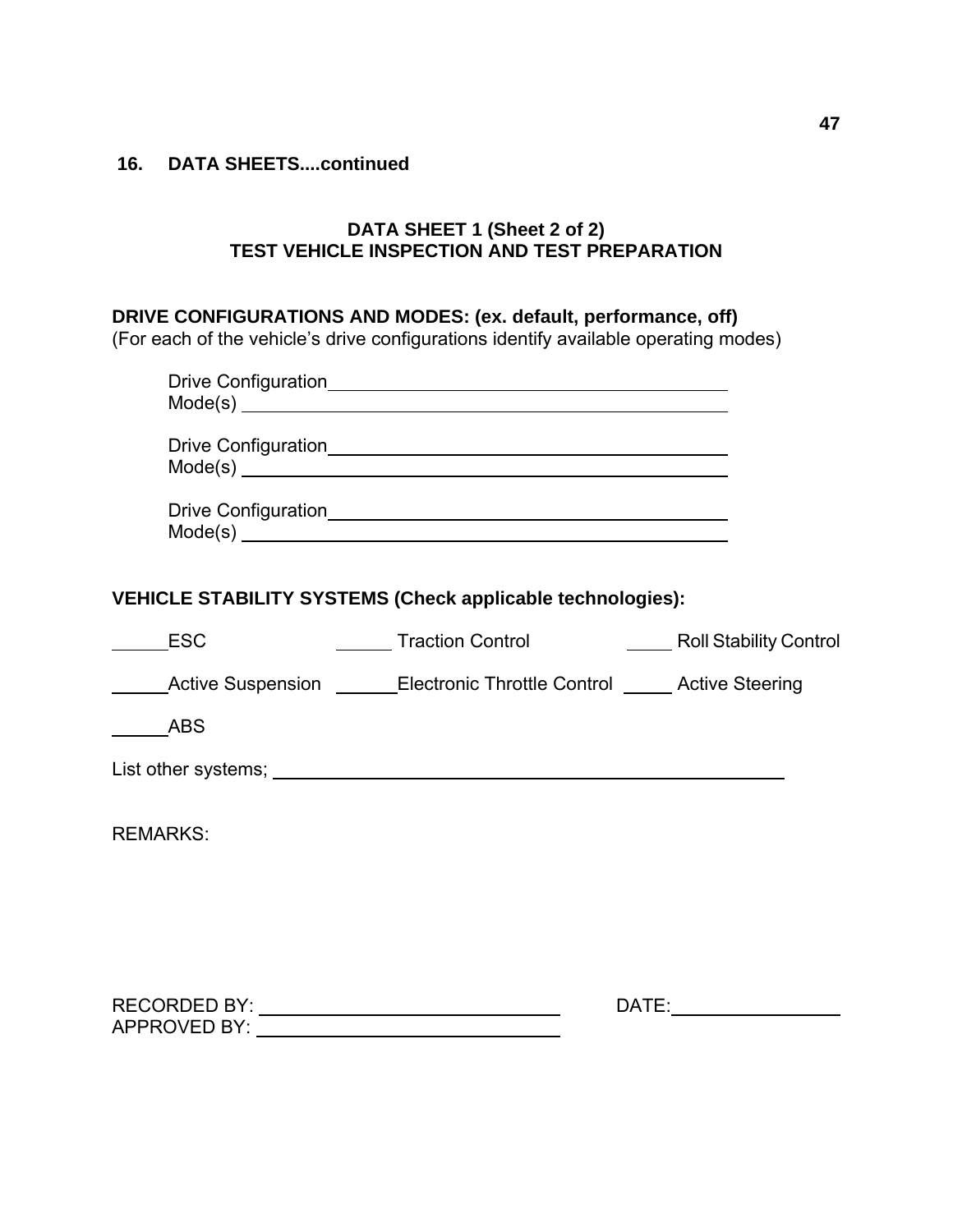#### **DATA SHEET 2 (Sheet 1 of 2) ESC SYSTEM HARDWARE AND OPERATIONAL CHARACTERISTICS**

| Yes (PASS)<br>No (FAIL)                                        |
|----------------------------------------------------------------|
|                                                                |
| Yes (PASS)<br>$No$ (FAIL)                                      |
|                                                                |
| Yes (PASS)<br>______ No (FAIL)                                 |
| $\frac{1}{2}$ Yes (PASS)<br>$\overline{\phantom{a}}$ No (FAIL) |
|                                                                |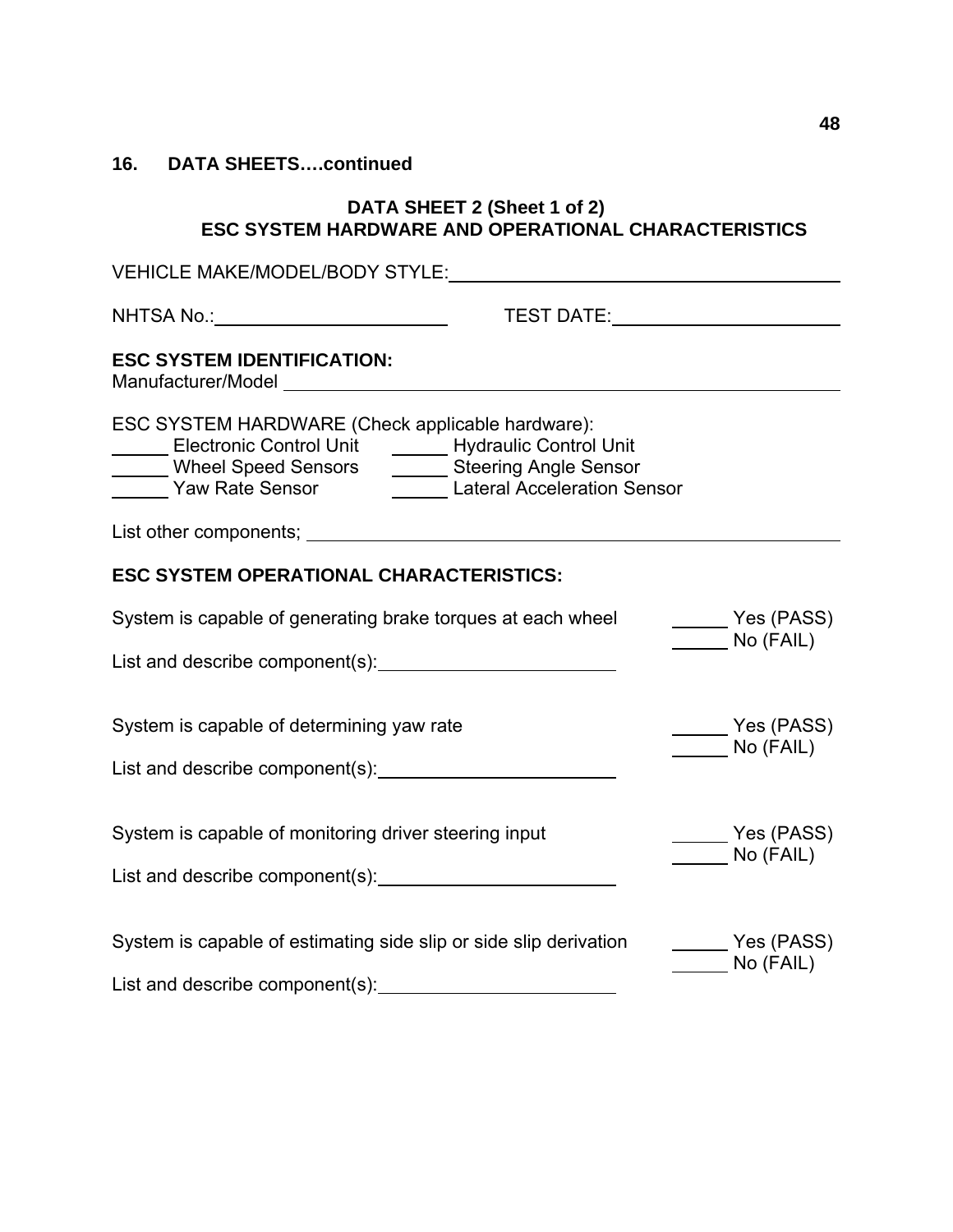#### **DATA SHEET 2 (Sheet 2 of 2) ESC SYSTEM HARDWARE AND OPERATIONAL CHARACTERISTICS**

# **ESC SYSTEM OPERATIONAL CHARACTERISTICS (continued):**

| System is capable of modifying engine torque during ESC<br>activation.<br>Method used to modify engine torque:                                                      | Yes(PASS)<br>No (FAIL)                                                        |
|---------------------------------------------------------------------------------------------------------------------------------------------------------------------|-------------------------------------------------------------------------------|
| System is capable of activation at speeds of 20 km/h<br>(12.4 mph) and higher.                                                                                      | Yes (PASS)<br>No (FAIL)                                                       |
| Speed system becomes active: <u>contained</u> and the system becomes active:                                                                                        |                                                                               |
| System is capable of activation during the following driving<br>phases (acceleration, deceleration, coasting, and during<br>activation of ABS or traction control). | Yes (PASS)<br>$\qquad \qquad$ No (FAIL)                                       |
| Driving phases ESC system is capable of activation:                                                                                                                 |                                                                               |
| Vehicle manufacturer submitted documentation explaining how<br>the ESC system mitigates understeer?                                                                 | $\rule{1em}{0.15mm}$ Yes (PASS)<br>$\frac{1}{\sqrt{1-\frac{1}{2}}}$ No (FAIL) |
| <b>DATA INDICATES COMPLIANCE</b>                                                                                                                                    | <b>PASS/FAIL</b>                                                              |
| <b>REMARKS:</b>                                                                                                                                                     |                                                                               |
|                                                                                                                                                                     |                                                                               |
| DATE:                                                                                                                                                               |                                                                               |
| <b>APPROVED BY:</b><br>DATE:                                                                                                                                        |                                                                               |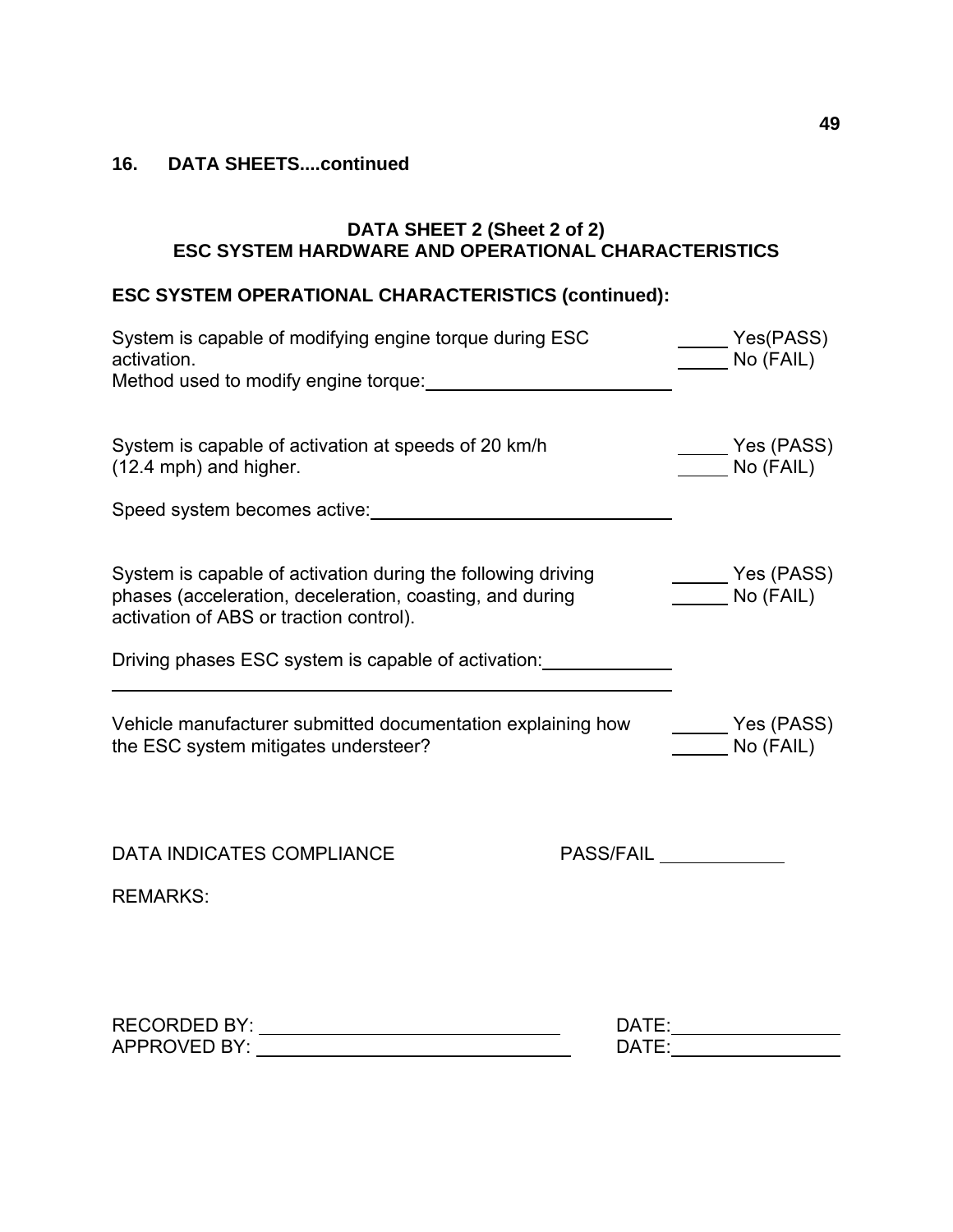# **DATA SHEET 3 (Sheet 1 of 2) ESC MALFUNCTION AND OFF TELLTALES**

| VEHICLE MAKE/MODEL/BODY STYLE: VEHICLE MAKE/MODEL/BODY STYLE:                                                                                    |  |  |
|--------------------------------------------------------------------------------------------------------------------------------------------------|--|--|
|                                                                                                                                                  |  |  |
| <b>ESC Malfunction Telltale</b>                                                                                                                  |  |  |
| Vehicle is equipped with malfunction telltale? ______Yes (Pass) ______No (Fail)                                                                  |  |  |
|                                                                                                                                                  |  |  |
| Telltale symbol or abbreviation used.                                                                                                            |  |  |
| ________Vehicle uses this symbol<br><b>ESC</b><br><b>Or</b><br>________Vehicles uses this abbreviation<br>Neither symbol or abbreviation is used |  |  |
| If different than identified above, make note of any message, symbol or abbreviation<br>used.                                                    |  |  |
| ,我们也不会有什么。""我们的人,我们也不会有什么?""我们的人,我们也不会有什么?""我们的人,我们也不会有什么?""我们的人,我们也不会有什么?""我们的人                                                                 |  |  |
| Is telltale part of a common space? __________ Yes _______ No                                                                                    |  |  |
| Is telltale also used to indicate activation of the ESC system? _____Yes ______<br><b>No</b>                                                     |  |  |
| If yes, explain telltale operation during ESC activation: ______________________                                                                 |  |  |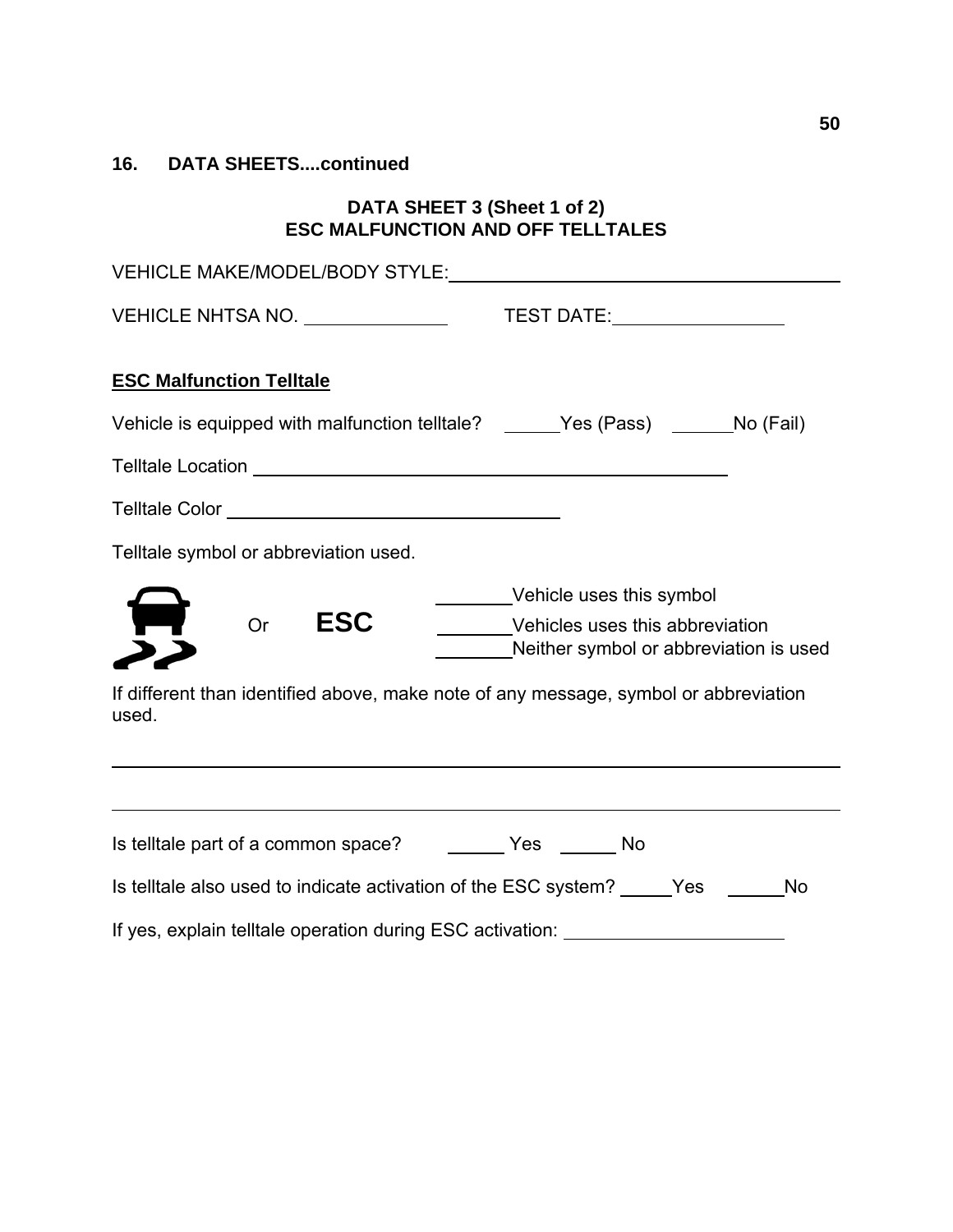# **DATA SHEET 3 (Sheet 2 of 2) ESC MALFUNCTION AND OFF TELLTALES**

# **"ESC OFF" Telltale (if provided)**

| Vehicle is equipped with "ESC Off" telltale? ________Yes ________No                                |                                        |                                                                           |
|----------------------------------------------------------------------------------------------------|----------------------------------------|---------------------------------------------------------------------------|
| Is "ESC OFF" telltale combined with "ESC Malfunction" telltale utilizing a two part telltale       | <b>Sand Stringer Stringer Stringer</b> |                                                                           |
|                                                                                                    |                                        |                                                                           |
|                                                                                                    |                                        |                                                                           |
| Telltale symbol or abbreviation used.                                                              |                                        |                                                                           |
| ESC OFF ______Vehicle uses this abbreviation<br>Or<br>OFF                                          |                                        | _______Vehicle uses this symbol<br>Neither symbol or abbreviation is used |
| If different than identified above, make note of any message, symbol or abbreviation<br>used.      |                                        |                                                                           |
|                                                                                                    |                                        |                                                                           |
| <b>DATA INDICATES COMPLIANCE</b><br>(Vehicle is compliant if equipped with a malfunction telltale) |                                        | <b>PASS/FAIL</b>                                                          |
| <b>REMARKS:</b>                                                                                    |                                        |                                                                           |
| <b>RECORDED BY:</b>                                                                                |                                        | DATE:                                                                     |

APPROVED BY:DATE: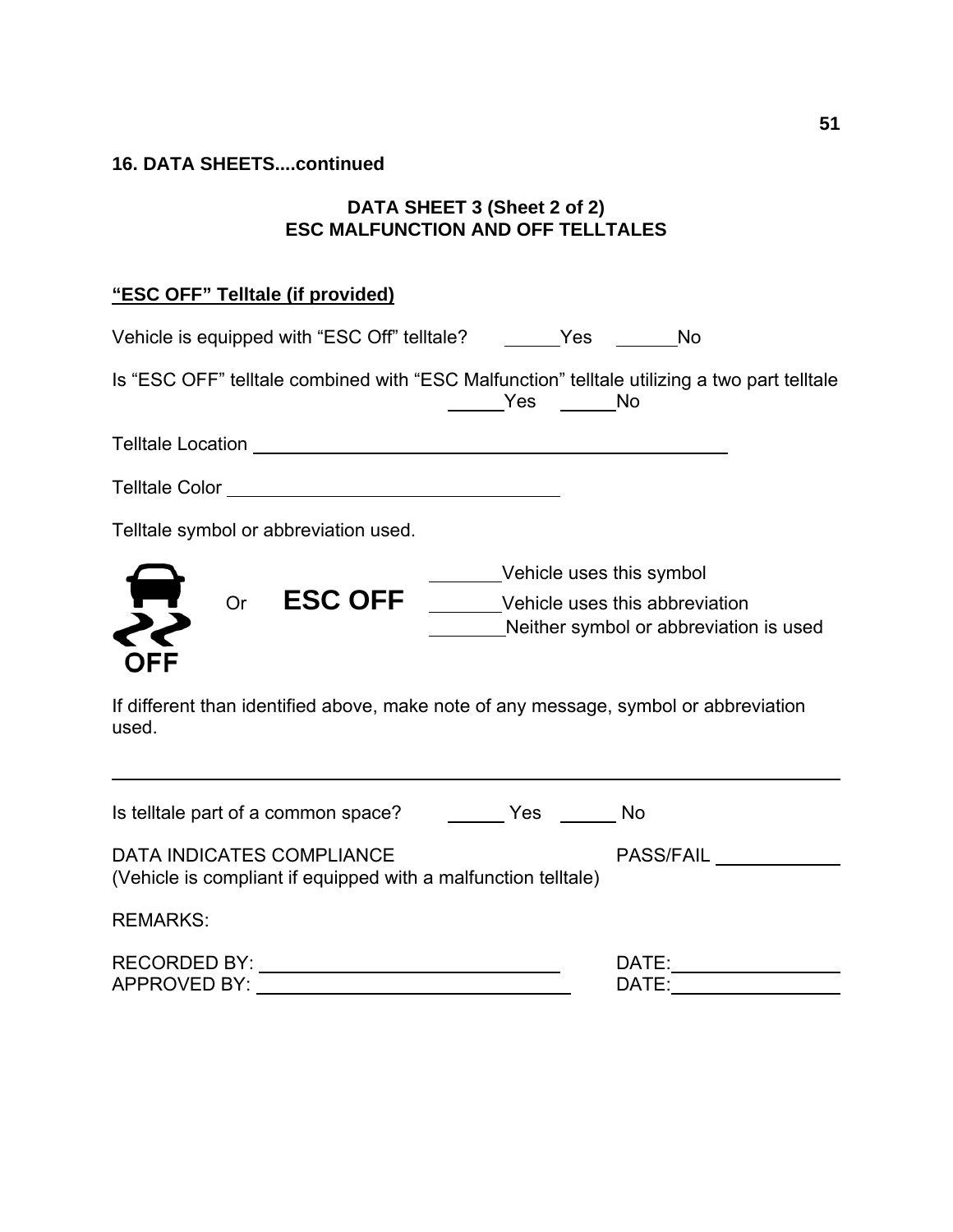## **DATA SHEET 4 (Sheet 1 of 3) ESC AND ANCILLARY SYSTEM CONTROLS**

# **"ESC OFF" Controls Identification and Operational Check:**

Is the vehicle equipped with a control or controls whose purpose is to deactivate the ESC system or place the ESC system in a mode or modes that may no longer satisfy the performance requirements of the standard?

**No. 1. In the Yes** No. 2016 Type of control or controls provided? Dedicated "ESC Off" control (mark all that apply)  $Multi$ -functional control with an "ESC Off" mode Other (describe)

Identify each control location, labeling and selectable modes.

| First Control:                                 |                                                                                                                                                                                                                                |  |
|------------------------------------------------|--------------------------------------------------------------------------------------------------------------------------------------------------------------------------------------------------------------------------------|--|
| Second Control:                                | Labeling experience and the contract of the contract of the contract of the contract of the contract of the contract of the contract of the contract of the contract of the contract of the contract of the contract of the co |  |
|                                                | Identify standard or default drive configuration [198] [198] [198] [198] [198] [198] [198] [198] [198] [198] [                                                                                                                 |  |
|                                                | Verify standard or default drive configuration selected. The Case Community Mo                                                                                                                                                 |  |
|                                                | Does the "ESC Off" telltale illuminate upon activation of the dedicated ESC off control or<br>selection of the "ESC Off" mode on the multi-function control?<br>Yes No (fail)                                                  |  |
|                                                | Does the "ESC Off" telltale extinguish when the ignition is cycled from "On" ("Run") to<br>"Lock" or "Off" and then back again to the "On" ("Run") position?<br>No (fail)                                                      |  |
| If no, describe how the off control functions: |                                                                                                                                                                                                                                |  |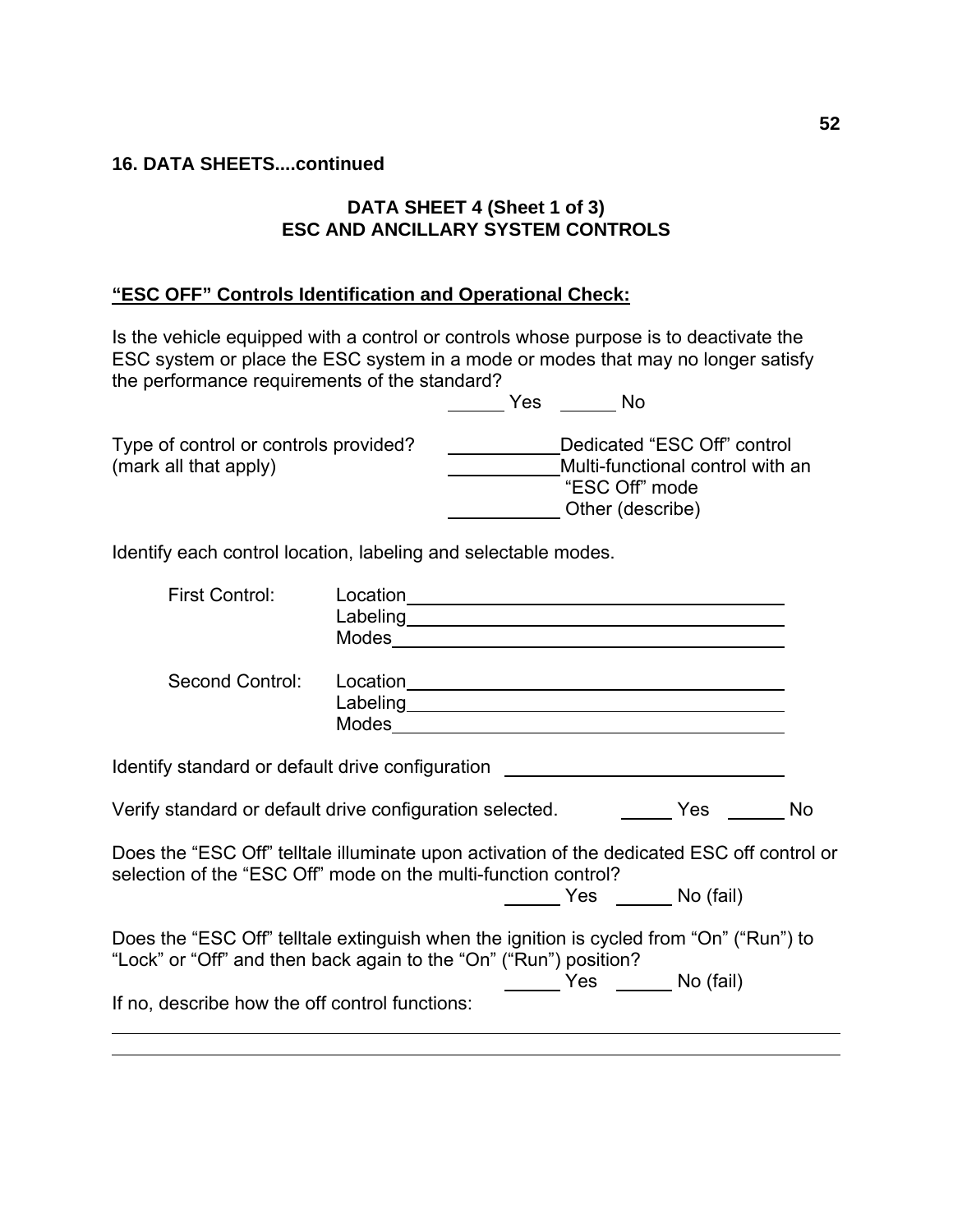# **DATA SHEET 4 (Sheet 2 of 3) ESC AND ANCILLARY SYSTEM CONTROLS**

If a multi-function control is provided, cycle through each mode setting on the control and record which modes illuminate the "ESC Off" telltale. Also, for those modes that illuminate the ESC Off" telltale identify if the telltale extinguishes upon cycling the ignition system.

| <b>Control Modes</b> | "ESC Off" telltale<br>illuminates upon<br>activation of control?<br>(Yes/No) | "ESC Off" telltale<br>extinguishes upon<br>cycling ignition?<br>(Yes/No) |
|----------------------|------------------------------------------------------------------------------|--------------------------------------------------------------------------|
|                      |                                                                              |                                                                          |
|                      |                                                                              |                                                                          |
|                      |                                                                              |                                                                          |

For each mode that illuminates the "ESC Off" telltale, did the telltale extinguish when the ignition was cycled from "On" ("Run") to "Lock" or "Off" and then back again to the "On" ("Run") position?

No (fail)

#### **Other System Controls that have an ancillary effect on ESC Operation:**

Is the vehicle equipped with any ancillary controls that upon activation may deactivate the ESC system or place the ESC system in a mode or modes that may no longer satisfy the performance requirements of the standard?

Yes No

List and describe each control (i.e. alternate drive configuration selection controls):

| <b>Ancillary Control:</b> | System<br><b>Control Description</b><br>Labeling |
|---------------------------|--------------------------------------------------|
| <b>Ancillary Control:</b> | System<br><b>Control Description</b><br>Labeling |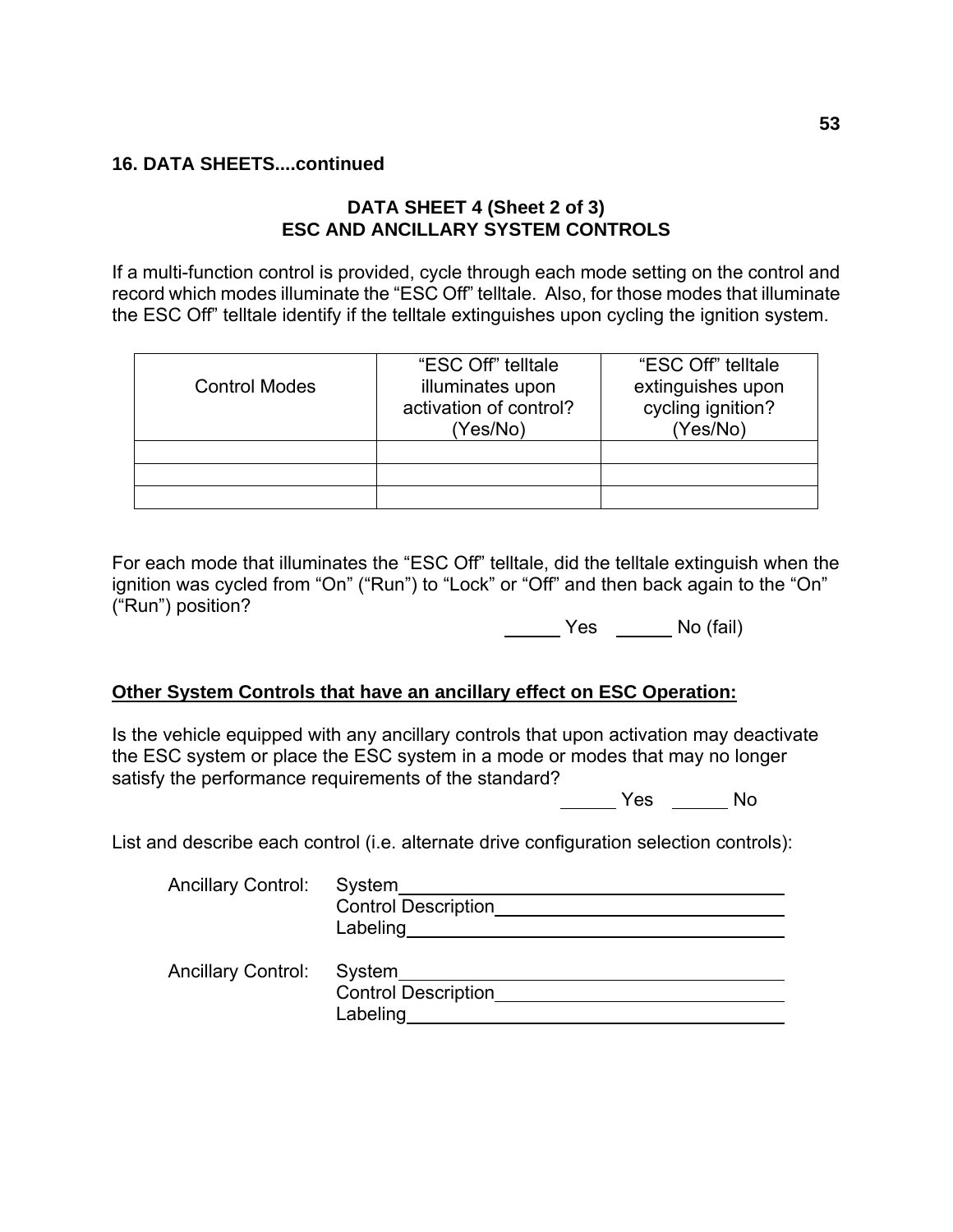# **DATA SHEET 4 (Sheet 3 of 3) ESC AND ANCILLARY SYSTEM CONTROLS**

Activate each control listed above and record whether the control illuminates the "ESC Off" telltale. Also, record warnings or messages provided regarding the ESC system.

| <b>Ancillary Control</b> | <b>Control Activates "ESC</b><br>Off" Telltale? (Yes/No) | <b>Warnings or Messages Provided</b> |
|--------------------------|----------------------------------------------------------|--------------------------------------|
|                          |                                                          |                                      |
|                          |                                                          |                                      |
|                          |                                                          |                                      |

For those controls that illuminate the "ESC Off" telltale above identify if the "ESC Off" telltale extinguishes upon cycling the ignition system.

| <b>Ancillary Control</b> | "ESC Off" telltale extinguishes upon<br>cycling ignition? (Yes/No) |
|--------------------------|--------------------------------------------------------------------|
|                          |                                                                    |
|                          |                                                                    |
|                          |                                                                    |

For each control that illuminates the "ESC Off" telltale, did the telltale extinguish when the ignition is cycled from "On" ("Run") to "Lock" or "Off" and then back again to the "On" ("Run") position? If the control activated places the vehicle into a low-range four-wheel drive configuration designed for low-speed, off–road driving, the ESC system may remain turned off after the ignition has been cycled off and then back on and therefore the "ESC Off" telltale may not extinguish.

Yes \_\_\_\_\_\_\_ No (fail)

DATA INDICATES COMPLIANCE: PASS/FAIL PASS/FAIL

REMARKS:

| <b>RECORDED BY:</b> | <b>DATE</b>  |
|---------------------|--------------|
| <b>APPROVED BY:</b> | <b>DATE:</b> |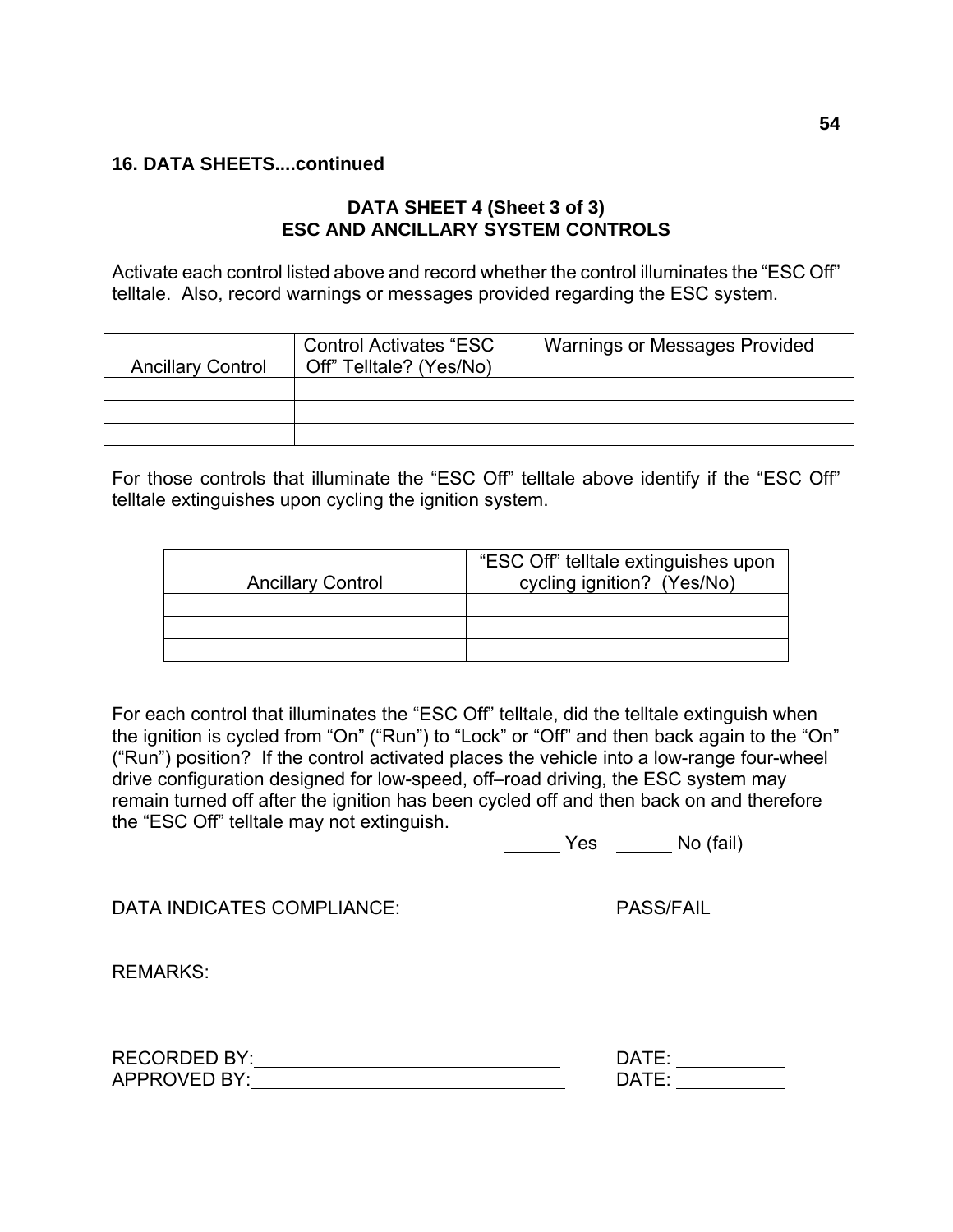#### **DATA SHEET 5 (Sheet 1 of 3) TEST TRACK AND VEHICLE DATA**

| VEHICLE MAKE/MODEL/BODY STYLE: VEHICLE MAKE/MODEL/BODY STYLE:                                                                                                                                                                                                           |  |                                                                                                                              |  |                                  |  |                      |
|-------------------------------------------------------------------------------------------------------------------------------------------------------------------------------------------------------------------------------------------------------------------------|--|------------------------------------------------------------------------------------------------------------------------------|--|----------------------------------|--|----------------------|
|                                                                                                                                                                                                                                                                         |  |                                                                                                                              |  |                                  |  |                      |
| <b>Test Track Requirements:</b> Test Surface Slope (0-1 %)                                                                                                                                                                                                              |  |                                                                                                                              |  |                                  |  | $\sim$ $\sim$ $\sim$ |
|                                                                                                                                                                                                                                                                         |  | Peak Friction Coefficient (at least 0.9)                                                                                     |  |                                  |  |                      |
| Test Track Data Meets Requirements:<br>If no, explain: $\sqrt{a}$ is the set of the set of the set of the set of the set of the set of the set of the set of the set of the set of the set of the set of the set of the set of the set of the set of the set of the set |  |                                                                                                                              |  |                                  |  |                      |
| <b>Full Fluid Levels:</b> Fuel Coolant Coolant Communication Citier Fluids Consective                                                                                                                                                                                   |  |                                                                                                                              |  |                                  |  |                      |
| Tire Pressures: Required; Front Axle_________ KPA Rear Axle_________ KPA                                                                                                                                                                                                |  |                                                                                                                              |  |                                  |  |                      |
|                                                                                                                                                                                                                                                                         |  | Actual; LF_________ KPA LR_________ KPA<br>RF________ KPA RR_________ KPA                                                    |  |                                  |  |                      |
| Vehicle Dimensions: Track Width ______ cm Wheelbase _______ cm                                                                                                                                                                                                          |  |                                                                                                                              |  |                                  |  |                      |
|                                                                                                                                                                                                                                                                         |  |                                                                                                                              |  |                                  |  |                      |
|                                                                                                                                                                                                                                                                         |  | <b>Unloaded Vehicle Weight (UVW)</b>                                                                                         |  |                                  |  |                      |
| Front Axle_______________KG Right Front__________KG Left Front _______________KG<br>Rear Axle _________________KG Right Rear____________KG Left Rear _______________KG                                                                                                  |  | Total UVW____________KG                                                                                                      |  |                                  |  |                      |
|                                                                                                                                                                                                                                                                         |  | Baseline Weight and Outrigger Selection (only for MPVs, Trucks, Buses)                                                       |  |                                  |  |                      |
| Calculated Baseline Weight (UVW + 73kg)                                                                                                                                                                                                                                 |  |                                                                                                                              |  | $\underbrace{\hspace{2.5cm}}$ KG |  |                      |
| Outrigger size required ("Standard" or "Heavy")                                                                                                                                                                                                                         |  | Standard – Baseline weight under 2,722 kg (6,000 lb)<br>Heavy – Baseline weight equal to or greater than 2,722 kg (6,000 lb) |  |                                  |  |                      |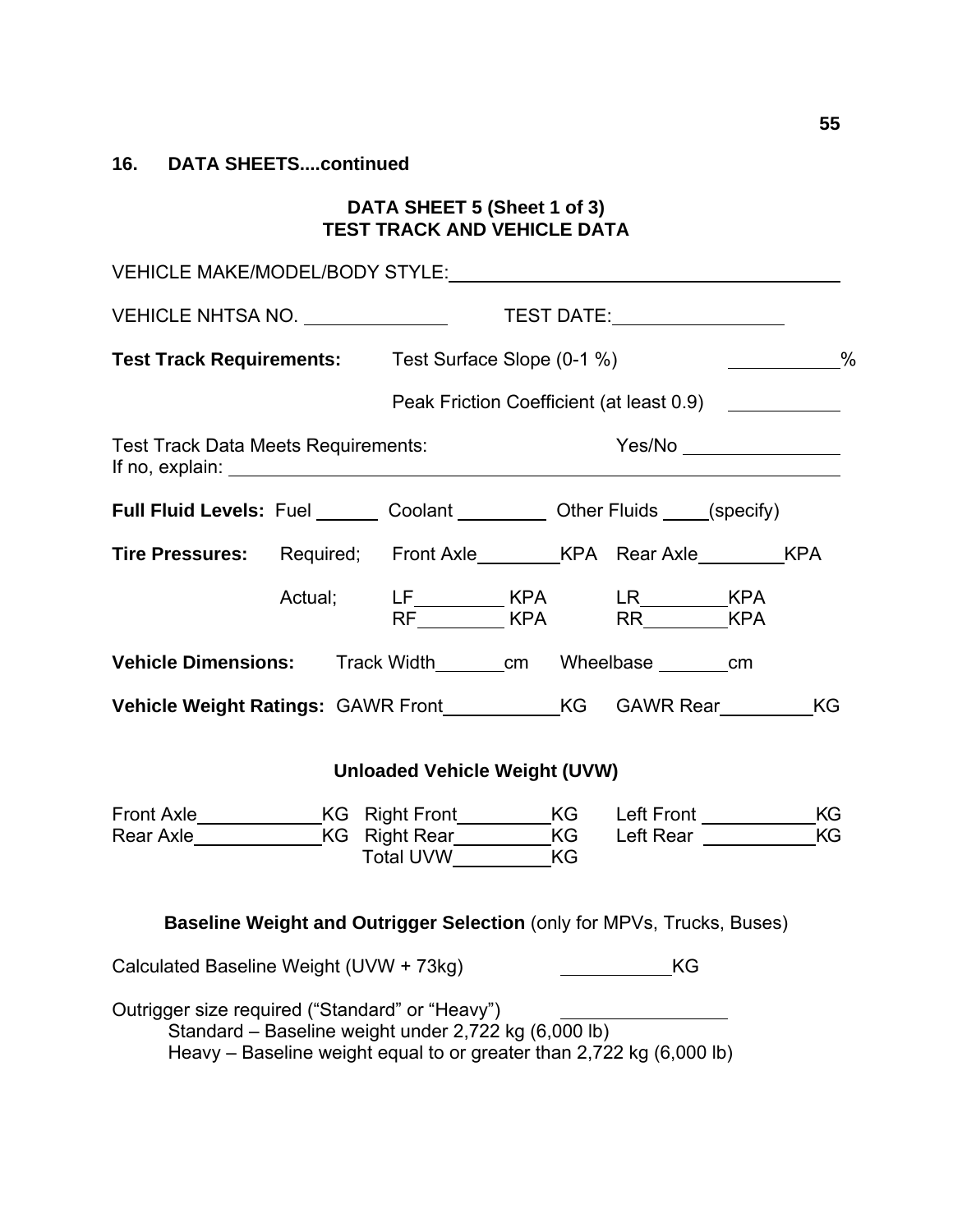#### **DATA SHEET 5 (Sheet 2 of 3) TEST TRACK AND VEHICLE DATA**

| <b>UVW with Outriggers (only for MPVs, Trucks, Buses)</b>                          |        |                                           |  |                                                                          |  |    |
|------------------------------------------------------------------------------------|--------|-------------------------------------------|--|--------------------------------------------------------------------------|--|----|
| Front Axle _______________KG Right Front __________KG Left Front ______________KG  |        |                                           |  |                                                                          |  |    |
| Rear Axle_________________KG_Right Rear___________KG___Left Rear ______________KG  |        |                                           |  |                                                                          |  |    |
|                                                                                    |        | Total UVW w/Outriggers KG                 |  |                                                                          |  |    |
|                                                                                    |        |                                           |  | Loaded Vehicle Weight w/Driver and Instrumentation (no Ballast)          |  |    |
| Front Axle _______________KG Right Front___________KG Left Front _______________KG |        |                                           |  |                                                                          |  |    |
|                                                                                    |        |                                           |  |                                                                          |  |    |
|                                                                                    |        | Vehicle Weight__________KG                |  |                                                                          |  |    |
| Ballast Required = Total UVW with $+$ 168 KG $-$ Loaded Weight w/ Driver           |        | Outriggers (if applicable)                |  | and instrumentation                                                      |  |    |
|                                                                                    |        |                                           |  |                                                                          |  |    |
|                                                                                    | $=$ KG |                                           |  |                                                                          |  |    |
|                                                                                    |        |                                           |  | <b>Total Loaded Vehicle Weight w/Driver, Instrumentation and Ballast</b> |  |    |
| Front Axle _______________KG Right Front __________KG Left Front _______________   |        |                                           |  |                                                                          |  | KG |
| Rear Axle _________________KG Right Rear____________KG Left Rear _______________KG |        |                                           |  |                                                                          |  |    |
|                                                                                    |        | Total Loaded Vehicle Weight____________KG |  |                                                                          |  |    |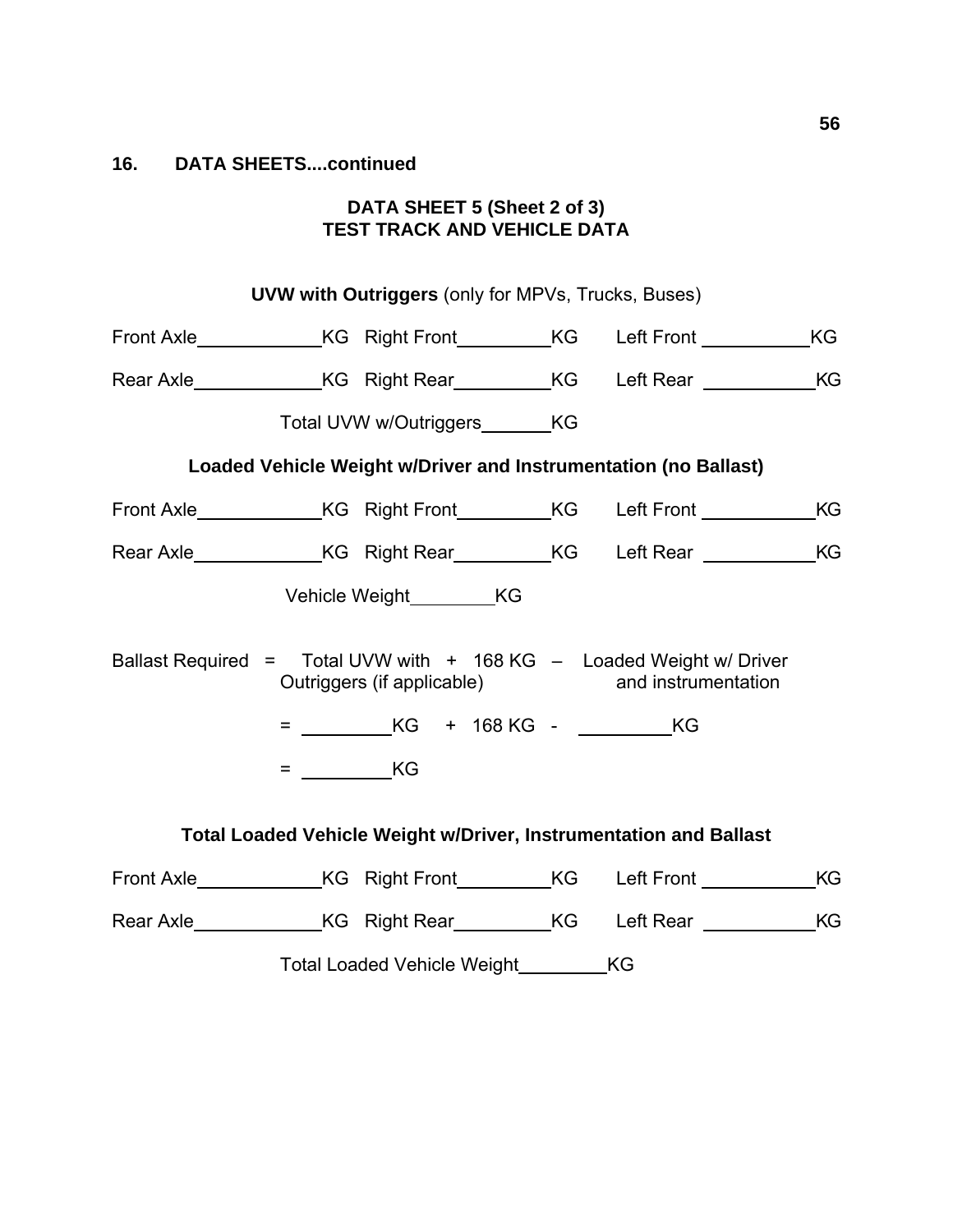# **DATA SHEET 5 (Sheet 3 of 3) TEST TRACK AND VEHICLE DATA**

# **Center of Gravity and Inertial Sensing System Location at Loaded Vehicle Condition:**

| x-distance (longitudinal) | Point of reference is the front axle centerline.<br>(Positive from front axle toward rear of vehicle.) |
|---------------------------|--------------------------------------------------------------------------------------------------------|
| y-distance (lateral)      | Point of reference is the vehicle centerline.<br>(Positive from the center toward the right.)          |
| z-distance (vertical)     | Point of reference is the ground plane.<br>(Positive from the ground up.)                              |

# **Locations:**

| x-distance   | <b>Center of Gravity</b><br>cm       | <b>Inertial Sensing System</b><br>cm |
|--------------|--------------------------------------|--------------------------------------|
| y-distance   | cm                                   | cm                                   |
| z-distance   | cm                                   | cm                                   |
| Roof Height: | cm                                   |                                      |
|              | Distance Between Ultrasonic Sensors: | cm                                   |

REMARKS:

| <b>RECORDED BY:</b>      | ∩∆⊤  |
|--------------------------|------|
| $\bigcap$ VED RY $\cdot$ | ⋂∆⊤⊏ |
| APPR <sub>C</sub>        |      |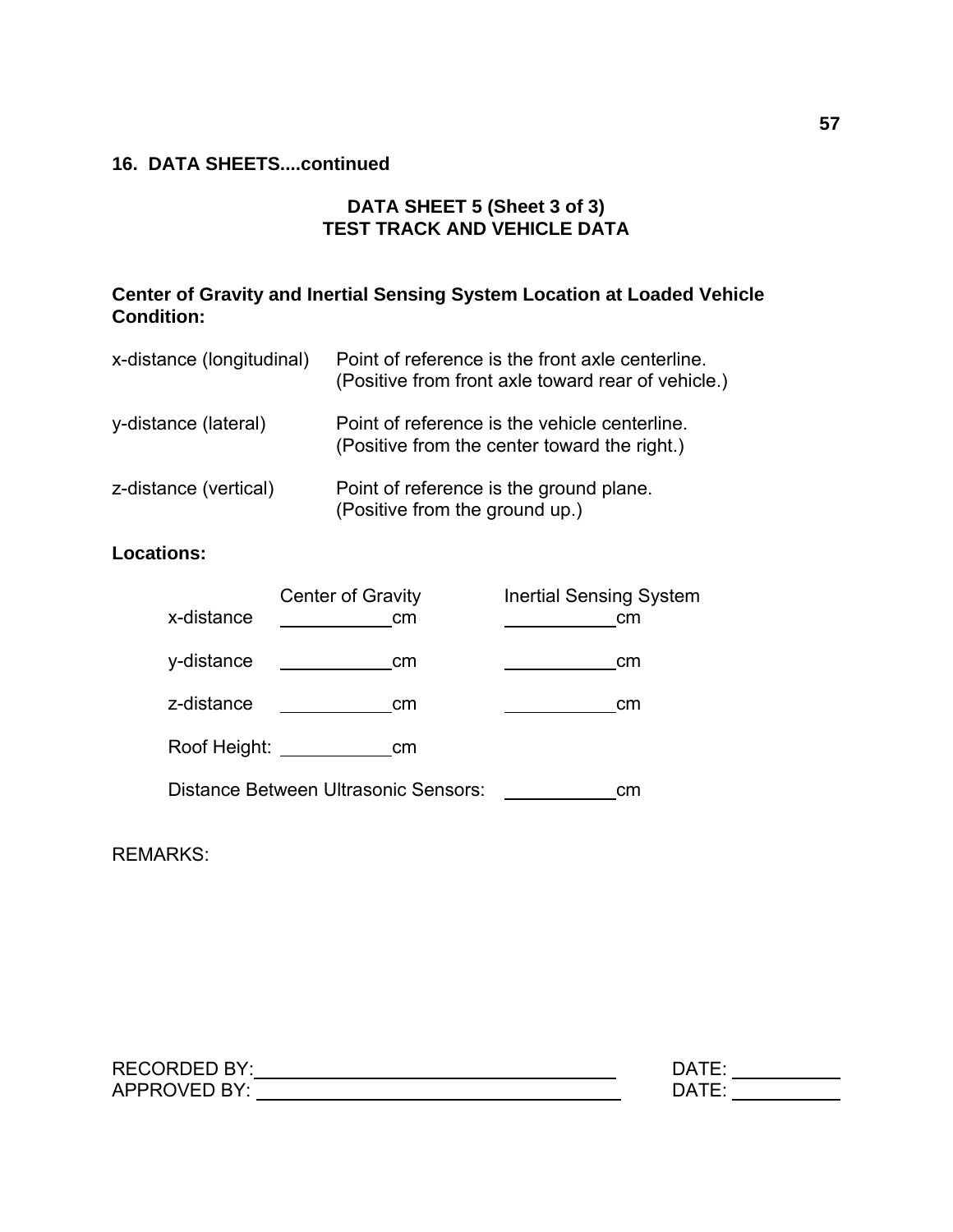#### **DATA SHEET 6 (Sheet 1 of 3) BRAKE AND TIRE CONDITIONING**

| VEHICLE NHTSA NO. ______________                                                             |                              |                                |             |  |  |  |
|----------------------------------------------------------------------------------------------|------------------------------|--------------------------------|-------------|--|--|--|
| Measured Cold Tire Pressures: LF_________ KPA LR________ KPA<br>RF________ KPA RR_______ KPA |                              |                                |             |  |  |  |
|                                                                                              |                              |                                |             |  |  |  |
|                                                                                              |                              |                                |             |  |  |  |
|                                                                                              |                              |                                |             |  |  |  |
| <b>Brake Conditioning</b>                                                                    |                              |                                | Date; Date; |  |  |  |
| 56 km/h (35 mph) Brake Stops                                                                 |                              |                                |             |  |  |  |
| Number of stops executed (10 required)                                                       |                              | $\overline{\phantom{a}}$ stops |             |  |  |  |
| Observed deceleration rate range (.5g target) _______________ g                              |                              |                                |             |  |  |  |
|                                                                                              | 72 km/h (45 mph) Brake Stops |                                |             |  |  |  |
| Number of stops executed (3 required)                                                        |                              |                                | stops stops |  |  |  |
| Number of stops ABS activated (3 required)                                                   |                              |                                | stops       |  |  |  |
| Observed deceleration rate range                                                             |                              |                                |             |  |  |  |
| 72 km/h (45 mph) Brake Cool Down Period                                                      |                              |                                |             |  |  |  |
| Duration of cool down period (5 minutes min.) ___________________________________            |                              |                                |             |  |  |  |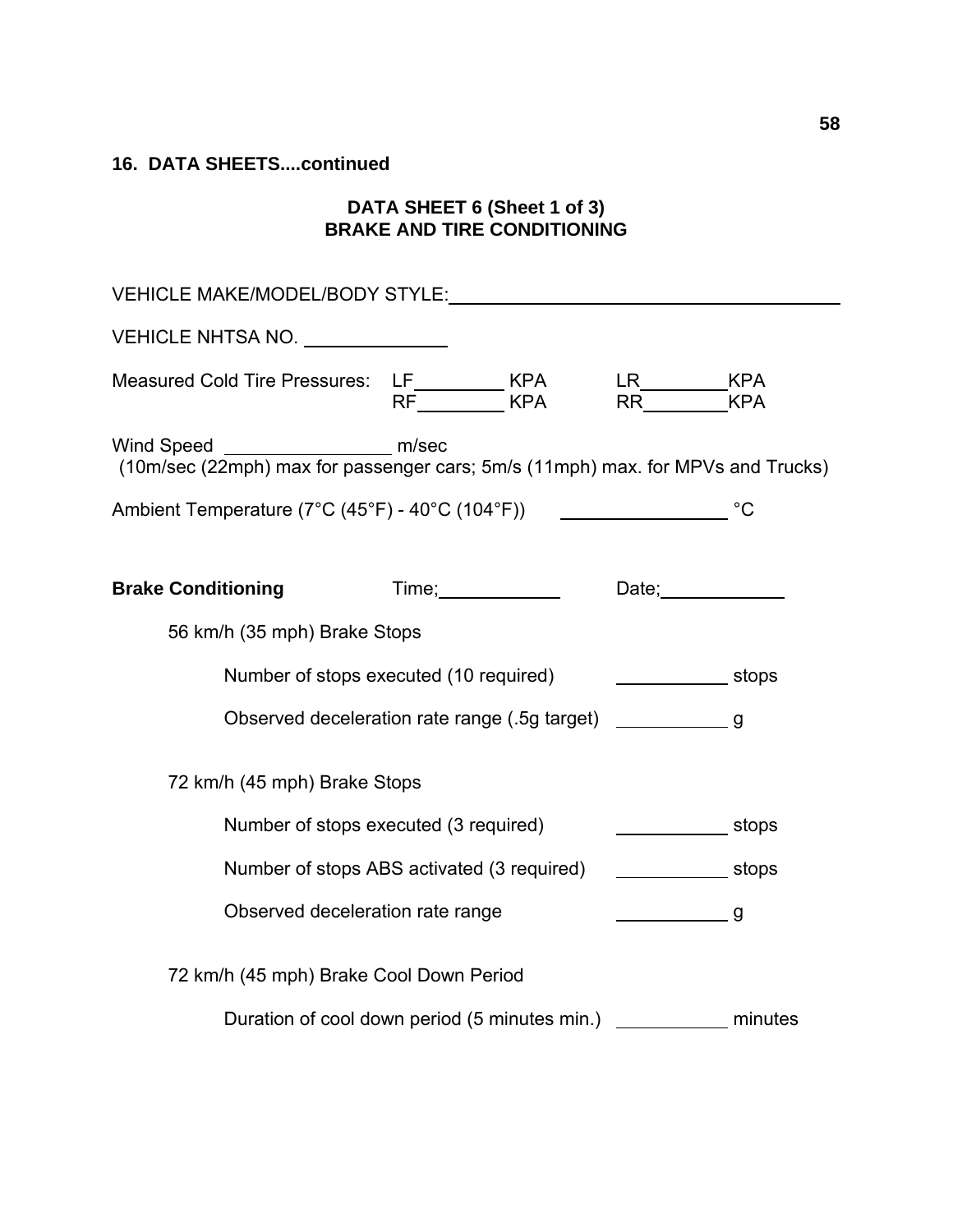# **DATA SHEET 6 (Sheet 2 of 3) BRAKE AND TIRE CONDITIONING**

| <b>Tire Conditioning Series No. 1</b> |           | Time:      |    | Date:      |  |
|---------------------------------------|-----------|------------|----|------------|--|
| <b>Measured Tire Pressures:</b>       | ı ⊢<br>RF | KPA<br>KPA | RR | KPA<br>KPA |  |

Wind Speed **example 20 million** m/sec (10m/sec (22mph) max for passenger cars; 5m/s (11mph) max. for MPVs and Trucks)

Ambient Temperature (7°C (45°F) - 40°C (104°F))  $\hspace{2cm}$ °C

| 30 meter (100 ft) Diameter Circle Maneuver |                           |                  |                         |                         |  |  |
|--------------------------------------------|---------------------------|------------------|-------------------------|-------------------------|--|--|
| Test Runs                                  | <b>Steering Direction</b> | Target Lateral   | <b>Observed Lateral</b> | <b>Observed Vehicle</b> |  |  |
|                                            |                           | Acceleration (g) | Acceleration (g)        | Speed                   |  |  |
| $1-3$                                      | Clockwise                 | $0.5 - 0.6$      |                         |                         |  |  |
| $4-6$                                      | Counterclockwise          | $0.5 - 0.6$      |                         |                         |  |  |

| 5 - 1 Hz Cycle Sinusoidal Steering Maneuver to<br>Determine Steering Wheel Angle For 0.5-0.6g Lateral Acceleration |                                   |                                          |                                                   |                                                     |  |  |
|--------------------------------------------------------------------------------------------------------------------|-----------------------------------|------------------------------------------|---------------------------------------------------|-----------------------------------------------------|--|--|
| <b>Test Runs</b>                                                                                                   | <b>Vehicle Speed</b><br>Km/h(mph) | <b>Steering Wheel</b><br>Angle (degrees) | <b>Target Peak</b><br>Lateral<br>Acceleration (g) | <b>Observed Peak</b><br>Lateral<br>Acceleration (g) |  |  |
|                                                                                                                    | $56+2(35+1)$                      | 30                                       | $0.5 - 0.6$                                       |                                                     |  |  |
| 2                                                                                                                  | $56+2(35+1)$                      |                                          | $0.5 - 0.6$                                       |                                                     |  |  |
| 3                                                                                                                  | $56+2(35+1)$                      |                                          | $0.5 - 0.6$                                       |                                                     |  |  |
| 4                                                                                                                  | $56+2(35+1)$                      |                                          | $0.5 - 0.6$                                       |                                                     |  |  |

Steering wheel angle that corresponds to a peak 0.5-0.6g lateral acceleration; \_\_\_\_\_\_\_\_\_degrees

| 10 - 1 Hz Cycle Sinusoidal Steering Maneuver |                               |                                          |                                                   |                                              |  |  |
|----------------------------------------------|-------------------------------|------------------------------------------|---------------------------------------------------|----------------------------------------------|--|--|
| Test Runs                                    | Vehicle Speed<br>$Km/h$ (mph) | <b>Steering Wheel</b><br>Angle (degrees) | <b>Target Peak</b><br>Lateral<br>Acceleration (g) | Observed Peak<br>Lateral<br>Acceleration (g) |  |  |
| - 3                                          | $56+2(35+1)$                  | $(cycles 1-10)$                          | $0.5 - 0.6$                                       |                                              |  |  |
|                                              | $56+2(35+1)$                  | $(cycles 1-9)$                           | $0.5 - 0.6$                                       |                                              |  |  |
|                                              |                               | (cycle $10$ <sup>*</sup>                 | <b>NA</b>                                         |                                              |  |  |

\* The steering wheel angle used for cycle 10 should be twice the angle used for cycles 1-9.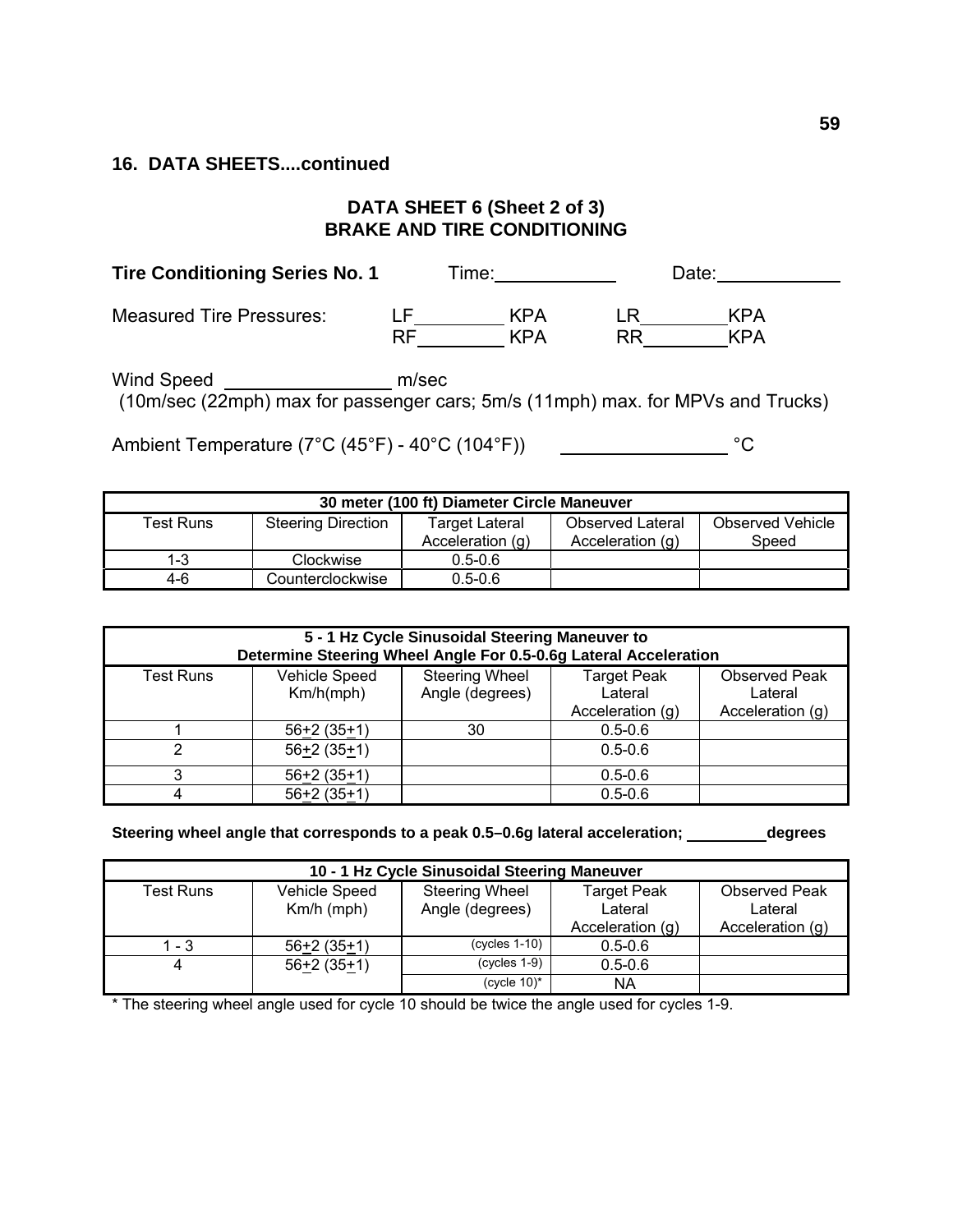# **DATA SHEET 6 (Sheet 3 of 3) BRAKE AND TIRE CONDITIONING**

| <b>Tire Conditioning Series No. 2</b> |          | Time:      |    | Date:      |
|---------------------------------------|----------|------------|----|------------|
| <b>Measured Tire Pressures:</b>       | ΙF<br>RF | KPA<br>KPA | RR | KPA<br>KPA |

Wind Speed **example 20 million** m/sec (10m/sec (22mph) max for passenger cars; 5m/s (11mph) max. for MPVs and Trucks)

Ambient Temperature (7°C (45°F) - 40°C (104°F))  $\qquad \qquad$  °C

| 30 meter (100 ft) Diameter Circle Maneuver |                           |                  |                         |                         |  |  |  |
|--------------------------------------------|---------------------------|------------------|-------------------------|-------------------------|--|--|--|
| <b>Test Runs</b>                           | <b>Steering Direction</b> | Target Lateral   | <b>Observed Lateral</b> | <b>Observed Vehicle</b> |  |  |  |
|                                            |                           | Acceleration (g) | Acceleration (g)        | Speed                   |  |  |  |
| $1 - 3$                                    | clockwise                 | $0.5 - 0.6$      |                         |                         |  |  |  |
| $4-6$                                      | counterclockwise          | $0.5 - 0.6$      |                         |                         |  |  |  |

| 5 - 1 Hz Cycle Sinusoidal Steering Maneuver to<br>Determine Steering Wheel Angle For 0.5-0.6g Lateral Acceleration |               |                       |                    |                      |  |  |
|--------------------------------------------------------------------------------------------------------------------|---------------|-----------------------|--------------------|----------------------|--|--|
| <b>Test Runs</b>                                                                                                   | Vehicle Speed | <b>Steering Wheel</b> | <b>Target Peak</b> | <b>Observed Peak</b> |  |  |
|                                                                                                                    | $Km/h$ (mph)  | Angle (degrees)       | Lateral            | Lateral              |  |  |
|                                                                                                                    |               |                       | Acceleration (g)   | Acceleration (g)     |  |  |
|                                                                                                                    | $56+2(35+1)$  | 30                    | $0.5 - 0.6$        |                      |  |  |
|                                                                                                                    | $56+2(35+1)$  |                       | $0.5 - 0.6$        |                      |  |  |
| ◠                                                                                                                  | $56+2(35+1)$  |                       | $0.5 - 0.6$        |                      |  |  |
| 4                                                                                                                  | $56+2(35+1)$  |                       | $0.5 - 0.6$        |                      |  |  |

**Steering wheel angle that corresponds to a peak 0.5–0.6g lateral acceleration; degrees** 

| 10 - 1 Hz Cycle Sinusoidal Steering Maneuver |                                                                    |                          |                               |                                 |  |  |  |
|----------------------------------------------|--------------------------------------------------------------------|--------------------------|-------------------------------|---------------------------------|--|--|--|
| Test Runs                                    | Vehicle Speed<br><b>Steering Wheel</b><br>(mph)<br>Angle (degrees) |                          | <b>Target Peak</b><br>Lateral | <b>Observed Peak</b><br>Lateral |  |  |  |
|                                              |                                                                    |                          | Acceleration (g)              | Acceleration (g)                |  |  |  |
| 1 - 3                                        | $56+2(35+1)$                                                       | $(cycles 1-10)$          | $0.5 - 0.6$                   |                                 |  |  |  |
| 4                                            | $56+2(35+1)$                                                       | $(cycles 1-9)$           | $0.5 - 0.6$                   |                                 |  |  |  |
|                                              |                                                                    | (cycle $10$ <sup>*</sup> | NA                            |                                 |  |  |  |

\* The steering wheel angle used for cycle 10 should be twice the angle used for cycles 1-9. REMARKS:

| RECORDED BY: | ∆ר   |
|--------------|------|
| APPROVED BY: | ⋂∆⊤ნ |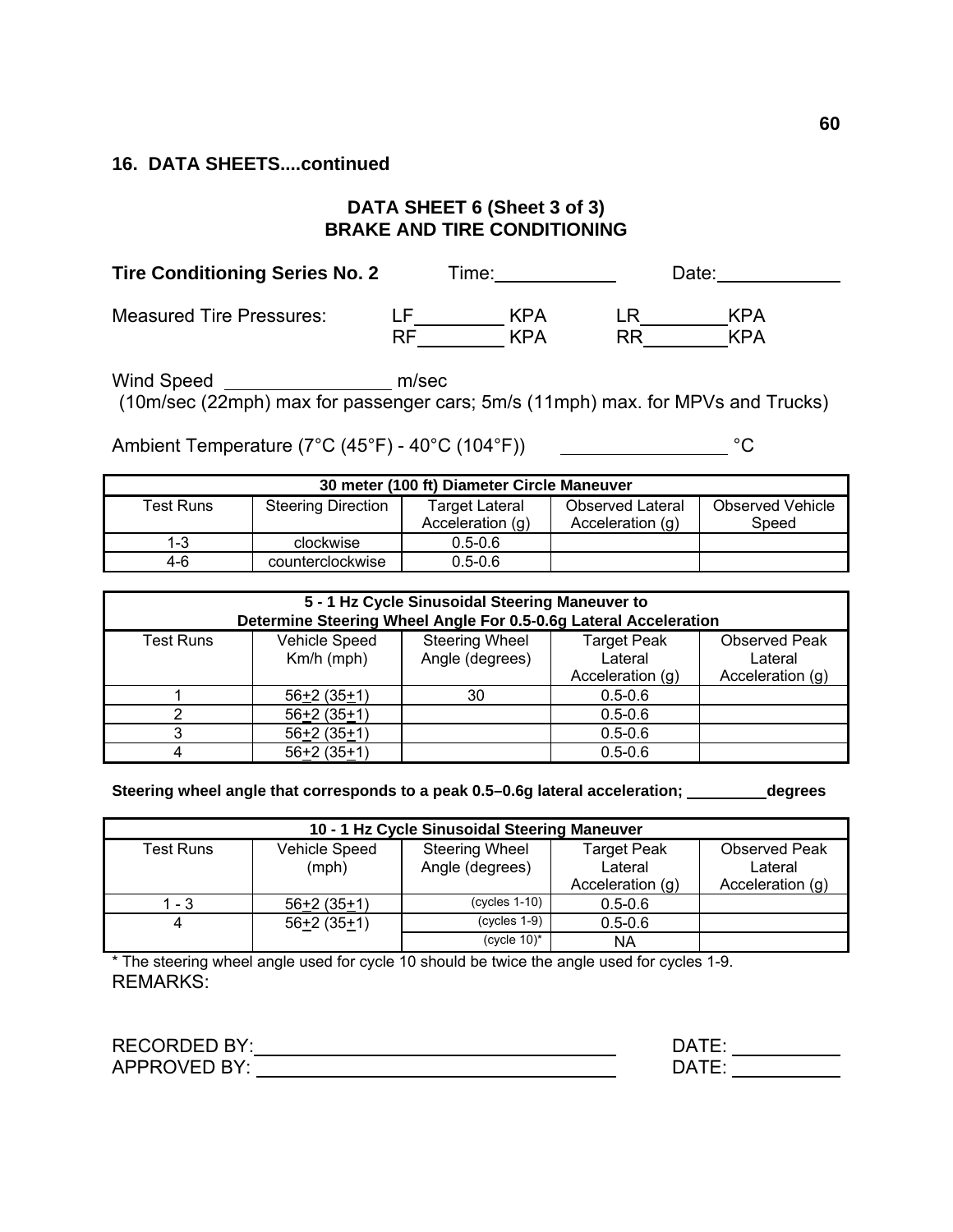## **DATA SHEET 7 (1 of 2) SLOWLY INCREASING STEER (SIS) MANEUVER**

| VEHICLE MAKE/MODEL/BODY STYLE: VEHICLE                                                                                         |                                          |                                           |                                                                                                                                                                                              |  |  |
|--------------------------------------------------------------------------------------------------------------------------------|------------------------------------------|-------------------------------------------|----------------------------------------------------------------------------------------------------------------------------------------------------------------------------------------------|--|--|
| VEHICLE NHTSA NO. _____________                                                                                                |                                          |                                           |                                                                                                                                                                                              |  |  |
|                                                                                                                                |                                          |                                           | Measured Tire Pressures: LF_________ KPA LR________ KPA<br>RF________ KPA RR_______KPA                                                                                                       |  |  |
| Wind Speed _______________________ m/sec                                                                                       |                                          |                                           | (10m/sec (22mph) max for passenger cars; 5m/s (11mph) max. for MPVs and Trucks)                                                                                                              |  |  |
|                                                                                                                                |                                          |                                           | Ambient Temperature ( $7^{\circ}$ C (45 $^{\circ}$ F) - 40 $^{\circ}$ C (104 $^{\circ}$ F)) $\qquad \qquad \qquad$ $\qquad \qquad$ $^{\circ}$ C                                              |  |  |
|                                                                                                                                |                                          |                                           |                                                                                                                                                                                              |  |  |
|                                                                                                                                |                                          |                                           |                                                                                                                                                                                              |  |  |
| <b>Preliminary Left Steer Maneuver:</b><br>wheel angle at .55g.                                                                |                                          |                                           | Lateral Acceleration measured at 30 degrees steering wheel angle $(a_{y,30 \text{ degrees}})$<br>Assuming a linear relationship the following ratio should be used to calculate the steering |  |  |
| $\frac{30 \text{ degrees}}{20 \text{ degrees}} = \frac{\delta_{SIS}}{20 \text{ degrees}}$<br>$a_{y,30 \text{ degrees}}$ 0.55 g |                                          |                                           | $\delta_{SIS} =$ degrees (@ .55g)<br>$\delta_{SIS} =$ degrees (rounded)                                                                                                                      |  |  |
| Steering Wheel Angle at Corrected 0.3 g Lateral Acceleration:                                                                  |                                          |                                           |                                                                                                                                                                                              |  |  |
| Maneuver  <br>#                                                                                                                | <b>Initial Steer</b><br><b>Direction</b> | Time Clock<br>(5 min max<br>between runs) | <b>Steering Wheel Angle</b><br>to nearest 0.1 degree<br>(degrees)                                                                                                                            |  |  |
| 1                                                                                                                              | Left                                     |                                           |                                                                                                                                                                                              |  |  |
| $\overline{2}$                                                                                                                 | Left                                     |                                           |                                                                                                                                                                                              |  |  |
| $\overline{3}$                                                                                                                 | Left                                     |                                           |                                                                                                                                                                                              |  |  |
| 1                                                                                                                              | Right                                    |                                           |                                                                                                                                                                                              |  |  |
| $\overline{\mathbf{c}}$<br>$\overline{3}$                                                                                      | Right<br>Right                           |                                           |                                                                                                                                                                                              |  |  |
|                                                                                                                                |                                          |                                           |                                                                                                                                                                                              |  |  |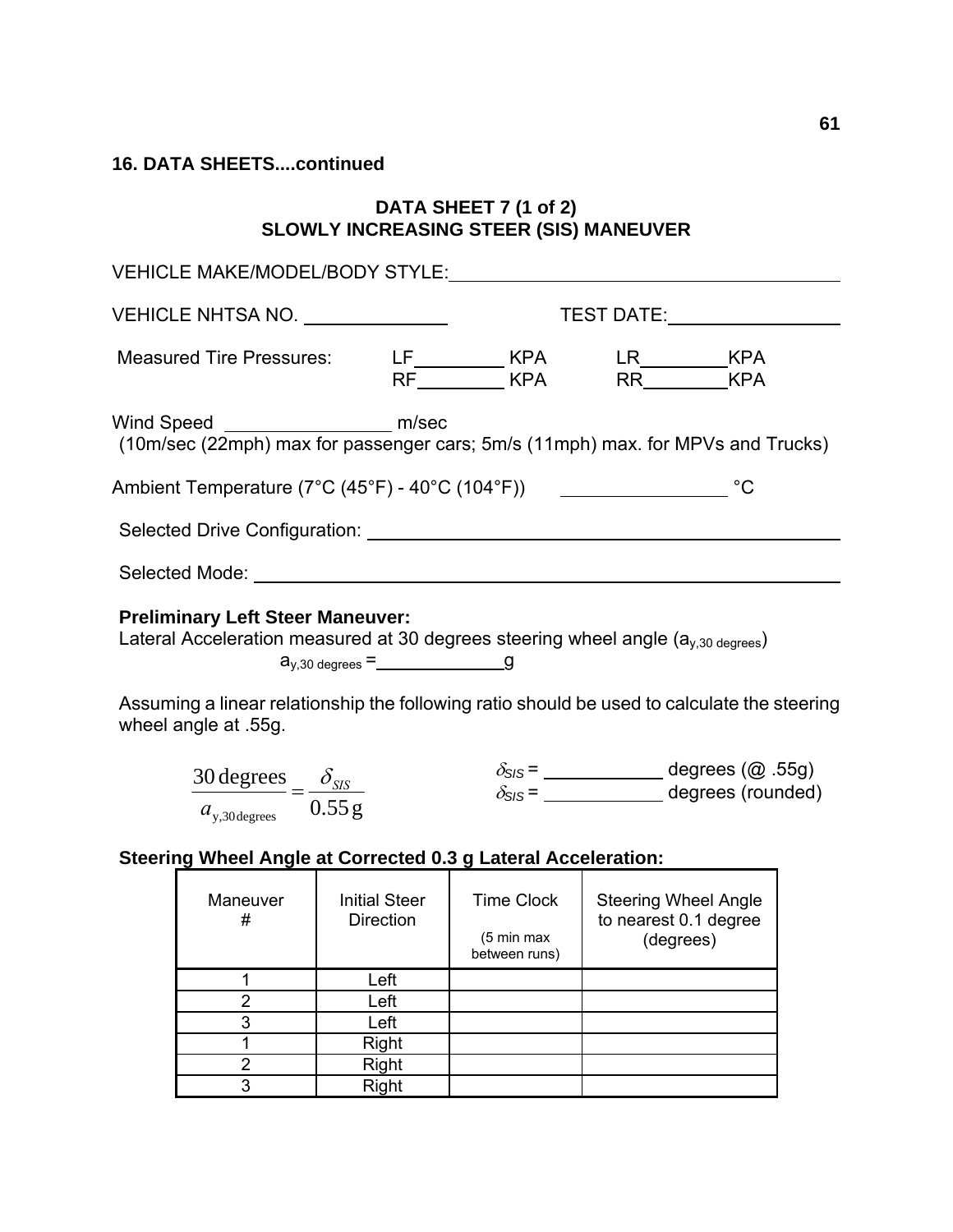# **DATA SHEET 7 (2 of 2) SLOWLY INCREASING STEER (SIS) MANEUVER**

# **Average Overall Steering Wheel Angle:**

 $\delta_{0.3 \text{ g, overall}} = (\begin{vmatrix} \delta_{0.3 \text{ g, left (1)}} | + \delta_{0.3 \text{ g, left (2)}} | + \delta_{0.3 \text{ g, left (3)}} | + \delta_{0.3 \text{ g, right (1)}} + \delta_{0.3 \text{ g, right (2)}} + \delta_{0.3 \text{ g, right (3)}} \end{vmatrix}$ 

 $\delta_{0.3 \text{ g, overall}} = \_\_\_\_\_\_\_\_\_\_\_\_$  degrees **Parameter 12 and 13 and 13 and 13 and 13 and 13 and 14 and 15 and 16 and 16 and 16 and 16 and 16 and 16 and 16 and 16 and 16 and 16 and 16 and 16 and 16 and 16 and 16 and 16 and 16 and 16 and 16 and 16 and 16 and 16 and 1** 

REMARKS:

| <b>RECORDED BY:</b> | DATE: |
|---------------------|-------|
|                     |       |
| <b>APPROVED BY:</b> | DATE: |
|                     |       |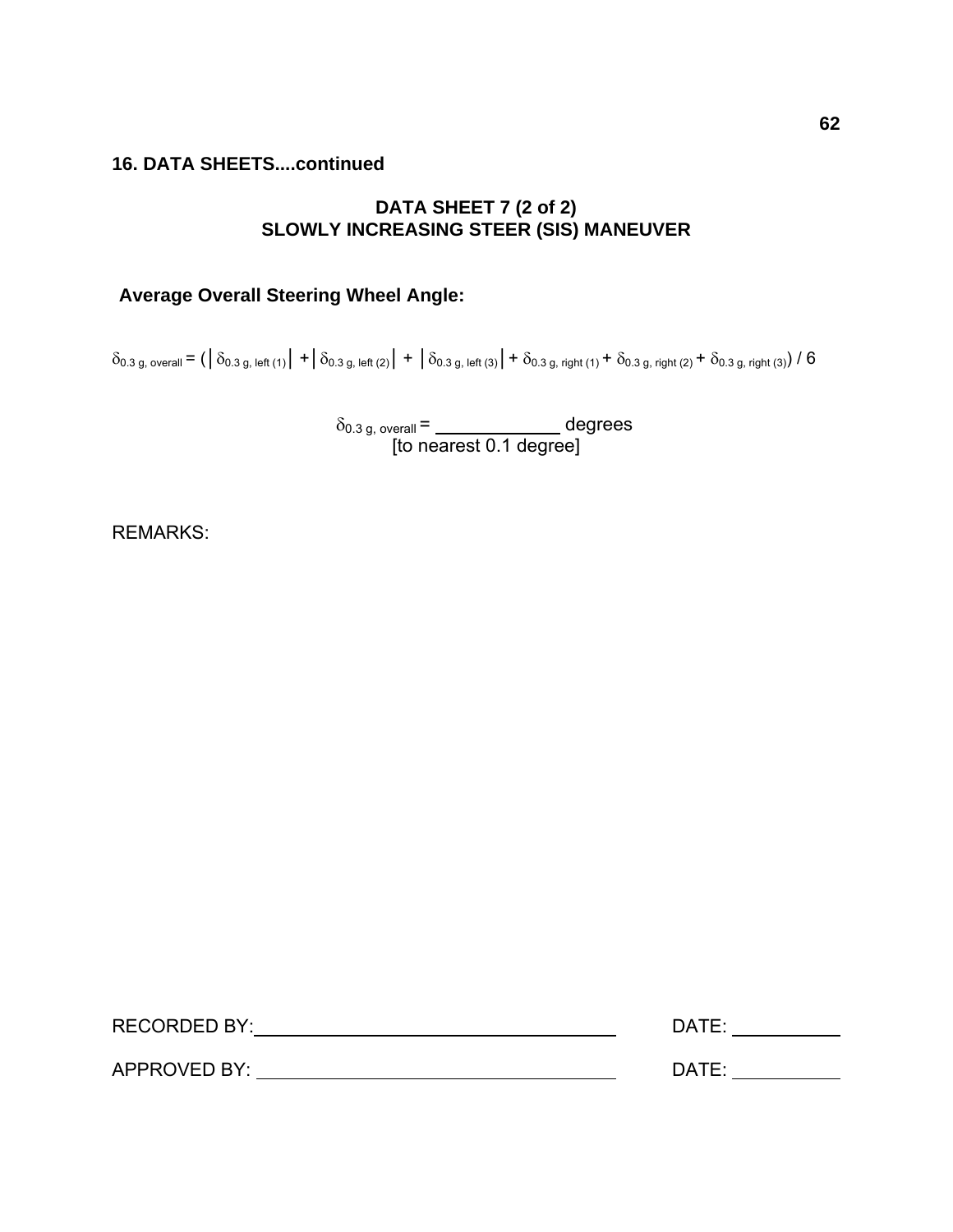# **DATA SHEET 8 (1 of 3) VEHICLE LATERAL STABILITY AND RESPONSIVENESS**

| <b>VEHICLE MAKE/MODEL/BODY STYLE:</b>                       |                   |                |
|-------------------------------------------------------------|-------------------|----------------|
| VEHICLE NHTSA NO.                                           | <b>TEST DATE:</b> |                |
| Tire conditioning completed                                 | Yes               | <b>No</b>      |
|                                                             |                   |                |
| ESC system is enabled                                       | Yes               | <b>No</b>      |
| On track calibration checks have been completed             | Yes               | <b>No</b>      |
| On track static data file for each sensor obtained          | Yes               | N <sub>0</sub> |
|                                                             |                   |                |
| Selected Drive Configuration: Selected Drive Configuration: |                   |                |
| Selected Mode:                                              |                   |                |

Overall steering wheel angle  $(\delta_{0.3 \text{ g, overall}})$  \_\_\_\_\_\_\_\_\_\_\_\_\_\_\_\_\_\_\_\_\_ degrees

# **Lateral Stability Test Series No. 1 – Counterclockwise Initial Steer Direction**

| Maneuver<br>#           | <b>Clock</b><br>Time<br>$(1.5 - 5.0)$<br>min max<br>between | Commanded<br><b>Steering Wheel</b><br>Angle <sup>1</sup><br>(degrees)<br>Scalar | Angle | <b>Yaw Rates</b><br>(degrees/sec) | $\dot{\psi}_{Peak}$ $\dot{\psi}_{1.0sec}$ $\dot{\psi}_{1.75sec}$ | $\%$ | <b>YRR</b><br>at 1.0 sec after<br><b>COS</b><br>$[≤ 35\%]$<br>Pass/Fail | $\%$ | <b>YRR</b><br>at 1.75 sec after<br><b>COS</b><br>$5 \leq 20\%$<br>Pass/Fail |
|-------------------------|-------------------------------------------------------------|---------------------------------------------------------------------------------|-------|-----------------------------------|------------------------------------------------------------------|------|-------------------------------------------------------------------------|------|-----------------------------------------------------------------------------|
|                         | runs)                                                       |                                                                                 |       |                                   |                                                                  |      |                                                                         |      |                                                                             |
| 1                       |                                                             | $1.5* \delta_{0.3 \, g}$                                                        |       |                                   |                                                                  |      |                                                                         |      |                                                                             |
| $\overline{2}$          |                                                             | $2.0* \delta_{0.3 \, q}$                                                        |       |                                   |                                                                  |      |                                                                         |      |                                                                             |
| 3                       |                                                             | $2.5* \delta_{0.3 \, g}$                                                        |       |                                   |                                                                  |      |                                                                         |      |                                                                             |
| $\overline{\mathbf{4}}$ |                                                             | $3.0* \delta_{0.3 \, g}$                                                        |       |                                   |                                                                  |      |                                                                         |      |                                                                             |
| 5                       |                                                             | $3.5* \delta_{0.3 \, q}$                                                        |       |                                   |                                                                  |      |                                                                         |      |                                                                             |
| $\,6\,$                 |                                                             | $4.0* \delta_{0.3 \, g}$                                                        |       |                                   |                                                                  |      |                                                                         |      |                                                                             |
| $\overline{7}$          |                                                             | $4.5* \delta_{0.3 \, g}$                                                        |       |                                   |                                                                  |      |                                                                         |      |                                                                             |
| 8                       |                                                             | $5.0* \frac{8}{0.3}g$                                                           |       |                                   |                                                                  |      |                                                                         |      |                                                                             |
| 9                       |                                                             | $5.5* \delta_{0.3 \, g}$                                                        |       |                                   |                                                                  |      |                                                                         |      |                                                                             |
| 10                      |                                                             | $6.0* \delta_{0.3 \, q}$                                                        |       |                                   |                                                                  |      |                                                                         |      |                                                                             |
| 11                      |                                                             | $6.5* \delta_{0.3 \, q}$                                                        |       |                                   |                                                                  |      |                                                                         |      |                                                                             |
| 12                      |                                                             |                                                                                 |       |                                   |                                                                  |      |                                                                         |      |                                                                             |
| 13                      |                                                             |                                                                                 |       |                                   |                                                                  |      |                                                                         |      |                                                                             |
| 14                      |                                                             |                                                                                 |       |                                   |                                                                  |      |                                                                         |      |                                                                             |
| 15                      |                                                             |                                                                                 |       |                                   |                                                                  |      |                                                                         |      |                                                                             |
| 16                      |                                                             |                                                                                 |       |                                   |                                                                  |      |                                                                         |      |                                                                             |

1. Maneuver execution should continue until a steering wheel angle magnitude factor of 6.5\* $\delta_{0.3 \text{ g, overall}}$  or 270 degrees is utilized, whichever is greater provided the calculated magnitude of 6.5\* $\delta_{0.3 \text{ g}}$ , overall is less than or equal to 300 degrees. If 6.5\* $\delta_{0.3 \text{ g}}$ , overall is less than 270 degrees maneuver execution should continue by increasing the steering wheel angle magnitude by multiples of 0.5\* $\delta_{0.3 q}$ overall without exceeding the 270 degree steering wheel angle.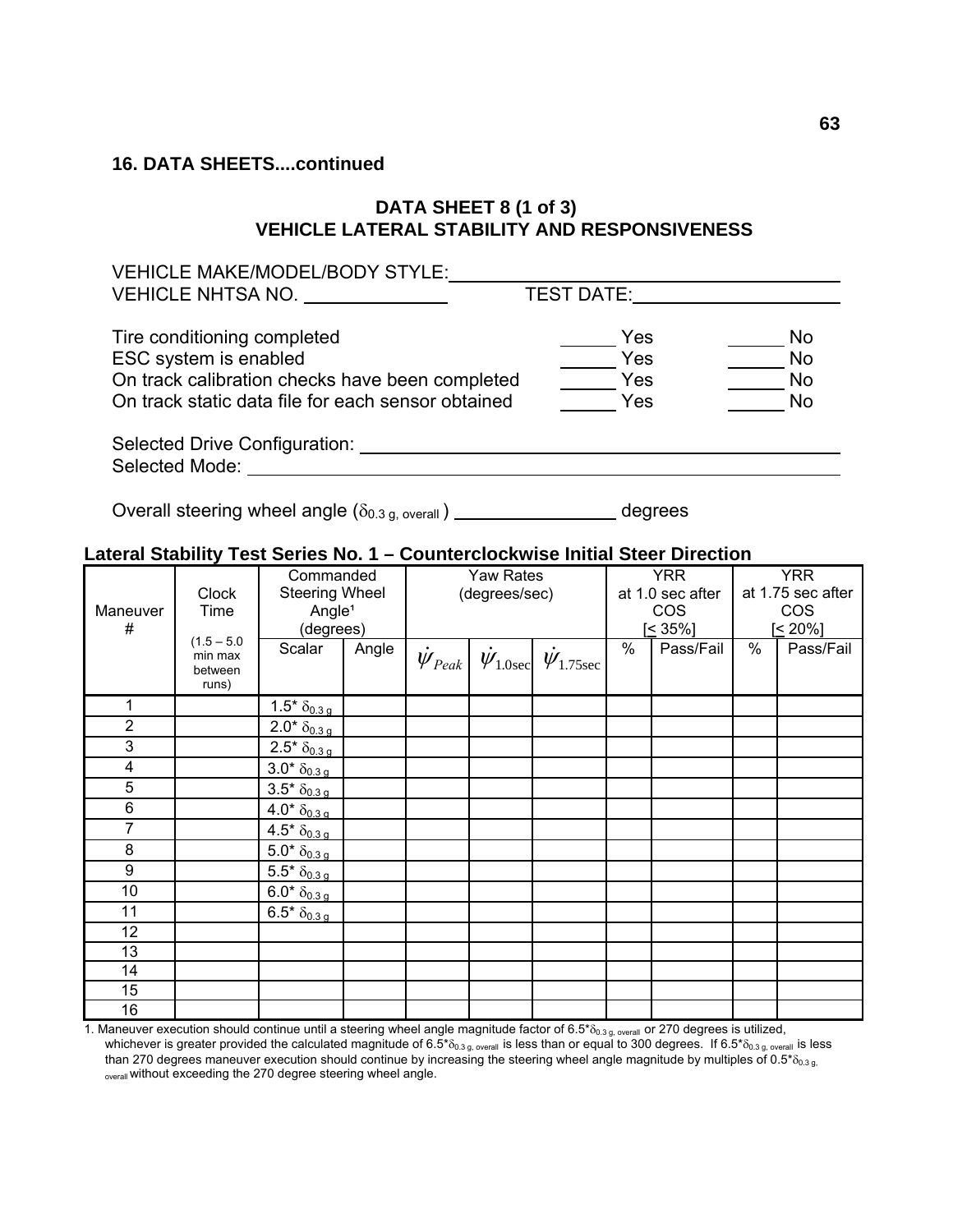#### **DATA SHEET 8 (2 of 3) VEHICLE LATERAL STABILITY AND RESPONSIVENESS**

#### **LATERAL STABILITY TEST SERIES NO. 2 – Clockwise Initial Steer Direction**

|                         |               | Commanded                                          |       |                         | Yaw Rates     |                                                                |   | <b>YRR</b>       |      | <b>YRR</b>        |
|-------------------------|---------------|----------------------------------------------------|-------|-------------------------|---------------|----------------------------------------------------------------|---|------------------|------|-------------------|
|                         | <b>Clock</b>  | <b>Steering Wheel</b>                              |       |                         | (degrees/sec) |                                                                |   | at 1.0 sec after |      | at 1.75 sec after |
| Maneuver                | Time          | Angle <sup>1</sup>                                 |       |                         |               |                                                                |   | <b>COS</b>       |      | <b>COS</b>        |
| #                       | $(1.5 - 5.0)$ | (degrees)                                          |       |                         |               |                                                                |   | $[5 - 35\%]$     |      | $[< 20\%]$        |
|                         | min max       | Scalar                                             | Angle | $\dot{\psi}_{\it Peak}$ |               | $\dot{\psi}_{1.0\mathrm{sec}}$ $\dot{\psi}_{1.75\mathrm{sec}}$ | % | Pass/Fail        | $\%$ | Pass/Fail         |
|                         | between       |                                                    |       |                         |               |                                                                |   |                  |      |                   |
|                         | runs)         |                                                    |       |                         |               |                                                                |   |                  |      |                   |
| 1                       |               | $1.5* \delta_{0.3 \, q}$                           |       |                         |               |                                                                |   |                  |      |                   |
| $\overline{2}$          |               | $2.0* \frac{\delta_{0.3 \, g}}{\delta_{0.3 \, g}}$ |       |                         |               |                                                                |   |                  |      |                   |
| 3                       |               | $2.5* \delta_{0.3 \, g}$                           |       |                         |               |                                                                |   |                  |      |                   |
| $\overline{\mathbf{4}}$ |               | $3.0* \delta_{0.3 \, q}$                           |       |                         |               |                                                                |   |                  |      |                   |
| 5                       |               | $3.5* \delta_{0.3 \, g}$                           |       |                         |               |                                                                |   |                  |      |                   |
| $\,6$                   |               | $4.0* \delta_{0.3 \, q}$                           |       |                         |               |                                                                |   |                  |      |                   |
| 7                       |               | $4.5* \delta_{0.3 \, g}$                           |       |                         |               |                                                                |   |                  |      |                   |
| 8                       |               | $5.0* \delta_{0.3 \, g}$                           |       |                         |               |                                                                |   |                  |      |                   |
| 9                       |               | $5.5* \delta_{0.3 \, q}$                           |       |                         |               |                                                                |   |                  |      |                   |
| 10                      |               | $6.0* \frac{\delta_{0.3 \, g}}{\delta_{0.3 \, g}}$ |       |                         |               |                                                                |   |                  |      |                   |
| 11                      |               | $6.5* \frac{\delta_{0.3 \, g}}{0.3 \, g}$          |       |                         |               |                                                                |   |                  |      |                   |
| 12                      |               |                                                    |       |                         |               |                                                                |   |                  |      |                   |
| 13                      |               |                                                    |       |                         |               |                                                                |   |                  |      |                   |
| 14                      |               |                                                    |       |                         |               |                                                                |   |                  |      |                   |
| 15                      |               |                                                    |       |                         |               |                                                                |   |                  |      |                   |
| 16                      |               |                                                    |       |                         |               |                                                                |   |                  |      |                   |

1. Maneuver execution should continue until a steering wheel angle magnitude factor of 6.5\*δ<sub>0.3 g, overall</sub> or 270 degrees is utilized, whichever is greater provided the calculated 6.5\* $\delta_{0.3 g, overall}$  is less than or equal to 300 degrees. If 6.5\* $\delta_{0.3 g, overall}$  is less than 270 degrees maneuver execution should continue by increasing the steering wheel angle magnitude by multiples of 0.5\*δ0.3 g, overall without exceeding the 270 degree steering wheel angle.

During execution of the sine with dwell maneuvers were any of the following events observed?

| Rim-to-pavement contact                    | Yes | No.       |
|--------------------------------------------|-----|-----------|
| Tire debeading                             | Yes | <b>No</b> |
| Loss of pavement contact of vehicle tires  | Yes | No.       |
| Did the test driver experience any vehicle | Yes | <b>No</b> |
| loss of control or spinout?                |     |           |

If "Yes" explain the event and consult with the COTR.

 $\overline{a}$  $\overline{a}$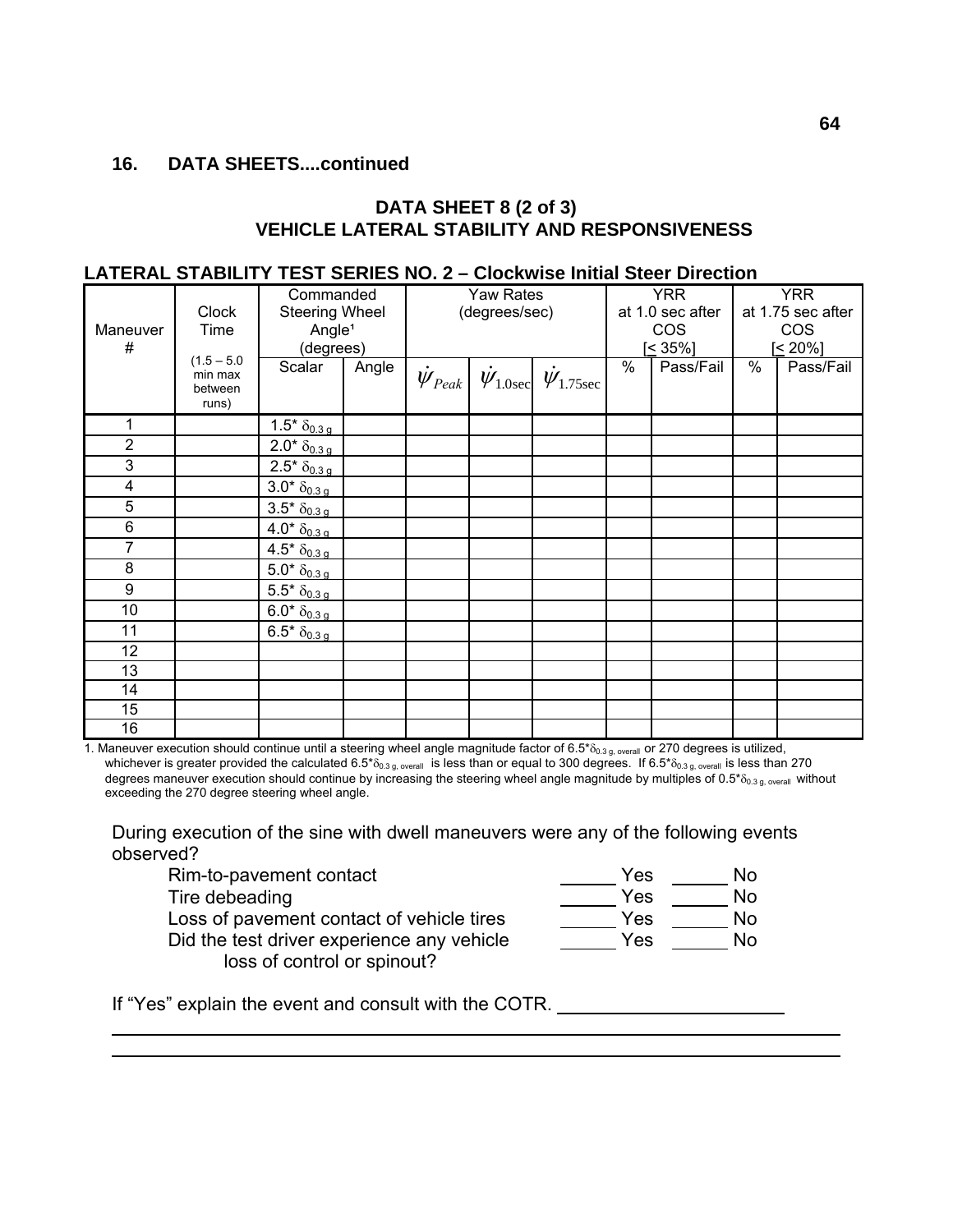# **DATA SHEET 8 (3 of 3) VEHICLE LATERAL STABILITY AND RESPONSIVENESS**

#### **Responsiveness – Lateral Displacement**

|          |                          | <b>Commanded Steering Wheel</b><br>Angle                    |                    | <b>Calculated Lateral</b><br>Displacement <sup>1</sup> |           |
|----------|--------------------------|-------------------------------------------------------------|--------------------|--------------------------------------------------------|-----------|
| Maneuver | <b>Initial Steer</b>     | $(5.0^*\delta_{0.3 \text{ g, overall}} \text{ or greater})$ |                    |                                                        |           |
| #        | <b>Direction</b>         | Scalar                                                      | Angle<br>(degrees) | <b>Distance</b><br>(m)                                 | Pass/Fail |
|          | <b>Counter Clockwise</b> | $5.0* \delta_{\underline{0.3g}}$                            |                    |                                                        |           |
|          | <b>Counter Clockwise</b> | $5.5\mbox{^{\star}}\delta_{\underline{0.3\,g}}$             |                    |                                                        |           |
|          | <b>Counter Clockwise</b> | $6.0*_{\underline{0.3g}}$                                   |                    |                                                        |           |
|          | <b>Counter Clockwise</b> | $6.5^{*}\delta_{0.3g}$                                      |                    |                                                        |           |
|          | Counter Clockwise        |                                                             |                    |                                                        |           |
|          | Counter Clockwise        |                                                             |                    |                                                        |           |
|          | Counter Clockwise        |                                                             |                    |                                                        |           |
|          | <b>Counter Clockwise</b> |                                                             |                    |                                                        |           |
|          | Clockwise                | $5.0*_{\underline{0.3g}}$                                   |                    |                                                        |           |
|          | Clockwise                | $5.5* \delta_{\underline{0.3g}}$                            |                    |                                                        |           |
|          | Clockwise                | $6.0^{*}\delta_{0.3g}$                                      |                    |                                                        |           |
|          | Clockwise                | $6.5*_{\delta_{0.3g}}$                                      |                    |                                                        |           |
|          | Clockwise                |                                                             |                    |                                                        |           |
|          | Clockwise                |                                                             |                    |                                                        |           |
|          | Clockwise                |                                                             |                    |                                                        |           |
|          | Clockwise                |                                                             |                    |                                                        |           |

1. Lateral displacement should be  $\geq 1.83$  m (6 ft) for vehicle with a GVWR of 3,500 kg (7,716 lb) or less; and  $\geq 1.52$  m (5 ft) for vehicles with GVWR greater than 3,500 kg (7,716 lb).

# DATA INDICATES COMPLIANCE: PASS/FAIL

REMARKS:

RECORDED BY:\_\_\_\_\_\_\_\_\_\_\_\_\_\_\_\_\_\_\_\_\_\_\_\_\_\_\_\_\_\_\_\_\_; DATE:\_\_\_\_\_\_\_\_\_\_\_\_\_\_\_\_\_\_\_\_\_\_\_\_\_\_\_\_

APPROVED BY: ; DATE: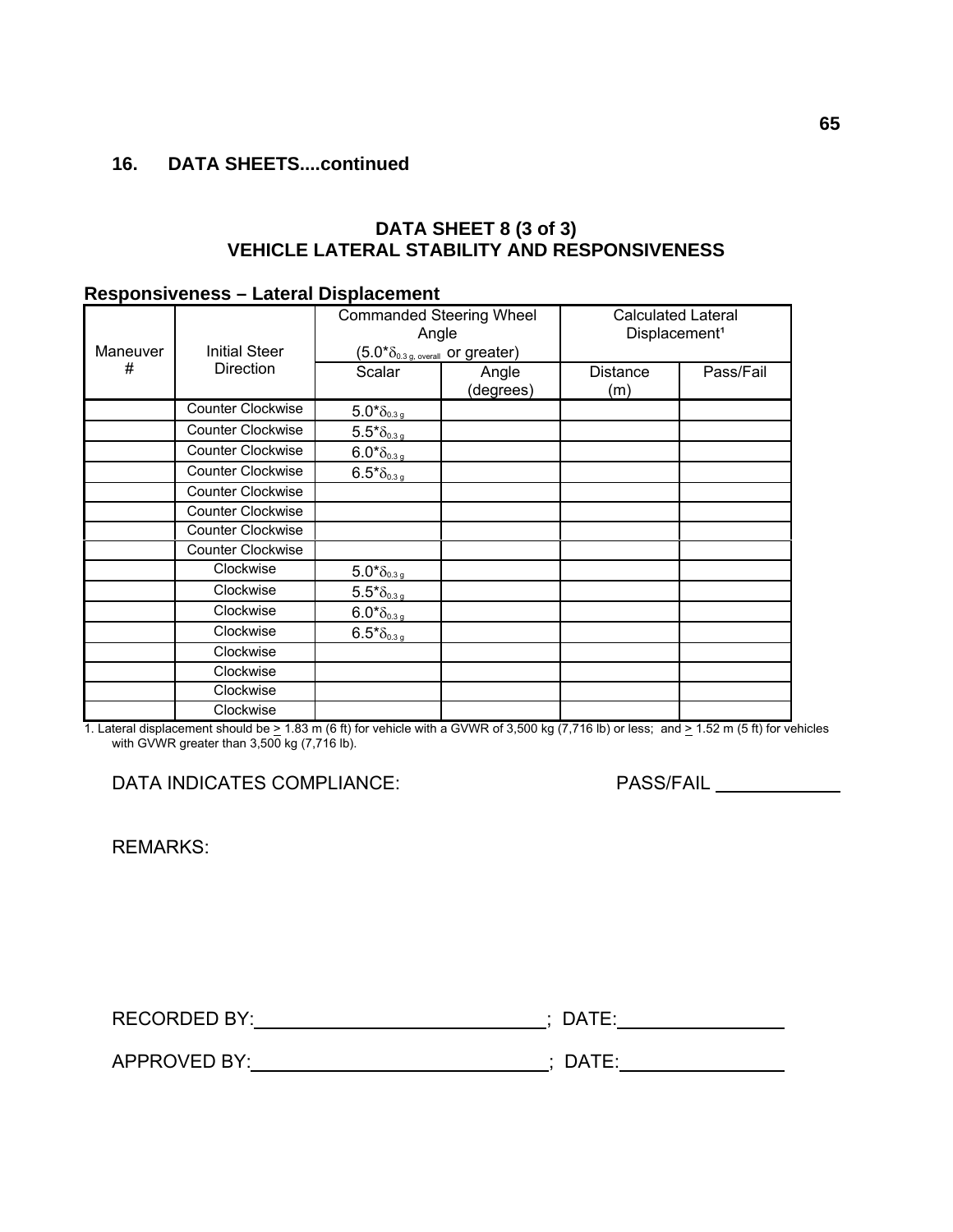# **DATA SHEET 9 MALFUNCTION WARNING TEST (Test Number )**

| VEHICLE MAKE/MODEL/BODY STYLE: VEHICLE MAKE/MODEL/BODY STYLE:                                                                                                                                     |                                                                                             |  |
|---------------------------------------------------------------------------------------------------------------------------------------------------------------------------------------------------|---------------------------------------------------------------------------------------------|--|
|                                                                                                                                                                                                   |                                                                                             |  |
| <b>METHOD OF MALFUNCTION SIMULATION:</b><br>Describe method of malfunction simulation: Describe method of malfunction simulation:                                                                 |                                                                                             |  |
| <b>MALFUNCTION TELLTALE ILLUMINATION:</b><br>if necessary the vehicle is driven at least 2 minutes as specified in section 13.12. B.                                                              | Telltale illuminates and remains illuminated after ignition locking system is activated and |  |
|                                                                                                                                                                                                   | Yes No                                                                                      |  |
| Time for telltale to illuminate after ignition system is activated and vehicle speed of<br>$48+8$ km/h (30 $\pm$ 5mph) is reached.                                                                |                                                                                             |  |
| Seconds (must be within 2 minutes)                                                                                                                                                                | <b>No. 2. Example 3</b> Pass <b>Legation</b>                                                |  |
| <b>ESC SYSTEM RESTORATION:</b><br>Telltale extinguishes after ignition locking system is activated and if necessary the<br>vehicle is driven at least 2 minutes as specified in section 13.12. B. |                                                                                             |  |
|                                                                                                                                                                                                   | <b>Example Struck</b> Press No                                                              |  |
| Time for telltale to extinguish after ignition system is activated and vehicle speed of<br>$48+$ 8 km/h (30 $+$ 5mph) is reached.                                                                 |                                                                                             |  |
| Seconds (must be within 2 minutes)                                                                                                                                                                | <b>Nass</b> Fail                                                                            |  |
|                                                                                                                                                                                                   |                                                                                             |  |
| DATA INDICATES COMPLIANCE:                                                                                                                                                                        | PASS/FAIL ____________                                                                      |  |
| <b>REMARKS:</b><br>RECORDED BY: _______________________________; DATE:_____________________________                                                                                               |                                                                                             |  |
| <b>APPROVED BY:</b>                                                                                                                                                                               | ___________________; DATE:_                                                                 |  |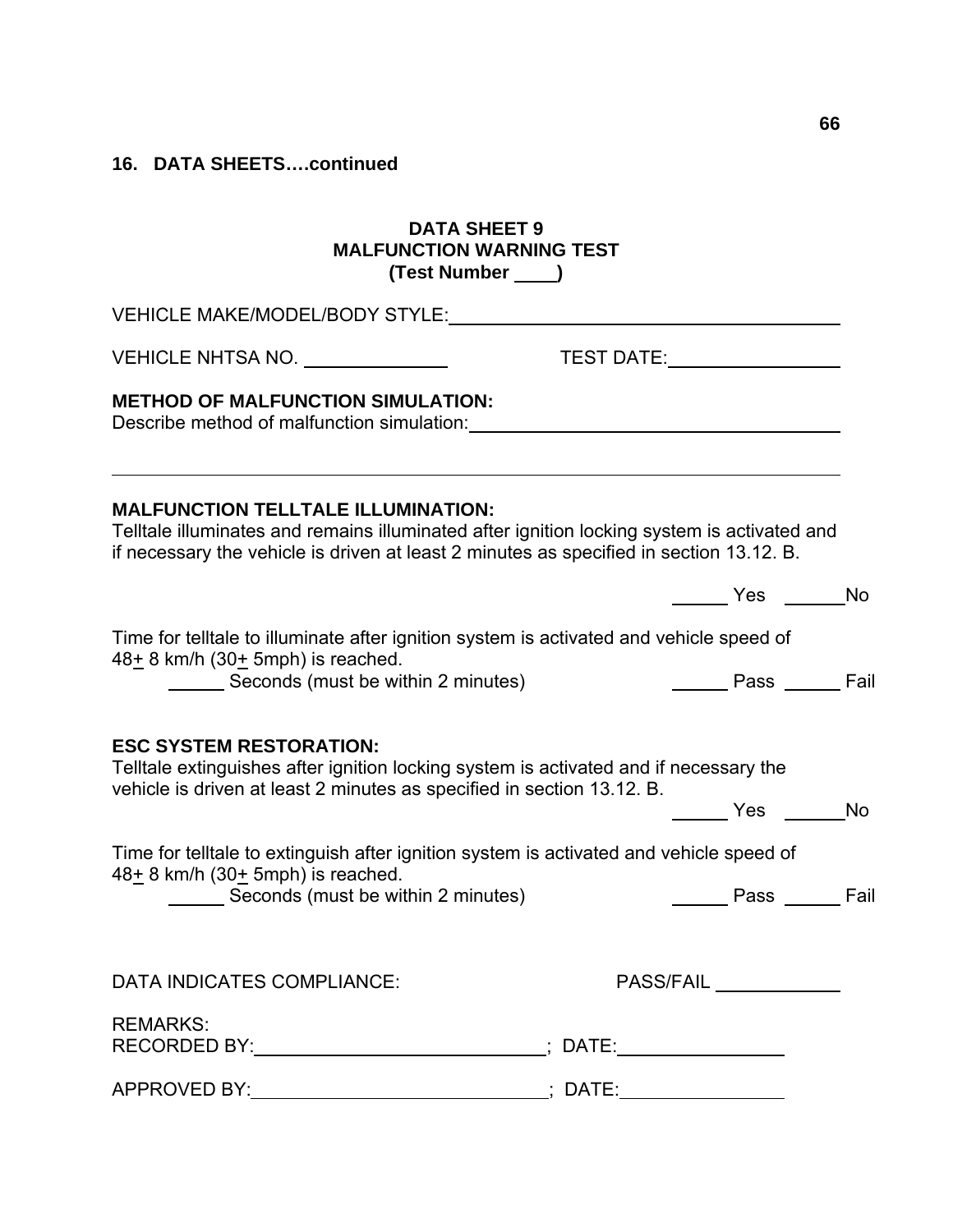# **17. FORMS**

| LABORATORY NOTICE OF TEST FAILURE TO OVSC                                                                                                       |  |  |  |  |  |  |  |
|-------------------------------------------------------------------------------------------------------------------------------------------------|--|--|--|--|--|--|--|
| FMVSS NO.: 126                                                                                                                                  |  |  |  |  |  |  |  |
|                                                                                                                                                 |  |  |  |  |  |  |  |
|                                                                                                                                                 |  |  |  |  |  |  |  |
|                                                                                                                                                 |  |  |  |  |  |  |  |
| TEST SPECIMEN DESCRIPTION: VALUE AND THE SPECIMENT DESCRIPTION:                                                                                 |  |  |  |  |  |  |  |
|                                                                                                                                                 |  |  |  |  |  |  |  |
|                                                                                                                                                 |  |  |  |  |  |  |  |
|                                                                                                                                                 |  |  |  |  |  |  |  |
|                                                                                                                                                 |  |  |  |  |  |  |  |
| ,我们也不能在这里的时候,我们也不能在这里的时候,我们也不能会不能会不能会不能会不能会不能会不能会不能会不能会不能会。<br>第2012章 我们的时候,我们的时候,我们的时候,我们的时候,我们的时候,我们的时候,我们的时候,我们的时候,我们的时候,我们的时候,我们的时候,我们的时候,我 |  |  |  |  |  |  |  |
|                                                                                                                                                 |  |  |  |  |  |  |  |
| FMVSS REQUIREMENT, PARAGRAPH S ________:                                                                                                        |  |  |  |  |  |  |  |
|                                                                                                                                                 |  |  |  |  |  |  |  |
|                                                                                                                                                 |  |  |  |  |  |  |  |
|                                                                                                                                                 |  |  |  |  |  |  |  |
|                                                                                                                                                 |  |  |  |  |  |  |  |
|                                                                                                                                                 |  |  |  |  |  |  |  |
| <b>REMARKS:</b>                                                                                                                                 |  |  |  |  |  |  |  |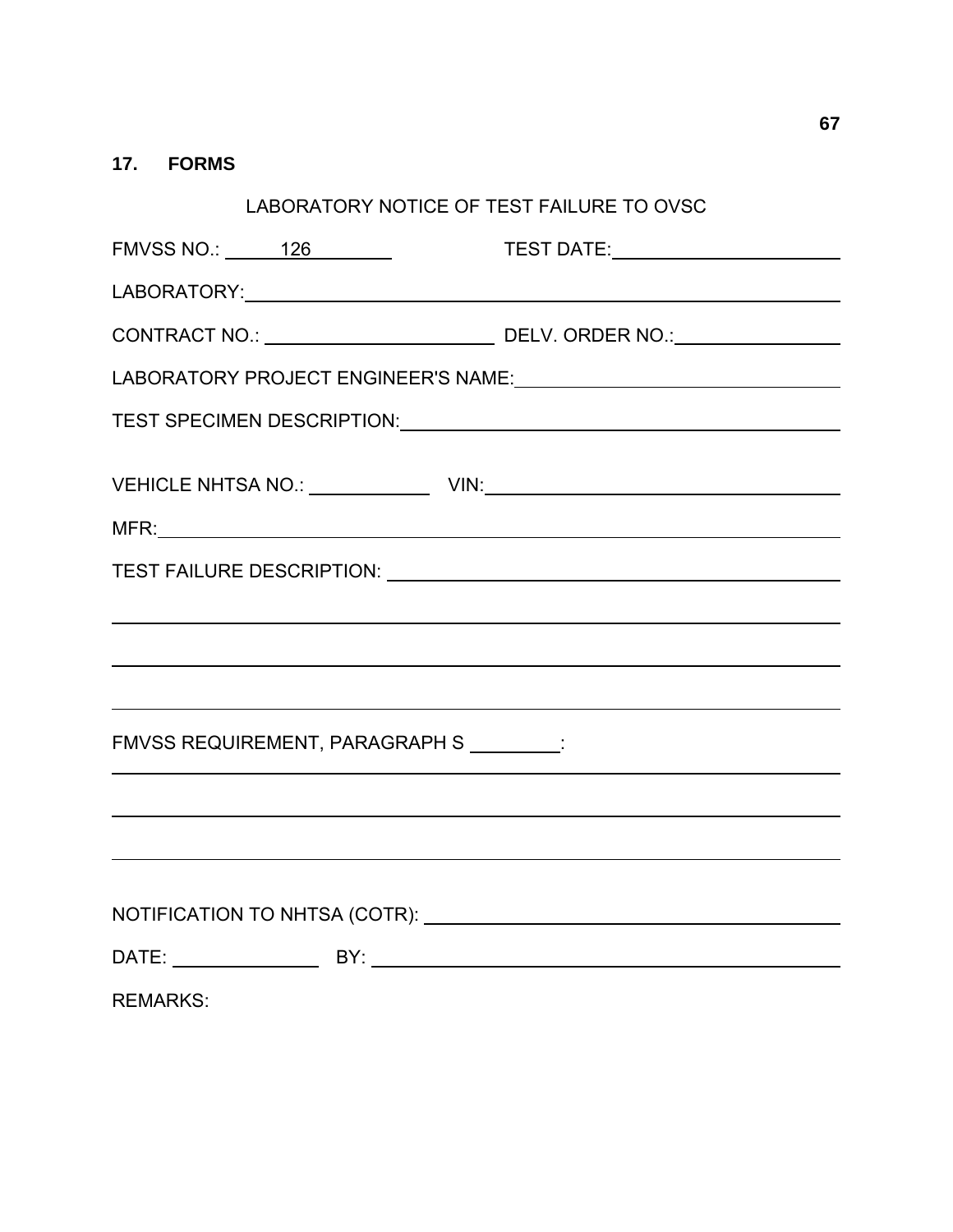# **17. FORMS....Continued**

## MONTHLY TEST STATUS REPORT FMVSS 126 DATE OF REPORT:

| NO.              | VEHICLE NHTSA NO.,<br>MAKE & MODEL | COMPLIANCE<br><b>TEST DATE</b> | PASS/<br>FAIL | DATE<br><b>REPORT</b><br>SUBMITTED | DATE<br><b>INVOICE</b><br>SUBMITTED | <b>INVOICE</b><br>PAYMENT<br>DATE |
|------------------|------------------------------------|--------------------------------|---------------|------------------------------------|-------------------------------------|-----------------------------------|
| 1                |                                    |                                |               |                                    |                                     |                                   |
| $\sqrt{2}$       |                                    |                                |               |                                    |                                     |                                   |
| $\mathfrak{B}$   |                                    |                                |               |                                    |                                     |                                   |
| 4                |                                    |                                |               |                                    |                                     |                                   |
| $\sqrt{5}$       |                                    |                                |               |                                    |                                     |                                   |
| $\,6$            |                                    |                                |               |                                    |                                     |                                   |
| $\overline{7}$   |                                    |                                |               |                                    |                                     |                                   |
| 8                |                                    |                                |               |                                    |                                     |                                   |
| $\boldsymbol{9}$ |                                    |                                |               |                                    |                                     |                                   |
| 10               |                                    |                                |               |                                    |                                     |                                   |